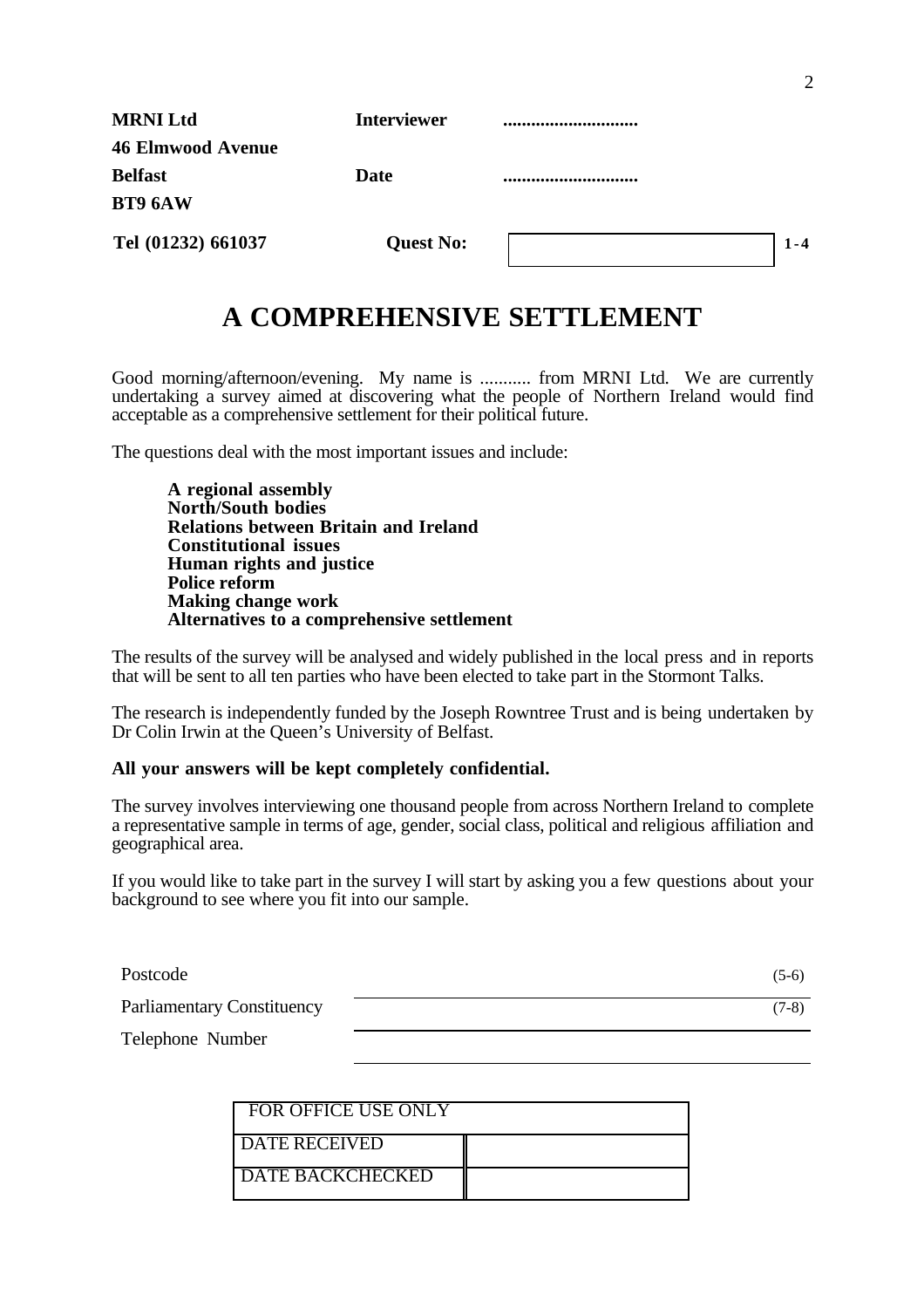# **Background Questions**

It is very important that we answer all the questions in this section to ensure that we have given every section of the community a chance to participate in the survey. Please remember that all responses are totally CONFIDENTIAL.

# **A. Age**

Please indicate into which of the following age ranges you may be placed.

### **SHOWCARD 1**

All NI

| $18 - 24$            | 15 | (9) |
|----------------------|----|-----|
| $25 - 34$            | 22 |     |
| $\overline{35} - 44$ | 19 |     |
| $\overline{45}$ - 54 | 16 |     |
| $\overline{55}$ - 64 | 13 |     |
| 65 and over          | 15 |     |

### Protestant

| 18 - 24              | 10 | (9) |
|----------------------|----|-----|
| $\overline{25} - 34$ | 20 |     |
| $\overline{35}$ - 44 | 21 |     |
| 45 - 54              | 17 |     |
| $\overline{55} - 64$ | 14 |     |
| 65 and over          | 18 |     |

#### Catholic

| $18 - 24$            | 21 | (9) |
|----------------------|----|-----|
| $\overline{25 - 34}$ | 22 |     |
| $\overline{3}5 - 44$ | 16 |     |
| $\overline{45}$ - 54 | 16 |     |
| $\overline{55}$ - 64 | 12 |     |
| 65 and over          | 13 |     |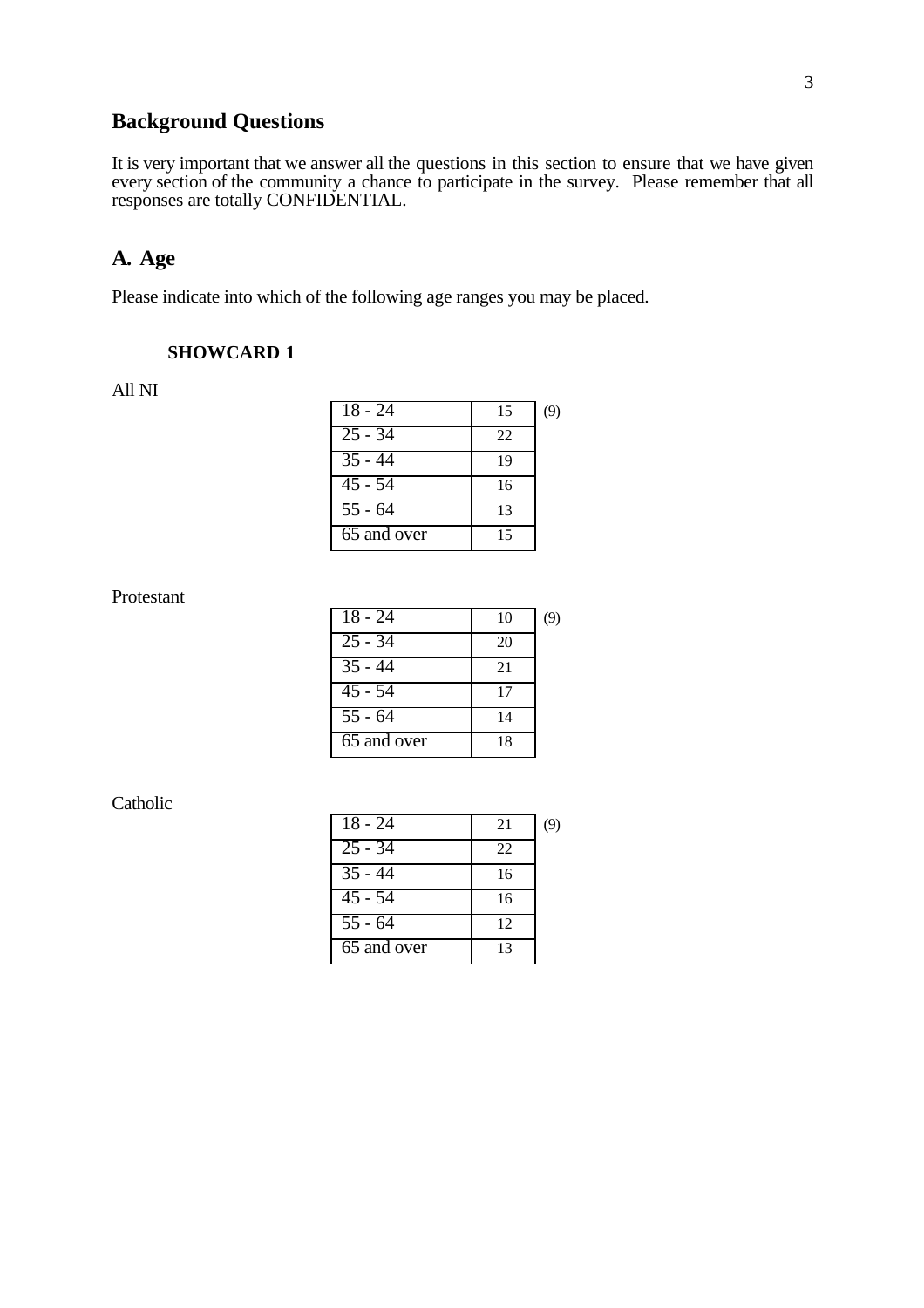| $18 - 24$            | q  | (9) |
|----------------------|----|-----|
| $25 - 34$            | 22 |     |
| $\overline{3}5 - 44$ | 28 |     |
| $\overline{45}$ - 54 | 16 |     |
| $55 - 64$            | 12 |     |
| 65 and over          | 13 |     |

### PUP+UDP

| $18 - 24$            | 24 | (9) |
|----------------------|----|-----|
| $\overline{25}$ - 34 | 28 |     |
| $\overline{35} - 44$ | 11 |     |
| $\overline{45}$ - 54 |    |     |
| $\overline{55}$ - 64 | 24 |     |
| 65 and over          |    |     |

# UUP

| $18 - 24$            |    | (9) |
|----------------------|----|-----|
| $25 - 34$            | 19 |     |
| $\overline{3}5 - 44$ | 20 |     |
| $45 - 54$            | 17 |     |
| $\overline{55}$ - 64 | 15 |     |
| 65 and over          | 22 |     |

# Alliance

| $18 - 24$                | 3  | (9) |
|--------------------------|----|-----|
| $\overline{25} - 34$     | 23 |     |
| $35 - 44$                | 19 |     |
| $\overline{45}$ - 54     | 21 |     |
| $\overline{55}$ - 64     | 16 |     |
| $\overline{65}$ and over | 18 |     |

# SDLP

| $18 - 24$            | 20 | (9) |
|----------------------|----|-----|
| $25 - 34$            | 20 |     |
| $\overline{35} - 44$ | 15 |     |
| $45 - 54$            | 17 |     |
| $\overline{55}$ - 64 | 10 |     |
| 65 and over          | 18 |     |
|                      |    |     |

# Sinn Féin

| $18 - 24$            | 18 | (9) |
|----------------------|----|-----|
| $25 - 34$            | 24 |     |
| $\overline{3}5 - 44$ | 18 |     |
| $\overline{45}$ - 54 | 16 |     |
| $\overline{55}$ - 64 | 16 |     |
| 65 and over          | Ջ  |     |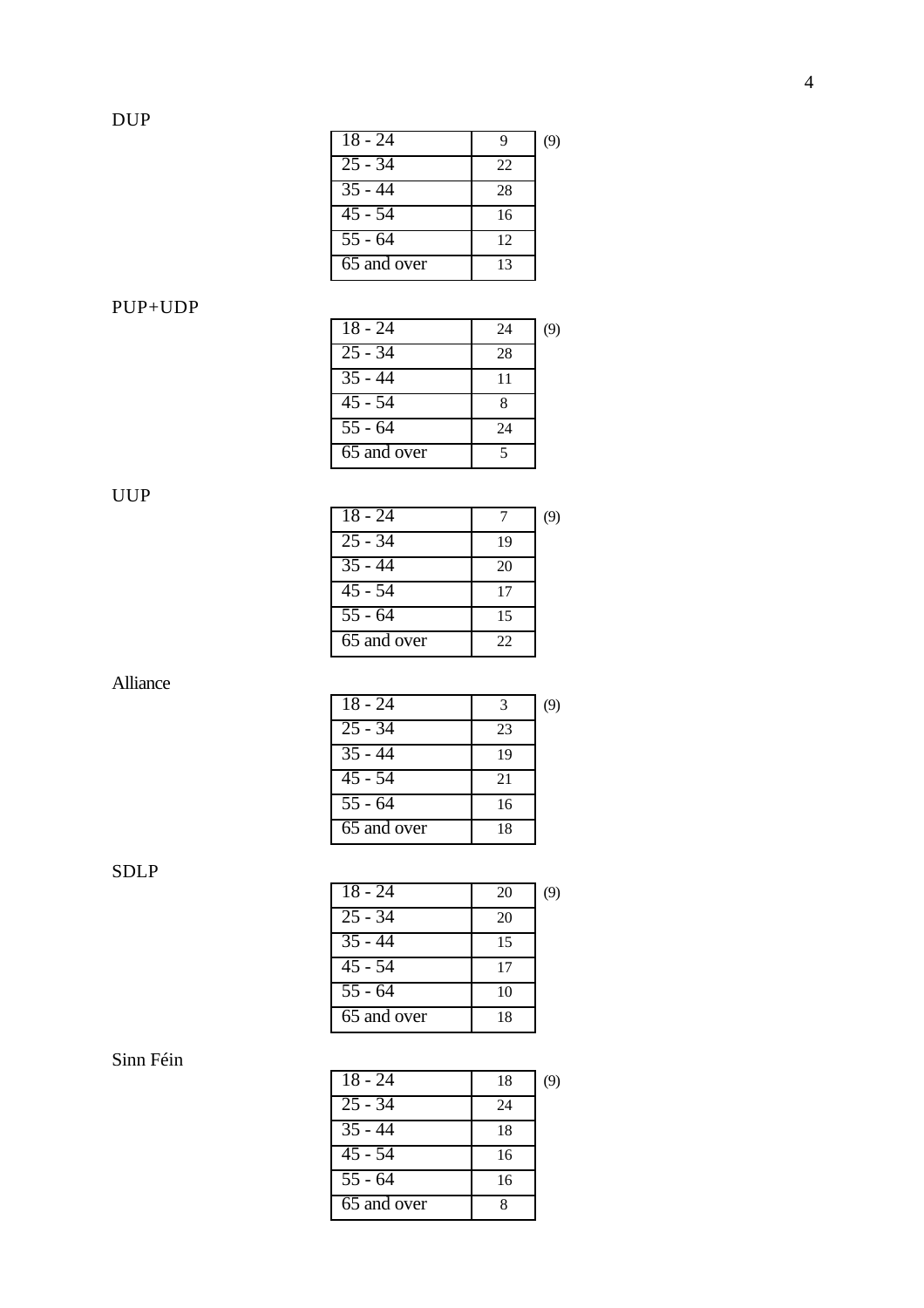# **B. Gender** (Interviewer to code)

All NI

|                 | Male   | 48              | (10) |
|-----------------|--------|-----------------|------|
|                 | Female | $\overline{52}$ |      |
| Protestant      |        |                 |      |
|                 | Male   | 47              | (10) |
|                 | Female | 53              |      |
| Catholic        |        |                 |      |
|                 | Male   | 47              | (10) |
|                 | Female | 53              |      |
|                 |        |                 |      |
| <b>DUP</b>      | Male   | 48              | (10) |
|                 |        |                 |      |
|                 | Female | 52              |      |
| PUP+UDP         |        |                 |      |
|                 | Male   | 55              | (10) |
|                 | Female | 45              |      |
| <b>UUP</b>      |        |                 |      |
|                 | Male   | 46              | (10) |
|                 | Female | 54              |      |
| <b>Alliance</b> |        |                 |      |
|                 | Male   | $\overline{44}$ | (10) |
|                 | Female | 56              |      |
| <b>SDLP</b>     |        |                 |      |
|                 | Male   | 47              | (10) |
|                 | Female | 53              |      |
| Sinn Féin       |        |                 |      |
|                 | Male   | $\overline{54}$ | (10) |
|                 | Female | 46              |      |
|                 |        |                 |      |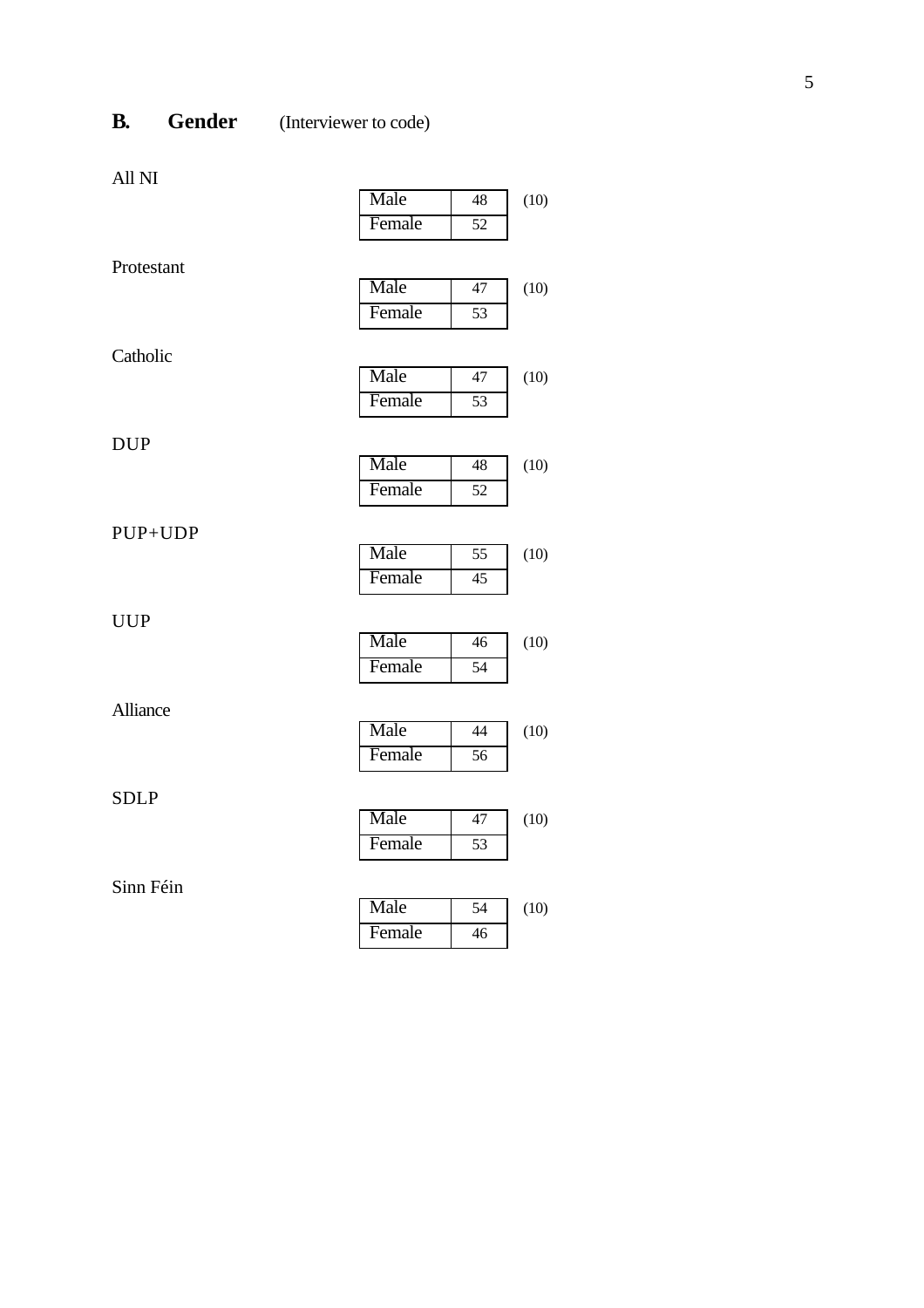# **C. Occupation**

 $\overline{a}$ 

What is or was the occupation of the chief wage earner in your household?

# All NI

| AВ             | 14 | (11) |
|----------------|----|------|
| C <sub>1</sub> | 29 |      |
| C2             | 22 |      |
| DE             | 35 |      |

### Protestant

| AB             | 15 | (11) |
|----------------|----|------|
| C <sub>1</sub> | 32 |      |
| C2             | 21 |      |
| DE             | 32 |      |

Catholic

| AB              | 12 | (11) |
|-----------------|----|------|
| C <sub>1</sub>  | 26 |      |
| $\mathcal{C}$   | 22 |      |
| $\overline{DE}$ | 40 |      |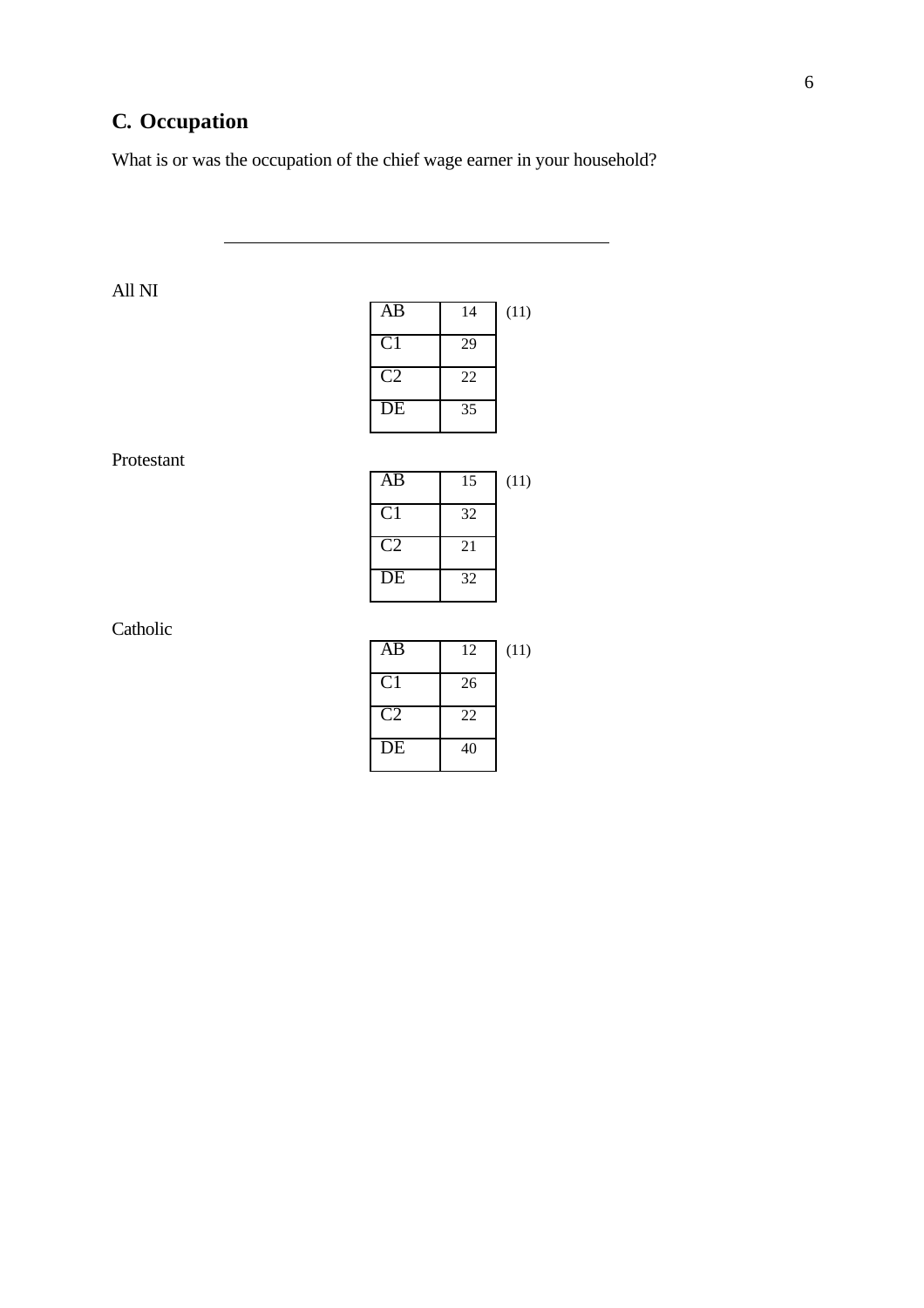| AB             | 5  | (11) |
|----------------|----|------|
| C <sub>1</sub> | 18 |      |
| C2             | 28 |      |
| DE             | 49 |      |

# PUP+UDP

| AB             | 13 | (11) |
|----------------|----|------|
| C <sub>1</sub> | 21 |      |
| C2             | 26 |      |
| DE             | 40 |      |

UUP

| AB             | 17 | (11) |
|----------------|----|------|
| C <sub>1</sub> | 39 |      |
| C2             | 18 |      |
| DE             | 26 |      |

Alliance

| AB                     | 21 | (11) |
|------------------------|----|------|
| C <sub>1</sub>         | 45 |      |
| $\mathcal{C}^{\prime}$ | 12 |      |
| DE                     | 22 |      |

SDLP

| AB | 14 | (11) |
|----|----|------|
| C1 | 31 |      |
| C2 | 20 |      |
| DE | 35 |      |

# Sinn Féin

| AB              | 6  | (11) |
|-----------------|----|------|
| $\overline{C}1$ | 17 |      |
| C <sub>2</sub>  | 22 |      |
| $\overline{DE}$ | 55 |      |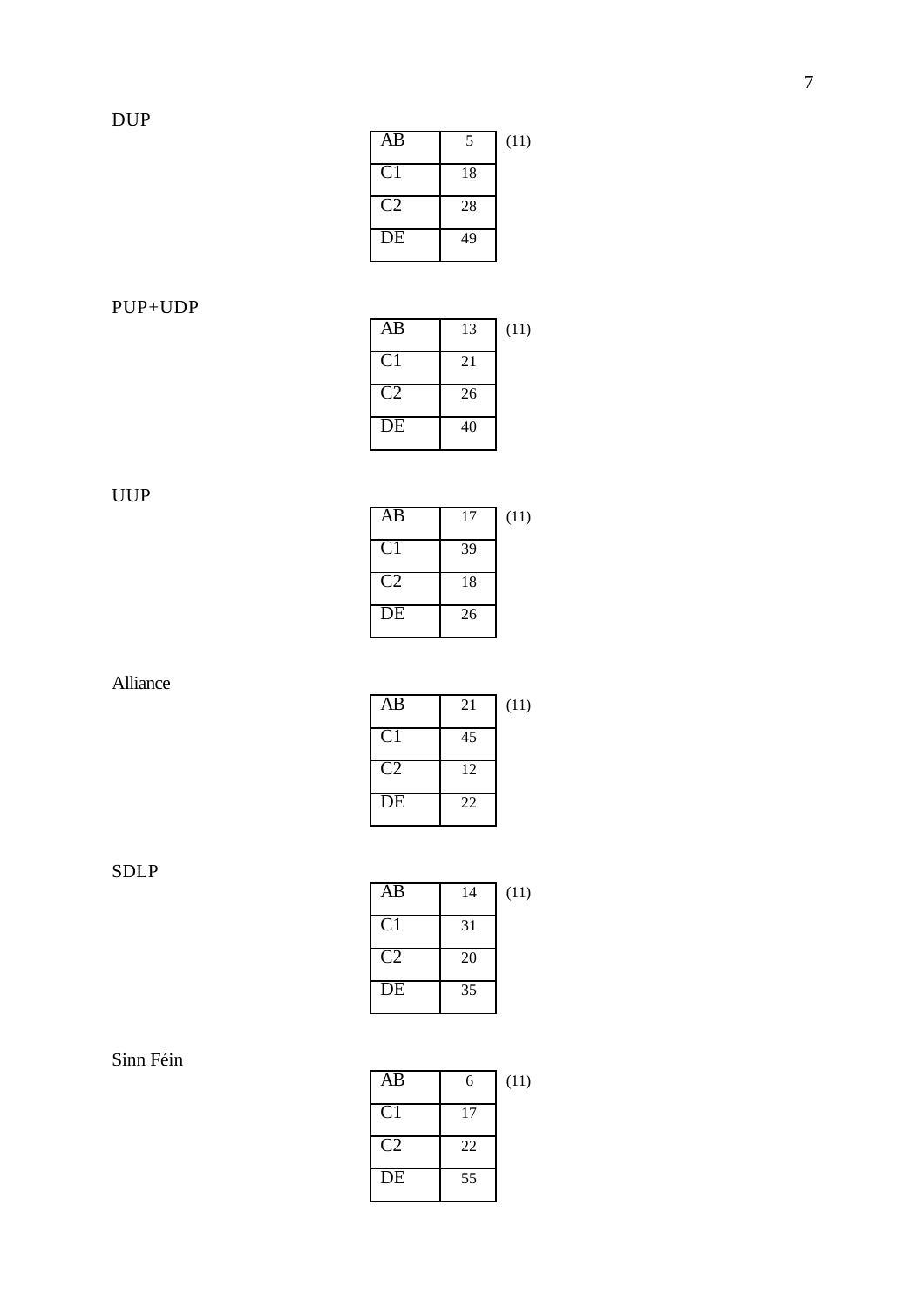# **D. Religion**

Could you please tell me which of the following best describes your religion? (Please remember that all responses are totally CONFIDENTIAL).

# **SHOWCARD 2**

All NI

| Protestant | 51 | (12) |
|------------|----|------|
| Catholic   | 42 |      |
| Other      | 2  |      |
| Refused    |    |      |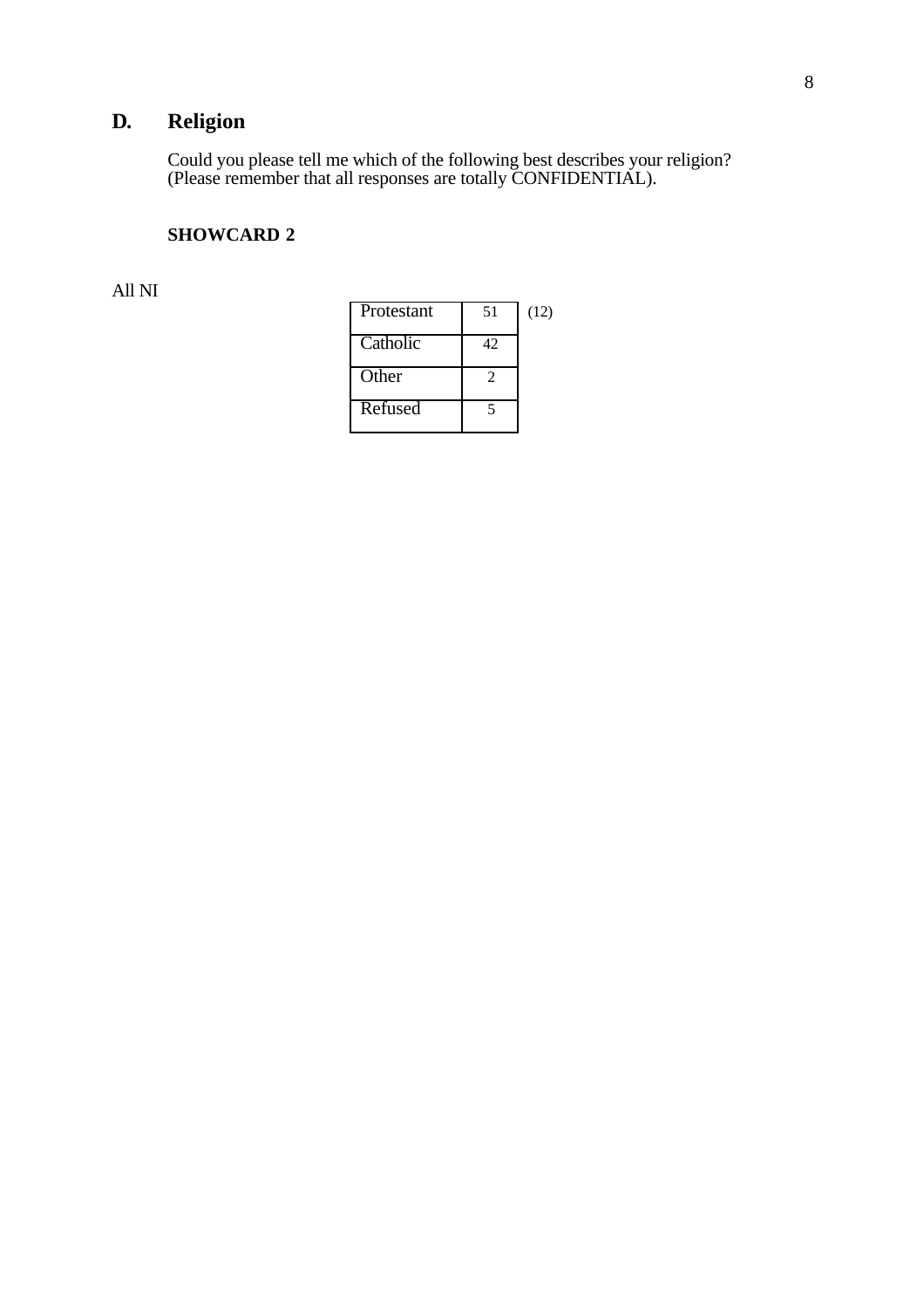| Protestant | 97 | (12) |
|------------|----|------|
| Catholic   |    |      |
| Other      | 2  |      |
| Refused    |    |      |

# PUP+UDP

| Protestant | 100 | (12) |
|------------|-----|------|
| Catholic   | 0   |      |
| Other      |     |      |
| Refused    |     |      |

# UUP

| Protestant | 97 | (12) |
|------------|----|------|
| Catholic   |    |      |
| Other      |    |      |
| Refused    | າ  |      |

# Alliance

| Protestant | 65 | (12) |
|------------|----|------|
| Catholic   | 31 |      |
| Other      |    |      |
| Refused    |    |      |

SDLP

| Protestant | $\mathcal{D}_{\cdot}$ | (12) |
|------------|-----------------------|------|
| Catholic   | 94                    |      |
| Other      |                       |      |
| Refused    |                       |      |

# Sinn Féin

| Protestant |    | (12) |
|------------|----|------|
| Catholic   | 96 |      |
| Other      |    |      |
| Refused    |    |      |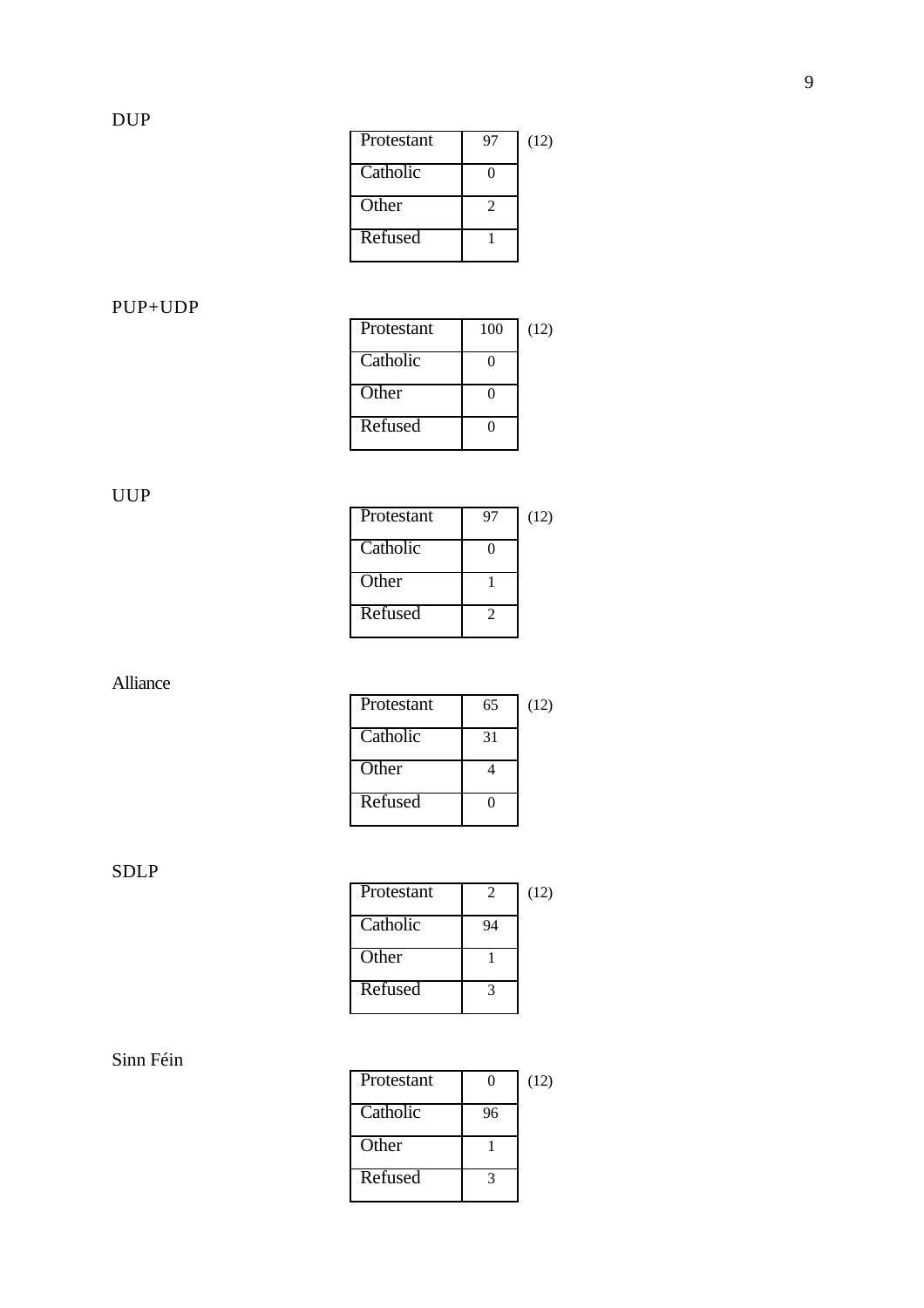### **E. Political support**

Which ONE of these Northern Ireland political parties do you support?

### **SHOWCARD 3**

All NI

| <b>UUP/Ulster Unionist Party/OUP/Official Unionist Party</b> | 23                          | $(13-14)$ |
|--------------------------------------------------------------|-----------------------------|-----------|
| <b>SDLP/Social Democratic Labour Party</b>                   | 19                          |           |
| <b>DUP/Democratic Unionist Party</b>                         | 13                          |           |
| <b>Sinn Fein</b>                                             | 14                          |           |
| <b>Alliance</b>                                              | 9                           |           |
| <b>UK Unionist Party</b>                                     |                             |           |
| <b>PUP/Progressive Unionist Party</b>                        | $\mathfrak{D}$              |           |
| <b>UDP/Ulster Democratic Party</b>                           | $\mathcal{D}_{\mathcal{A}}$ |           |
| <b>Woman's Coalition Party of Northern Ireland</b>           |                             |           |
| <b>Labour Party of Northern Ireland</b>                      | $\ast$                      |           |
|                                                              | 5                           |           |
| Other (Write in)                                             |                             |           |
| <b>Refused</b>                                               |                             |           |

Protestant

| UUP/Ulster Unionist Party/OUP/Official Unionist Party | 44       | $(13-14)$ |
|-------------------------------------------------------|----------|-----------|
| <b>SDLP/Social Democratic Labour Party</b>            |          |           |
| <b>DUP/Democratic Unionist Party</b>                  | 25       |           |
| <b>Sinn Fein</b>                                      | $\theta$ |           |
| <b>Alliance</b>                                       | 11       |           |
| <b>UK Unionist Party</b>                              |          |           |
| <b>PUP/Progressive Unionist Party</b>                 | 4        |           |
| <b>UDP/Ulster Democratic Party</b>                    | 4        |           |
| <b>Woman's Coalition Party of Northern Ireland</b>    | $\ast$   |           |
| <b>Labour Party of Northern Ireland</b>               | $\Omega$ |           |
|                                                       | 3        |           |
| Other(Write in)                                       |          |           |
| <b>Refused</b>                                        | 6        |           |

Catholic

| UUP/Ulster Unionist Party/OUP/Official Unionist Party | 0        | $(13-14)$ |
|-------------------------------------------------------|----------|-----------|
| <b>SDLP/Social Democratic Labour Party</b>            | 42       |           |
| <b>DUP/Democratic Unionist Party</b>                  | $\theta$ |           |
| <b>Sinn Fein</b>                                      | 32       |           |
| <b>Alliance</b>                                       |          |           |
| <b>UK Unionist Party</b>                              | $\Omega$ |           |
| <b>PUP/Progressive Unionist Party</b>                 |          |           |
| <b>UDP/Ulster Democratic Party</b>                    |          |           |
| <b>Woman's Coalition Party of Northern Ireland</b>    |          |           |
| <b>Labour Party of Northern Ireland</b>               |          |           |
|                                                       | 5        |           |
| Other(Write in)                                       |          |           |
| <b>Refused</b>                                        |          |           |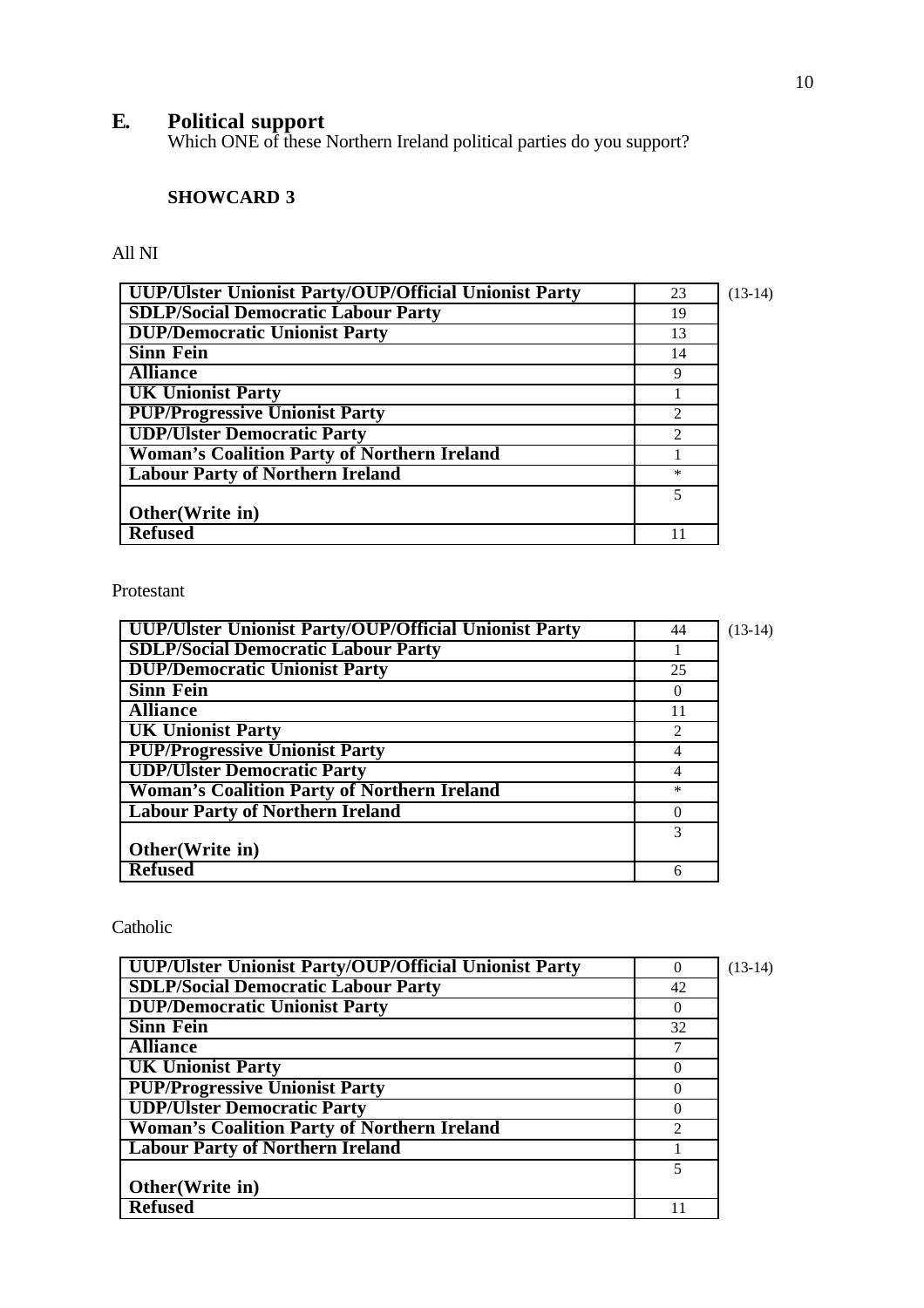### **Section A - A comprehensive settlement**

I would like you to read this card. It contains the major elements of a possible settlement for the future of Northern Ireland.

#### **SHOWCARD 4**

**\* A regional assembly made up from elected members who share responsibilities in proportion to their representation and employing a voting system, with other checks and balances, to ensure the fair participation of the whole community in government and the prevention of abuse of power.**

**\* North/South bodies strictly controlled by the elected politicians who establish them to deal with a wide range of issues using various functions and powers appropriate to the areas of government policy being managed.**

**\* Replace the Anglo-Irish Agreement and establish a 'Council of the Isles' to create a new relationship between London, Dublin, Cardiff, Edinburgh and Belfast appropriate to the needs of the region as a part of Europe.**

**\* Constitutional reform that embraces the principle of consent of a majority of the people of Northern Ireland to keep or change its status, guaranteed rights of British and/or Irish citizenship, and any other balanced changes required to implement the various agreements made at the Stormont Talks.**

**\* A Bill of Rights that deals specifically with the political, social and cultural problems that have aggravated the conflict and a Human Rights Commission with responsibilities and powers to educate, monitor standards and bring cases to court.**

**\* Reform the RUC to create community policing units as part of a two tier service restructured with a view to recruiting more Catholics and improving community relations under the authority of a new Department of Justice in a Regional Assembly.**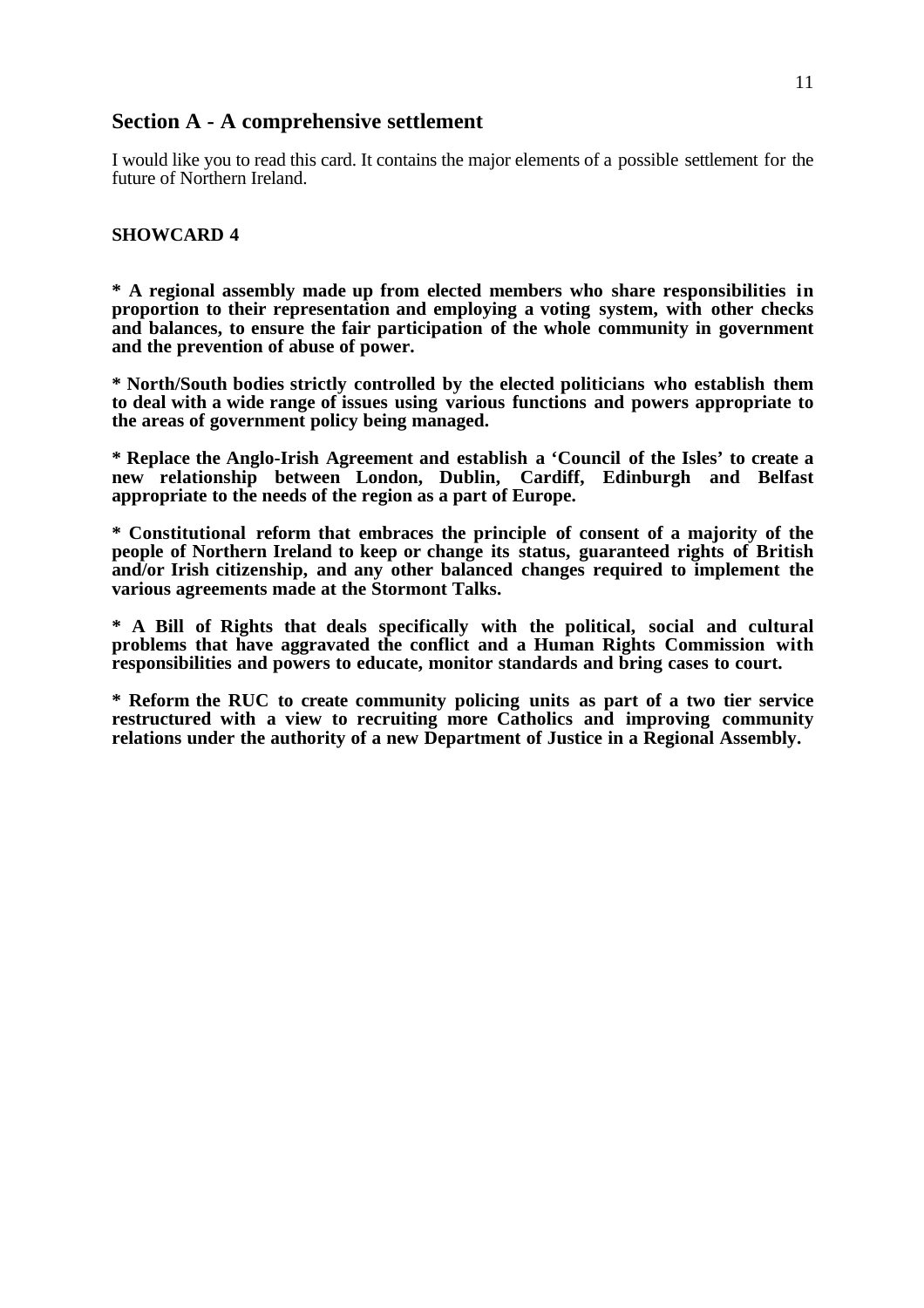#### Q1A

If a majority of the political parties elected to take part in the Stormont Talks agreed to this settlement would you vote to accept it in a referendum?

| All NI      |                |                         |      |
|-------------|----------------|-------------------------|------|
|             | Yes            | $77\,$                  | (15) |
|             | N <sub>0</sub> | 23                      |      |
|             |                |                         |      |
| Protestant  |                |                         |      |
|             | Yes            | 74                      | (15) |
|             | N <sub>0</sub> | 26                      |      |
|             |                |                         |      |
|             |                |                         |      |
| Catholic    | <b>Yes</b>     |                         |      |
|             | N <sub>0</sub> | 81                      | (15) |
|             |                | 19                      |      |
|             |                |                         |      |
| <b>DUP</b>  |                |                         |      |
|             | <b>Yes</b>     | 50                      | (15) |
|             | N <sub>0</sub> | 50                      |      |
|             |                |                         |      |
| PUP+UDP     |                |                         |      |
|             | Yes            | 68                      | (15) |
|             | N <sub>0</sub> | 32                      |      |
|             |                |                         |      |
| <b>UUP</b>  |                |                         |      |
|             | Yes            | 83                      | (15) |
|             | N <sub>0</sub> | 17                      |      |
|             |                |                         |      |
|             |                |                         |      |
| Alliance    | Yes            | 96                      | (15) |
|             | N <sub>0</sub> | $\overline{\mathbf{4}}$ |      |
|             |                |                         |      |
|             |                |                         |      |
| <b>SDLP</b> |                |                         |      |
|             | Yes            | 95                      | (15) |
|             | N <sub>0</sub> | $\overline{5}$          |      |
|             |                |                         |      |
| Sinn Féin   |                |                         |      |
|             |                |                         |      |

| <b>Yes</b> | 61 | (15) |
|------------|----|------|
| No.        | 39 |      |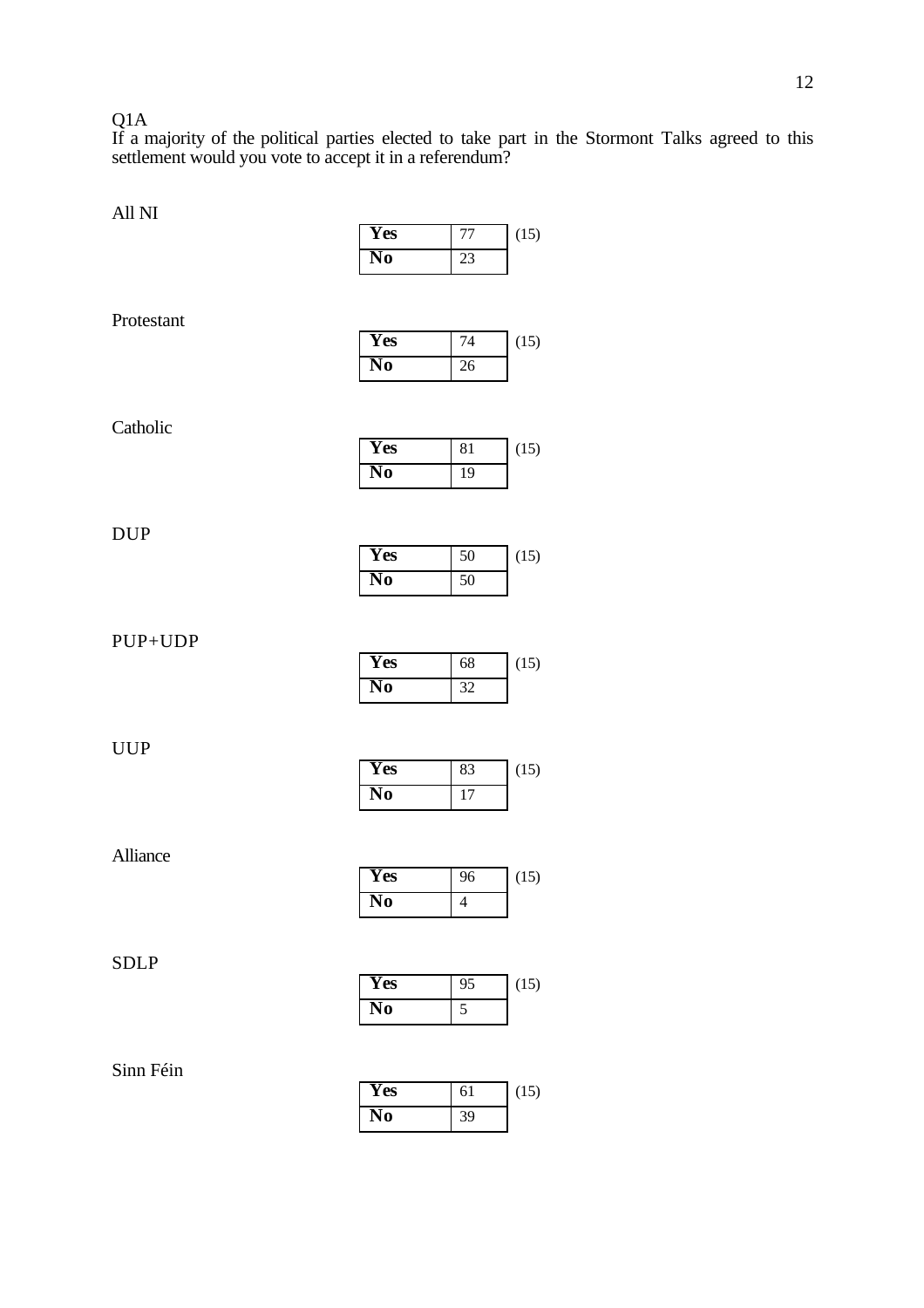### Q1B

If you said 'Yes' would you still accept these terms for a settlement even if the political party you supported was opposed to them?

 $(15)$ 

 $(15)$ 

 $(15)$ 

 $(15)$ 

 $(15)$ 

 $(15)$ 

 $(15)$ 

 $(15)$ 

**Yes** 36 (15)

**No** 64

| All NI      |                        |                 |
|-------------|------------------------|-----------------|
|             | Yes                    | $\overline{65}$ |
|             | N <sub>0</sub>         | 35              |
|             |                        |                 |
| Protestant  | Yes                    | 62              |
|             | N <sub>0</sub>         | 38              |
| Catholic    |                        |                 |
|             | <b>Yes</b>             | 66              |
|             | $\overline{\text{No}}$ | 34              |
| <b>DUP</b>  |                        |                 |
|             | Yes                    | 49              |
|             | $\overline{\text{No}}$ | $\overline{51}$ |
| PUP+UDP     | Yes                    | 35              |
|             | $\overline{\text{No}}$ | 65              |
| <b>UUP</b>  | Yes                    | 60              |
|             | $\overline{\text{No}}$ | 40              |
| Alliance    |                        |                 |
|             | Yes                    | 91              |
|             | N <sub>0</sub>         | 9               |
| <b>SDLP</b> |                        |                 |
|             | Yes                    | 74              |
|             | $\overline{\text{No}}$ | 26              |
| Sinn Féin   |                        |                 |

NET RESULT - 'Yes' percentage of those who said 'Yes'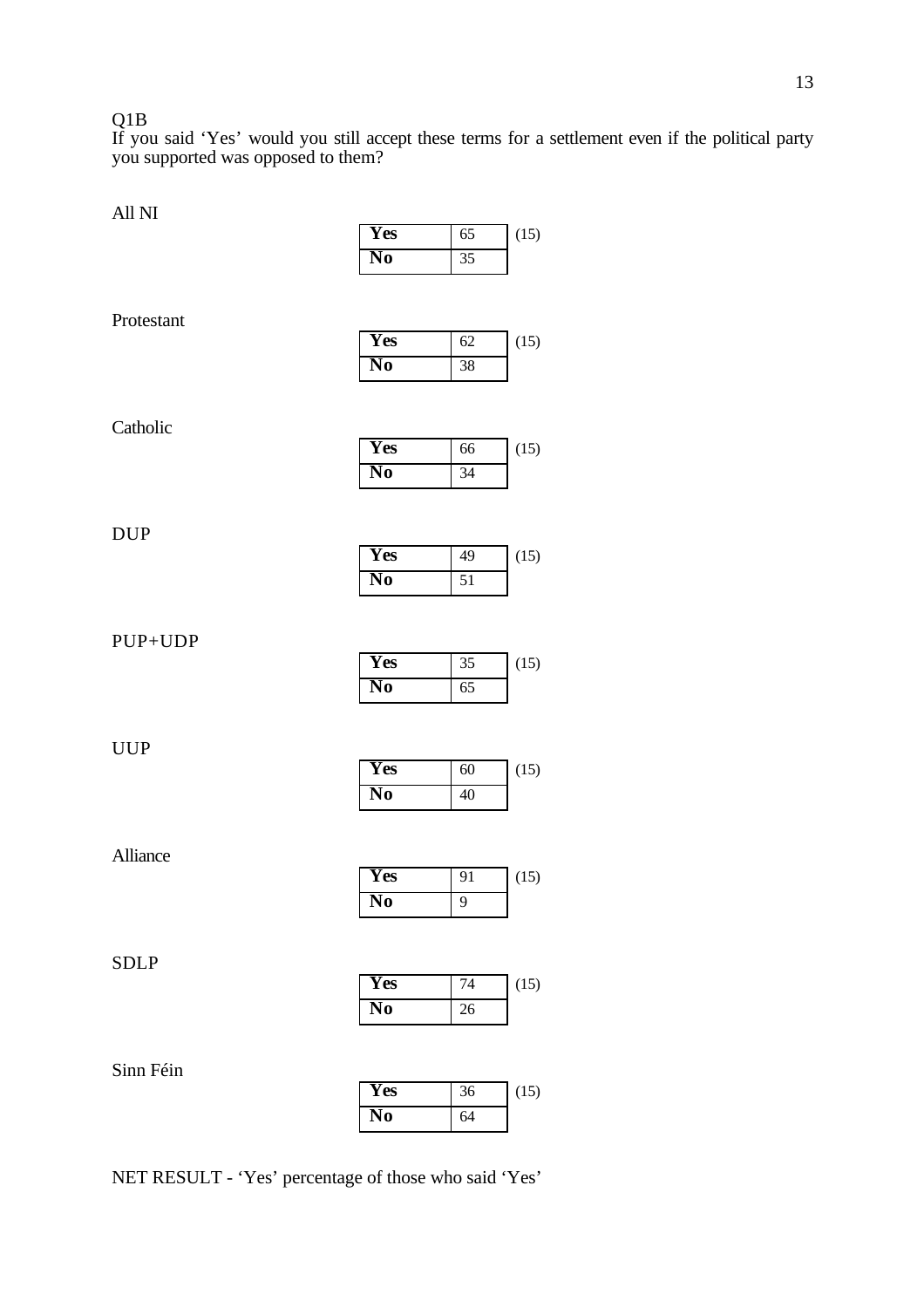#### Q1B

If you said 'Yes' would you still accept these terms for a settlement even if the political party you supported was opposed to them?

| All NI      |                        |              |      |
|-------------|------------------------|--------------|------|
|             | Yes                    | 50           | (15) |
|             | N <sub>0</sub>         | 50           |      |
| Protestant  |                        |              |      |
|             | <b>Yes</b>             | 46           | (15) |
|             | $\overline{\text{No}}$ | 54           |      |
| Catholic    | Yes                    | 53           | (15) |
|             | $\overline{\text{No}}$ | 47           |      |
| <b>DUP</b>  |                        |              |      |
|             | <b>Yes</b>             | 24           | (15) |
|             | N <sub>0</sub>         | 76           |      |
| PUP+UDP     | Yes<br>N <sub>0</sub>  | 24<br>76     | (15) |
| <b>UUP</b>  | <b>Yes</b>             | 50           | (15) |
|             | N <sub>0</sub>         | 50           |      |
| Alliance    | Yes                    | 87           | (15) |
|             | No                     | 13           |      |
| <b>SDLP</b> | Yes<br>N <sub>0</sub>  | $70\,$<br>30 | (15) |
| Sinn Féin   | Yes                    | 22           | (15) |
|             | N <sub>0</sub>         | 78           |      |
|             |                        |              |      |

GROSS RESULT - 'Yes - Yes' percentage of those who said 'Yes' or 'No'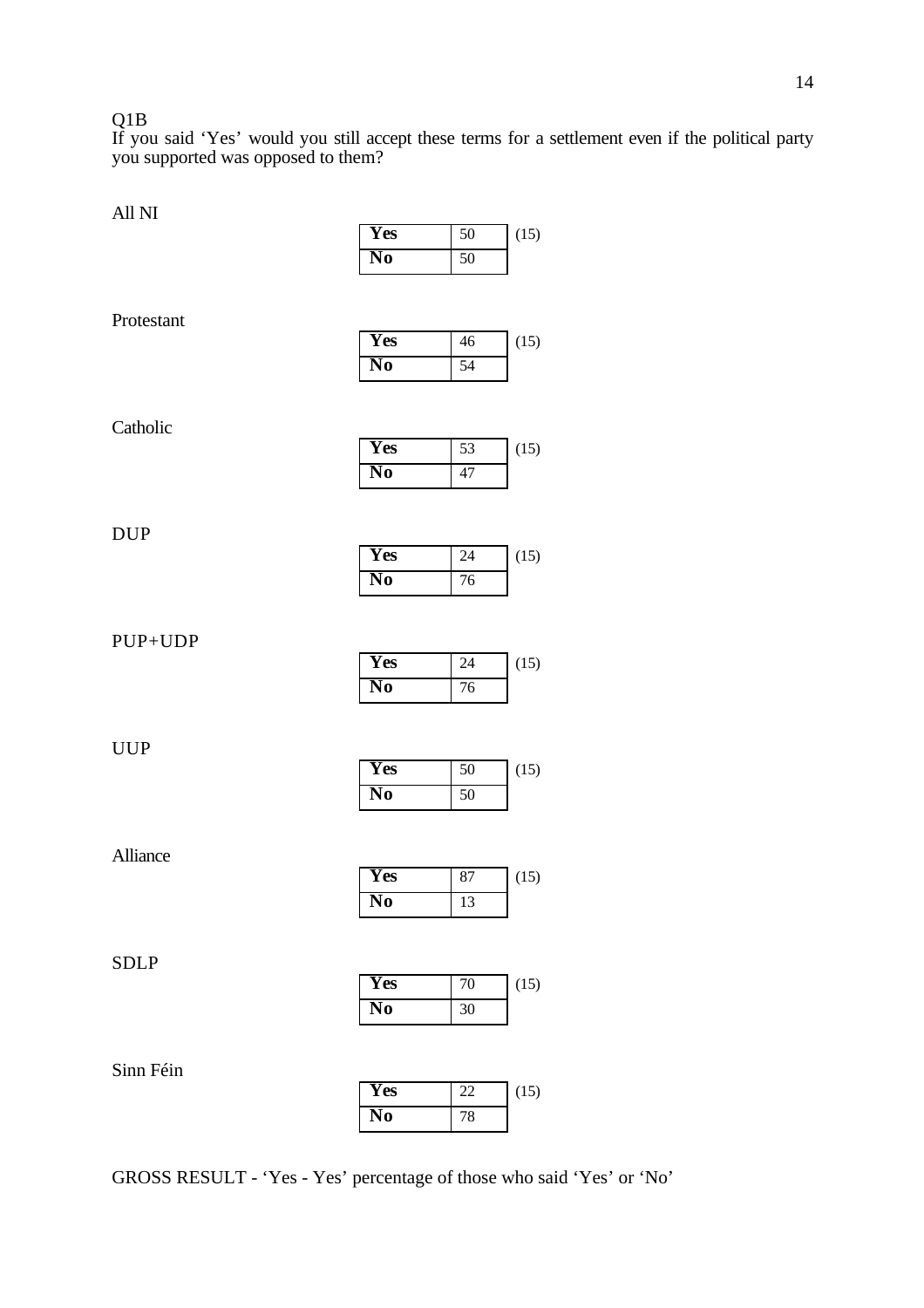### **Section B - The different parts of a comprehensive settlement**

I will now ask you some questions about each part of the proposed comprehensive settlement. For each question or option you will be asked to indicate which ones you consider to be 'Essential', 'Desirable', 'Acceptable', 'Tolerable' or 'Unacceptable'.

For the purposes of this poll the meaning of 'Essential', 'Desirable', 'Acceptable', 'Tolerable' and 'Unacceptable' are outlined on this card:

#### **SHOWCARD 5**

*Do you consider this option to be.....*

*'Essential' - You believe this option is a necessary part of a lasting settlement and should be implemented under any circumstances.*

*'Desirable' - This option is not what you would consider to be 'Essential', but you think this option, or something very similar to it, is a good idea and should be put into practice.*

*'Acceptable' - This option is not what you would consider to be 'Desirable', if you were given a choice, but you could certainly 'live with it'.*

*'Tolerable' - This option is not what you want. But, as part of a lasting settlement for Northern Ireland, you would be willing to put up with it.*

*Unacceptable' - This option is completely unacceptable under any circumstances. You would not accept it, even as part of a lasting settlement.*

**You may use each of the terms 'Essential', 'Desirable', 'Acceptable', 'Tolerable' and 'Unacceptable' as many times as you wish in each question.**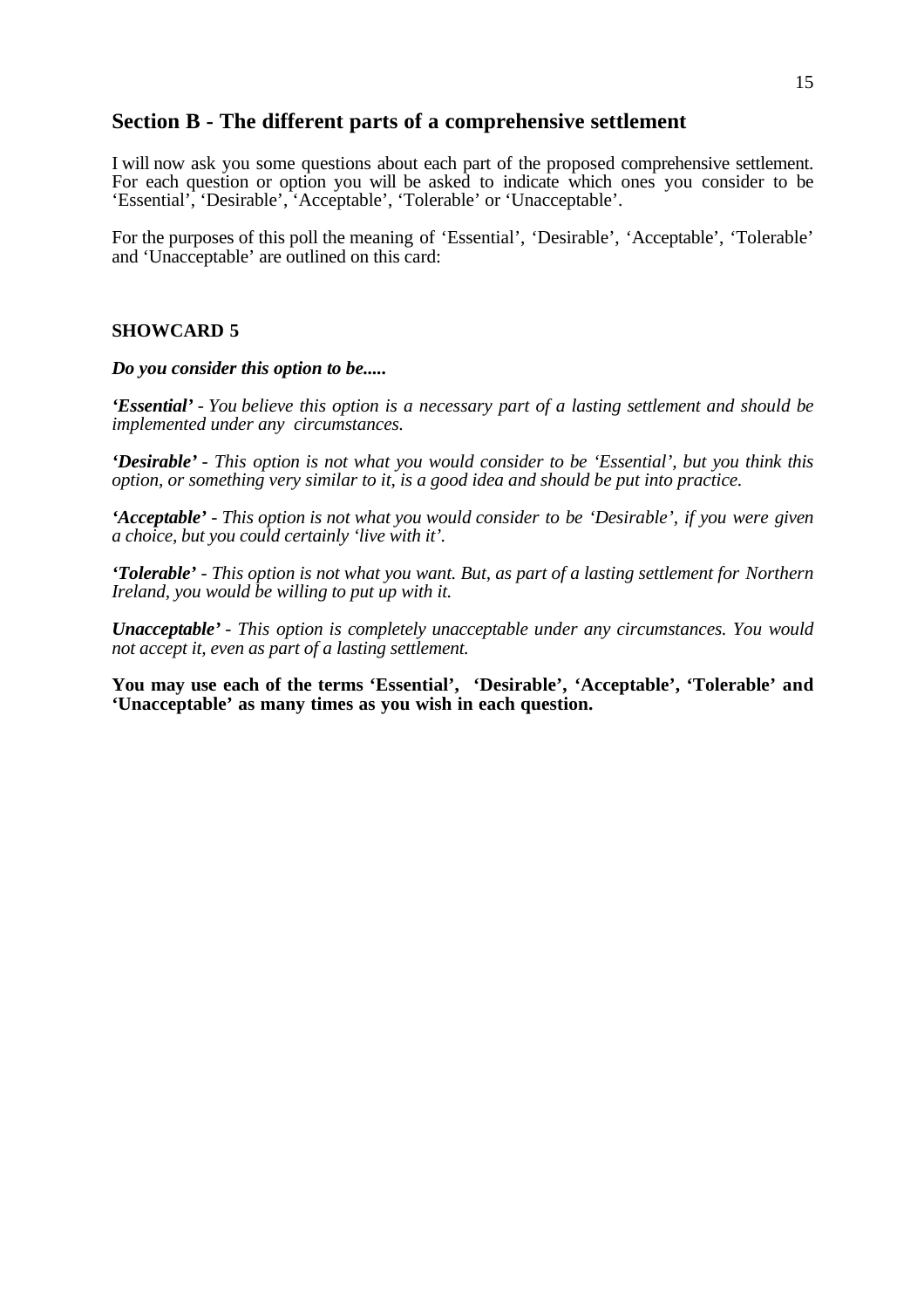### **A regional assembly**

#### Q2A

Please look at the statement on this card. Do you consider this part of a comprehensive settlement to be 'Essential', 'Desirable', 'Acceptable', 'Tolerable' or 'Unacceptable'?

### **SHOWCARD 6**

**\* A regional assembly made up from elected members who share responsibilities in proportion to their representation and employing a voting system, with other checks and balances, to ensure the fair participation of the whole community in government and the prevention of abuse of power.**

| All NI      |                 |                 |                      |                 |                                 |      |
|-------------|-----------------|-----------------|----------------------|-----------------|---------------------------------|------|
|             | Essential       | Desirable       | Acceptable           | Tolerable       | Unacceptable                    |      |
|             | 16              | 16              | $\overline{38}$      | $\overline{17}$ | 13                              | (17) |
| Protestant  |                 |                 |                      |                 |                                 |      |
|             | Essential       | Desirable       | Acceptable           | Tolerable       | Unacceptable                    |      |
|             | 19              | $\overline{16}$ | 40                   | 14              | 11                              | (17) |
| Catholic    |                 |                 |                      |                 |                                 |      |
|             | Essential       | Desirable       | Acceptable           | Tolerable       | Unacceptable                    |      |
|             | 13              | 16              | 36                   | 20              | $\overline{15}$                 | (17) |
| <b>DUP</b>  |                 |                 |                      |                 |                                 |      |
|             | Essential       | Desirable       | Acceptable           | Tolerable       | Unacceptable                    |      |
|             | 12              | 11              | 40                   | $\overline{17}$ | 20                              | (17) |
| PUP+UDP     | Essential<br>5  | Desirable<br>11 | Acceptable<br>34     | Tolerable<br>24 | Unacceptable<br>$\overline{26}$ | (17) |
| <b>UUP</b>  |                 |                 |                      |                 |                                 |      |
|             | Essential       | Desirable       | Acceptable           | Tolerable       | Unacceptable                    |      |
|             | $\overline{25}$ | 18              | 39                   | 13              | 5                               | (17) |
| Alliance    |                 |                 |                      |                 |                                 |      |
|             | Essential       | Desirable       | Acceptable           | Tolerable       | Unacceptable                    |      |
|             | 29              | 24              | 33                   | 7               | $\overline{7}$                  | (17) |
| <b>SDLP</b> |                 |                 |                      |                 |                                 |      |
|             | Essential       | Desirable       | Acceptable           | Tolerable       | Unacceptable                    |      |
|             | $\overline{15}$ | 22              | 46                   | 14              | $\overline{3}$                  | (17) |
| Sinn Féin   | Essential       | Desirable       | Acceptable Tolerable |                 | Unacceptable                    |      |
|             |                 |                 |                      |                 |                                 |      |

6 13 16 33 32 (17)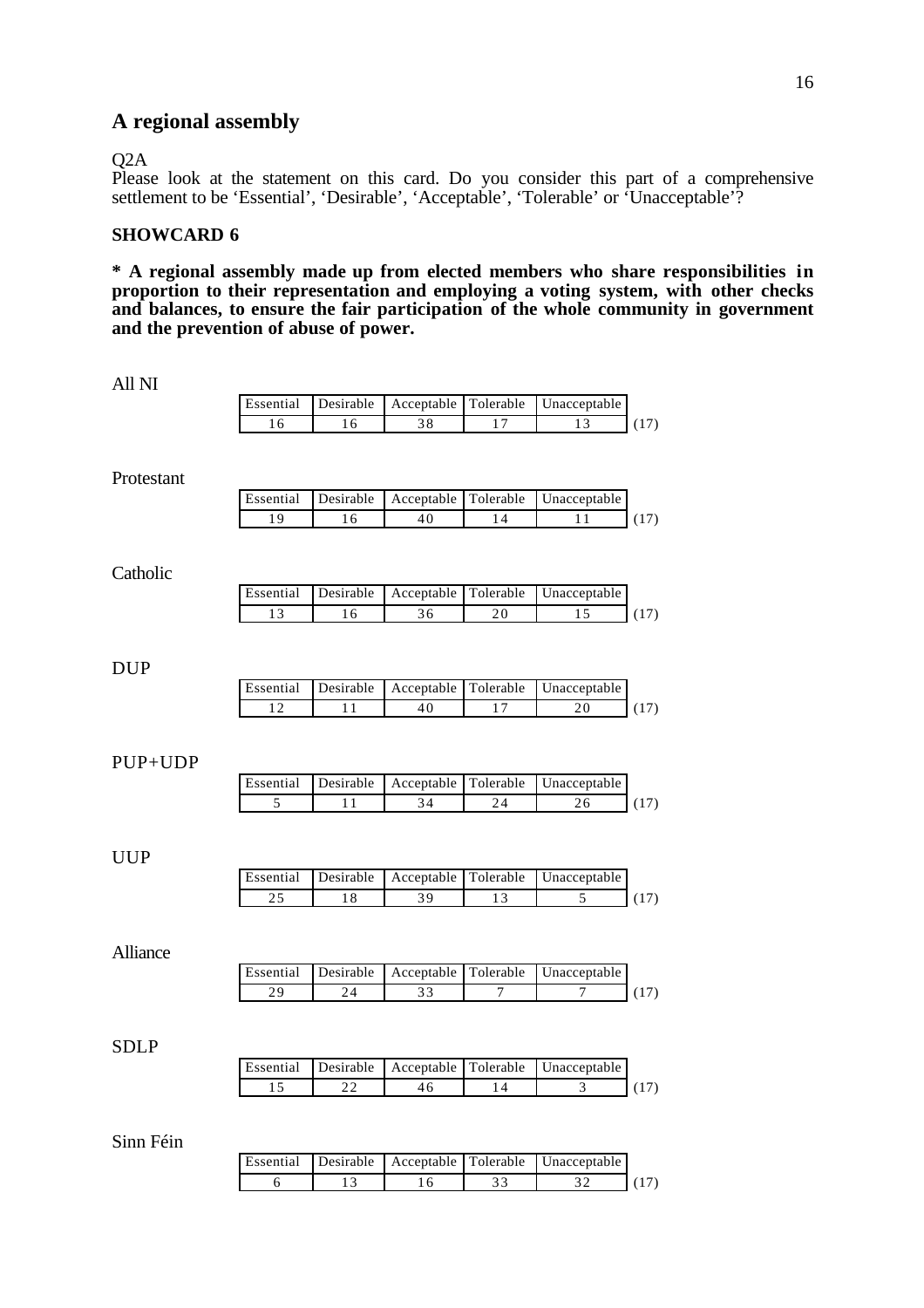### Q2B Do you think a regional assembly should have?

# **SHOWCARD 5**

# **(READ OUT.....)**

All NI

|                                                | Essential      | Desirable | Acceptable Tolerable |    | Unacceptable |      |
|------------------------------------------------|----------------|-----------|----------------------|----|--------------|------|
| Powers to monitor and administer<br>the        | 1.5            | 22        | 35                   | 15 | 13           | (18) |
| departments of the Northern Ireland Office.    |                |           |                      |    |              |      |
| Powers to make new laws.                       |                | 19        | 36                   | 17 | 21           | (19) |
| Powers to alter taxes.                         | 4              | 13        | 34                   | 20 | 29           | (20) |
| A legislative second chamber or senate with    | 4              | 14        | 39                   | 21 | 22           | (21) |
| powers to review and ratify legislation put    |                |           |                      |    |              |      |
| forward by the assembly.                       |                |           |                      |    |              |      |
| A consultative second chamber or forum         | $\overline{5}$ | 14        | 42                   | 20 | 19           | (22) |
| with responsibilities to provide expert advice |                |           |                      |    |              |      |
| and reports on all aspects of business         |                |           |                      |    |              |      |
| undertaken by the assembly.                    |                |           |                      |    |              |      |
| A special economic, social and cultural        | 7              | 19        | 40                   | 19 | 1.5          | (23) |
| committee with responsibilities to provide     |                |           |                      |    |              |      |
| expert advice and reports on all aspects of    |                |           |                      |    |              |      |
| business undertaken by the assembly.           |                |           |                      |    |              |      |
| Or Northern Ireland should not have a          | 6              | 8         | 22                   | 22 | 42           | (24) |
| regional assembly.                             |                |           |                      |    |              |      |

### Protestant

|                                       | Essential | Desirable | Acceptable | Tolerable | Unacceptable |      |
|---------------------------------------|-----------|-----------|------------|-----------|--------------|------|
| Powers to monitor and administer NIO. | 19        | 22        | 37         | 12        | 10           | (18) |
| Powers to make new laws.              |           | 2.1       | 38         |           | 19           | (19) |
| Powers to alter taxes.                |           |           | 36         | 2.1       | 28           | (20) |
| A legislative second chamber.         |           |           | 39         | 24        | 23           | (21) |
| A consultative second chamber.        |           | 11        | 44         | 2.1       | 21           | (22) |
| A special committee.                  |           | 1.5       | 43         | 23        |              | (23) |
| No assembly.                          |           |           | 20         | 2.1       | 48           | (24) |

### Catholic

|                                       | Essential | Desirable | Acceptable | Tolerable | Unacceptable |      |
|---------------------------------------|-----------|-----------|------------|-----------|--------------|------|
| Powers to monitor and administer NIO. | 10        | 22        | 34         | 18        | 16           | (18) |
| Powers to make new laws.              |           | 18        | 35         |           | 24           | (19) |
| Powers to alter taxes.                |           | 15        | 32         | 18        | 30           | (20) |
| A legislative second chamber.         |           | 17        | 40         | 20        |              | (21) |
| A consultative second chamber.        |           | 18        | 39         | 19        | 16           | (22) |
| A special committee.                  |           | 23        | 36         | 15        | 15           | (23) |
| No assembly.                          | 10        |           | 23         | 23        | 35           | (24) |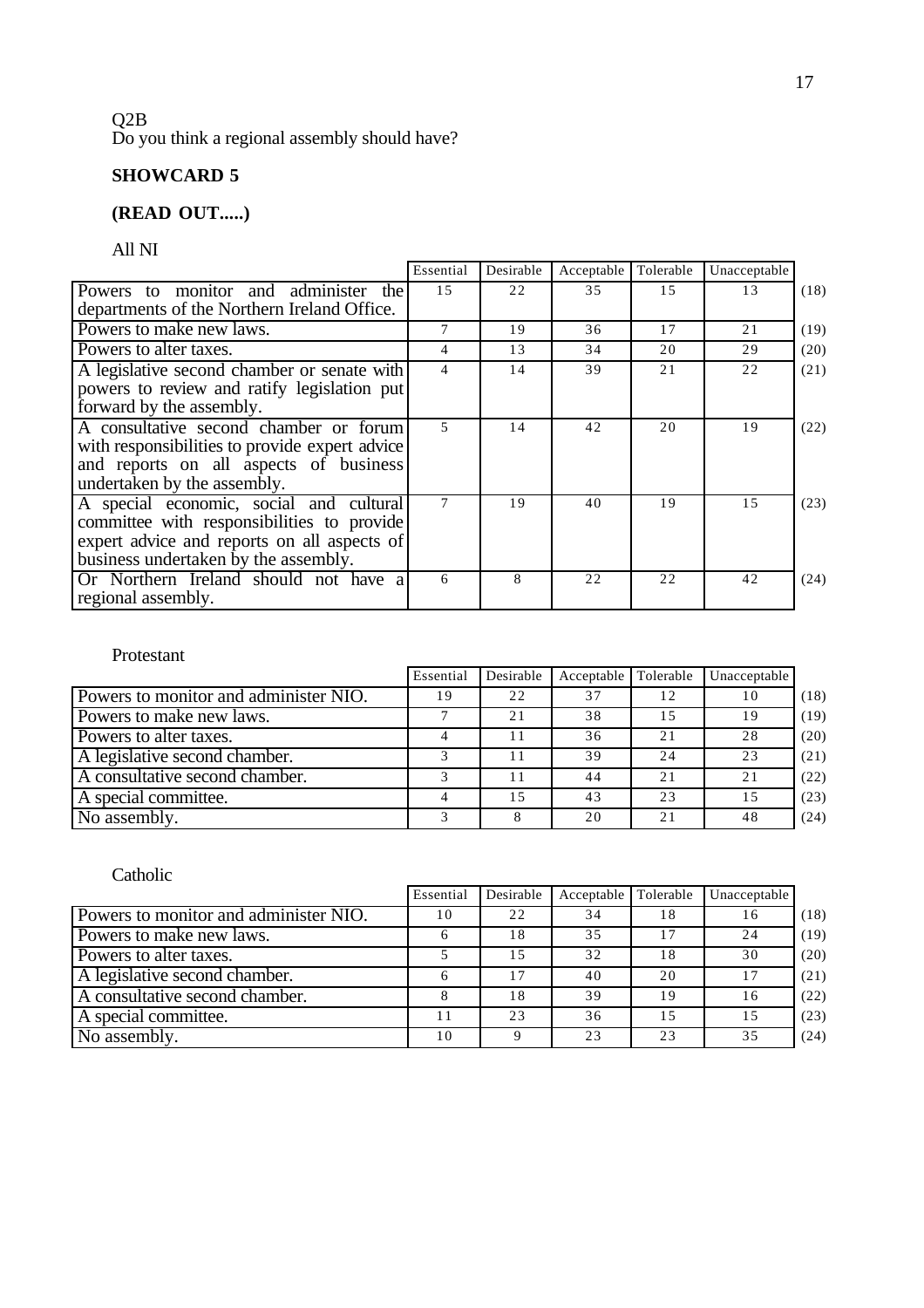| <b>DUP</b>                                                             | Essential      | Desirable    | Acceptable | Tolerable | Unacceptable   |
|------------------------------------------------------------------------|----------------|--------------|------------|-----------|----------------|
| Powers to monitor and administer NIO.                                  | 18             | 14           | 42         | 12        | 14             |
| Powers to make new laws.                                               | 8              | 14           | 25         | 19        | 34             |
| Powers to alter taxes.                                                 | 5              | 8            | 27         | 17        | 43             |
| A legislative second chamber.                                          | 3              | 6            | 25         | 32        | 34             |
| A consultative second chamber.                                         | $\overline{2}$ | 9            | 31         | 27        | 31             |
| A special committee.                                                   | 5              | 9            | 31         | 27        | 28             |
| No assembly.                                                           | 2              | 17           | 21         | 18        | 42             |
|                                                                        |                |              |            |           |                |
| PUP+UDP                                                                | Essential      | Desirable    | Acceptable | Tolerable | Unacceptable   |
| Powers to monitor and administer NIO.                                  | 3              | 21           | 29         | 21        | 26             |
| Powers to make new laws.                                               | 8              | 3            | 29         | 21        | 39             |
| Powers to alter taxes.                                                 | 8              | 5            | 13         | 24        | 50             |
| A legislative second chamber.                                          | 5              | 8            | 27         | 13        | 47             |
| A consultative second chamber.                                         | 3              | 5            | 29         | 18        | 45             |
| A special committee.                                                   | 8              | 13           | 26         | 29        | 24             |
| No assembly.                                                           | 3              | 5            | 32         | 18        | 42             |
|                                                                        |                |              |            |           |                |
| <b>UUP</b>                                                             | Essential      | Desirable    | Acceptable | Tolerable | Unacceptable   |
| Powers to monitor and administer NIO.                                  | 27             | 21           | 37         | 10        | 5              |
| Powers to make new laws.                                               | 6              | 25           | 44         | 14        | 11             |
| Powers to alter taxes.                                                 | $\overline{4}$ | 14           | 41         | 23        | 18             |
| A legislative second chamber.                                          | $\overline{2}$ | 16           | 44         | 23        | 15             |
| A consultative second chamber.                                         | 3              | 12           | 53         | 18        | 14             |
| A special committee.                                                   | 3              | 15           | 52         | 22        | 8              |
|                                                                        | 3              | 5            | 16         | 23        | 53             |
| No assembly.                                                           |                |              |            |           |                |
| Alliance                                                               | Essential      | Desirable    | Acceptable | Tolerable | Unacceptable   |
| Powers to monitor and administer NIO.                                  | 18             | 36           | 26         | 11        | 9              |
| Powers to make new laws.                                               | 10             | 30           | 35         | 12        | 13             |
| Powers to alter taxes.                                                 | 6              | 15           | 37         | 21        | 21             |
| A legislative second chamber.                                          | 10             | 9            | 43         | 25        | 13             |
| A consultative second chamber.                                         | 9              | 19           | 45         | 19        | 8              |
| A special committee.                                                   | 6              | 27           | 48         | 13        | 6              |
| No assembly.                                                           | 4              | $\mathbf{1}$ | 16         | 22        | 57             |
|                                                                        |                |              |            |           |                |
| <b>SDLP</b>                                                            | Essential      | Desirable    | Acceptable | Tolerable | Unacceptable   |
| Powers to monitor and administer NIO.                                  | 9              | 35           | 40         | 13        | 3              |
| Powers to make new laws.                                               | $\tau$         | 23           | 45         | 16        | $\overline{9}$ |
| Powers to alter taxes.                                                 | 5              | 19           | 41         | 18        | 17             |
| A legislative second chamber.                                          | 5              | 24           | 45         | 13        | 13             |
| A consultative second chamber.                                         | $\overline{7}$ | 23           | 49         | 15        | 6              |
| A special committee.                                                   | $1\,1$         | 30           | 40         | 13        | 6              |
|                                                                        | $\overline{2}$ | 11           | 22         | 23        | 42             |
| No assembly.                                                           |                |              |            |           |                |
| Sinn Féin                                                              | Essential      | Desirable    | Acceptable | Tolerable | Unacceptable   |
| Powers to monitor and administer NIO.                                  | 8              | 12           | 15         | 31        | 34             |
|                                                                        |                |              |            |           |                |
| Powers to make new laws.                                               | $\overline{4}$ | 11           | 15         | 24        | 46             |
| Powers to alter taxes.                                                 | $\overline{4}$ | $8\,$        | 17         | 20        | 51             |
| A legislative second chamber.                                          | $\overline{4}$ | 11           | 26         | 23        | 36             |
|                                                                        | $\overline{4}$ | 15           | 27         | 25        | 29             |
|                                                                        |                |              |            |           |                |
| A consultative second chamber.<br>A special committee.<br>No assembly. | 10<br>26       | 17<br>8      | 25<br>16   | 18<br>24  | 30<br>26       |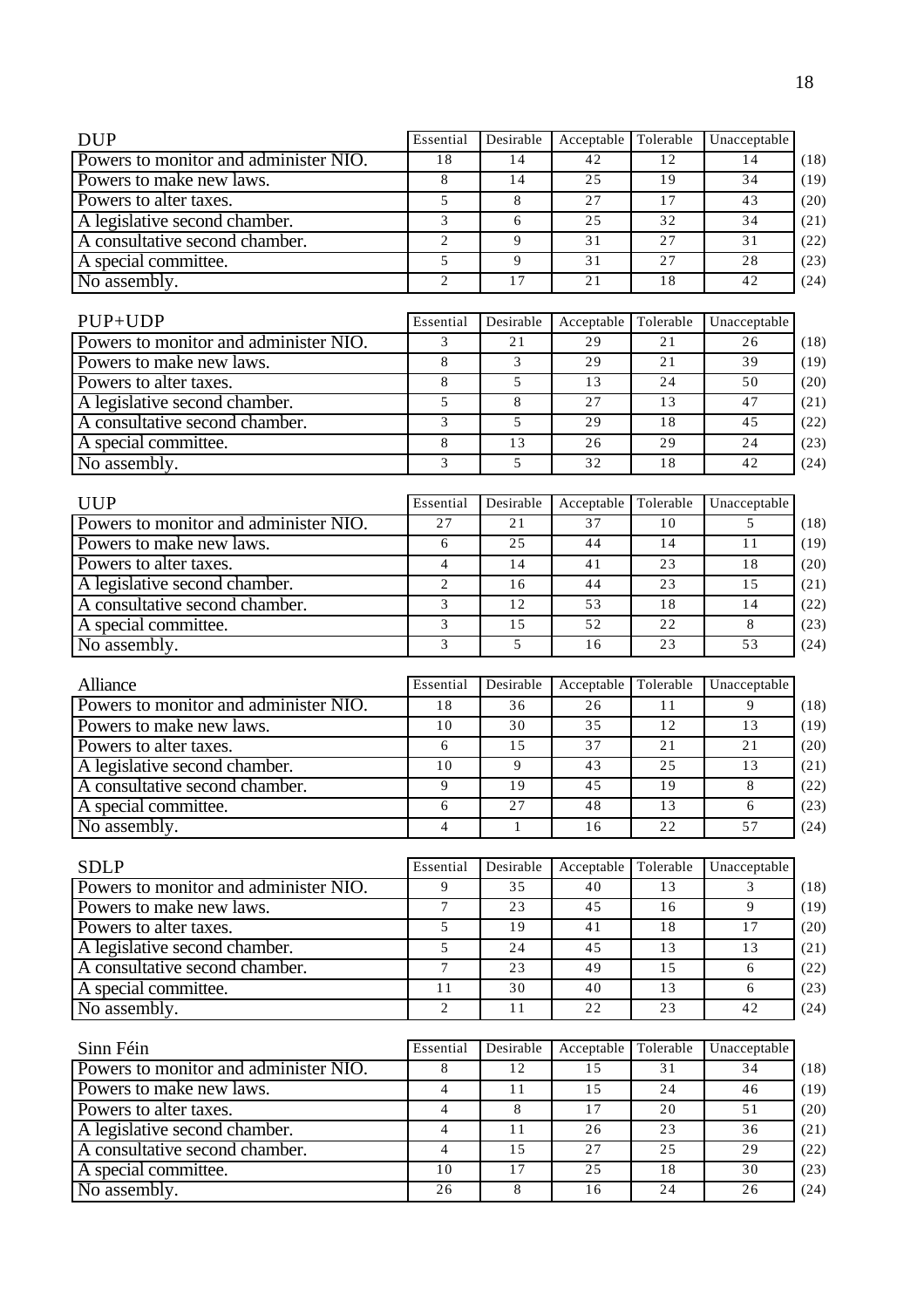### **North/South bodies**

#### Q3A

Please look at the statement on this card. Do you consider this part of a comprehensive settlement to be 'Essential', 'Desirable', 'Acceptable', 'Tolerable' or 'Unacceptable'?

### **SHOWCARD 7**

**\* North/South bodies strictly controlled by the elected politicians who establish them to deal with a wide range of issues using various functions and powers appropriate to the areas of government policy being managed.**

| All NI      |                           |                 |                                |                 |                    |      |
|-------------|---------------------------|-----------------|--------------------------------|-----------------|--------------------|------|
|             | Essential                 | Desirable       | Acceptable                     | Tolerable       | Unacceptable       |      |
|             | 16                        | 18              | 21                             | 21              | 24                 | (25) |
| Protestant  |                           |                 |                                |                 |                    |      |
|             | Essential                 | Desirable       | Acceptable                     | Tolerable       | Unacceptable       |      |
|             | $\overline{3}$            | 10              | 19                             | $2\,8$          | 40                 | (25) |
| Catholic    |                           |                 |                                |                 |                    |      |
|             | Essential                 | Desirable       | Acceptable                     | Tolerable       | Unacceptable       |      |
|             | 33                        | 26              | $\overline{23}$                | 10              | $\,8\,$            | (25) |
| <b>DUP</b>  |                           |                 |                                |                 |                    |      |
|             | Essential                 | Desirable       | Acceptable                     | Tolerable       | Unacceptable       |      |
|             | $\boldsymbol{0}$          | 6               | 11                             | 19              | 64                 | (25) |
| PUP+UDP     | Essential<br>$\mathbf{0}$ | Desirable<br>13 | Acceptable<br>3                | Tolerable<br>8  | Unacceptable<br>76 | (25) |
| <b>UUP</b>  | Essential<br>1            | Desirable<br>11 | Acceptable<br>20               | Tolerable<br>41 | Unacceptable<br>27 | (25) |
| Alliance    | Essential                 | Desirable       | Acceptable                     | Tolerable       | Unacceptable       |      |
|             | 18                        | 15              | 28                             | 21              | 18                 | (25) |
| <b>SDLP</b> | Essential                 |                 | Desirable Acceptable Tolerable |                 | Unacceptable       |      |
|             |                           | 35              |                                | 9               | 5                  |      |
|             | 29                        |                 | 22                             |                 |                    | (25) |
| Sinn Féin   |                           |                 |                                |                 |                    |      |
|             | Essential                 | Desirable       | Acceptable                     | Tolerable       | Unacceptable       |      |
|             | 47                        | $\overline{23}$ | $\overline{13}$                | $\overline{8}$  | $\overline{9}$     | (25) |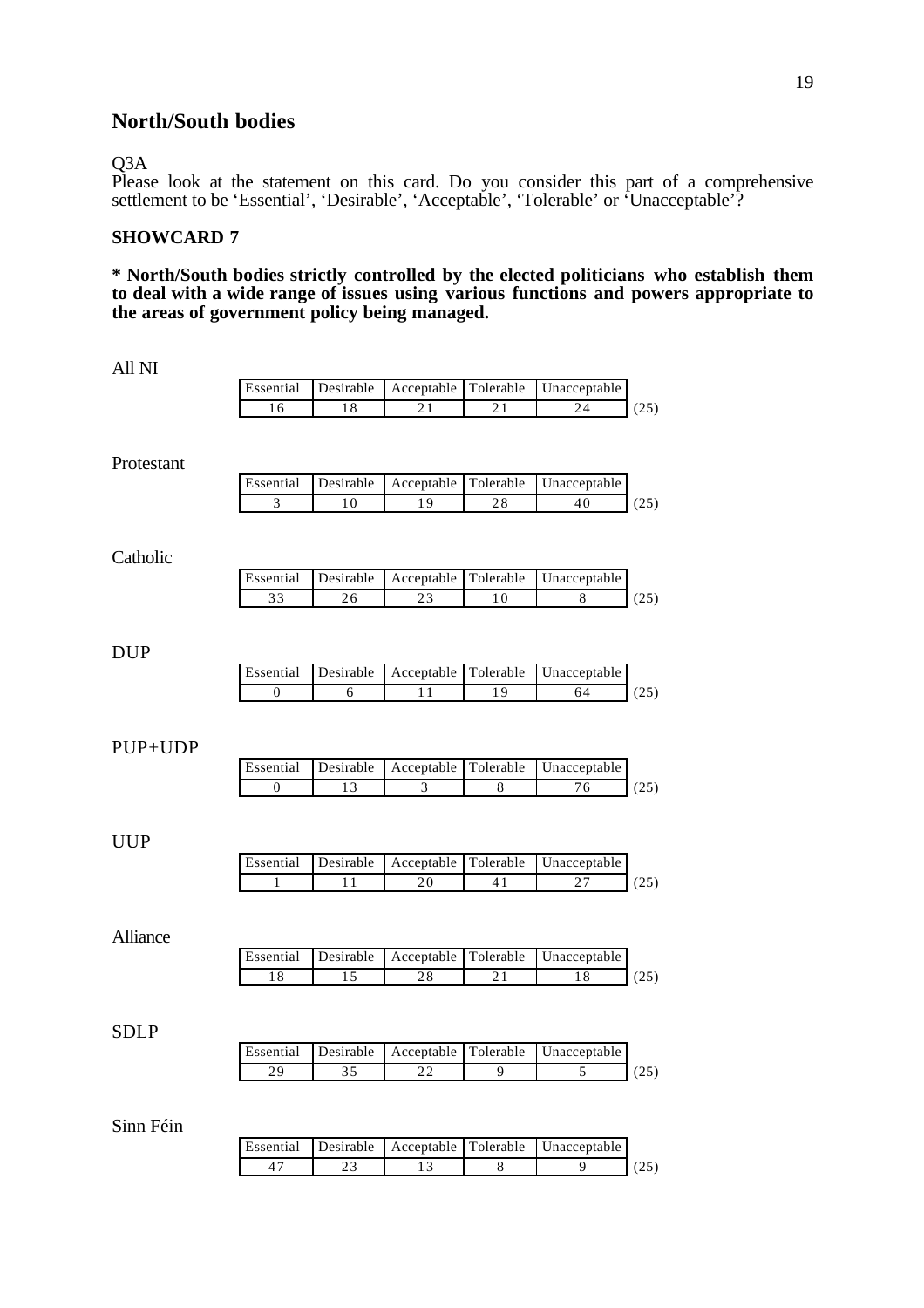Q3B

In practice North/South bodies will probably be managed by a 'Council of Ministers' from Northern Ireland and the Republic. Should this 'Council of Ministers' be?

#### **SHOWCARD 5**

#### **(READ OUT.....)**

All NI

|                                              | Essential | Desirable |    | Acceptable Tolerable Unacceptable |      |
|----------------------------------------------|-----------|-----------|----|-----------------------------------|------|
| the I<br>Appointed from the Executive of     |           |           | 26 |                                   | (26) |
| Northern Ireland Assembly and Irish Dail.    |           |           |    |                                   |      |
| Or<br>directly<br>proportional<br>elected by |           | 1.5       | 28 | 29                                | (27) |
| representation North and South.              |           |           |    |                                   |      |

Protestant

|                                   | Essential | Desirable | Acceptable Tolerable |                    | Unacceptable |               |
|-----------------------------------|-----------|-----------|----------------------|--------------------|--------------|---------------|
| Appointed from Assembly and Dail. |           |           |                      | <u>_</u>           |              | (26)          |
| Directly elected North and South. |           |           |                      | $\sim$<br><u>_</u> | .4 പ         | (27)<br>، ∠ ۱ |

| Catholic                          |           |    |                                                   |      |
|-----------------------------------|-----------|----|---------------------------------------------------|------|
|                                   | Essential |    | Desirable   Acceptable   Tolerable   Unacceptable |      |
| Appointed from Assembly and Dail. |           | 39 |                                                   | (26) |
| Directly elected North and South. |           | 38 |                                                   |      |

DUP

|                                   | Essential | Desirable | Acceptable Tolerable |     | Unacceptable |              |
|-----------------------------------|-----------|-----------|----------------------|-----|--------------|--------------|
| Appointed from Assembly and Dail. |           |           |                      |     |              | 26)          |
| Directly elected North and South. |           |           |                      | - - |              | . <u>. .</u> |

PUP+UDP

|                                   | Essential | Desirable | Acceptable Tolerable | Unacceptable |                 |
|-----------------------------------|-----------|-----------|----------------------|--------------|-----------------|
| Appointed from Assembly and Dail. |           |           |                      |              | (26)            |
| Directly elected North and South. |           |           |                      |              | $\sim$<br>1 Z L |

UUP

|                                   | Essential | Desirable | Acceptable Tolerable |                           | Unacceptable |              |
|-----------------------------------|-----------|-----------|----------------------|---------------------------|--------------|--------------|
| Appointed from Assembly and Dail. |           |           |                      | $\sim$                    | 4.           | (26)         |
| Directly elected North and South. |           |           | ∸ ~                  | $\sim$ $\sim$<br><u>_</u> |              | (0,1)<br>\ ∠ |

Alliance

|                                   | Essential | Desirable | Acceptable Tolerable | Unacceptable |                    |
|-----------------------------------|-----------|-----------|----------------------|--------------|--------------------|
| Appointed from Assembly and Dail. |           |           | 29                   |              | (26)               |
| Directly elected North and South. |           |           |                      |              | (27)<br>$\angle$ / |

SDLP

|                                   | Essential | Desirable | Acceptable Tolerable | Unacceptable |            |
|-----------------------------------|-----------|-----------|----------------------|--------------|------------|
| Appointed from Assembly and Dail. |           |           |                      |              | (26)       |
| Directly elected North and South. |           | ን ዐ       |                      |              | $\sqrt{2}$ |

Sinn Féin

|                                   | Essential | Desirable | Acceptable Tolerable | Unacceptable |       |
|-----------------------------------|-----------|-----------|----------------------|--------------|-------|
| Appointed from Assembly and Dail. |           |           | 29                   |              | (26)  |
| Directly elected North and South. | 20        |           |                      |              | . 21' |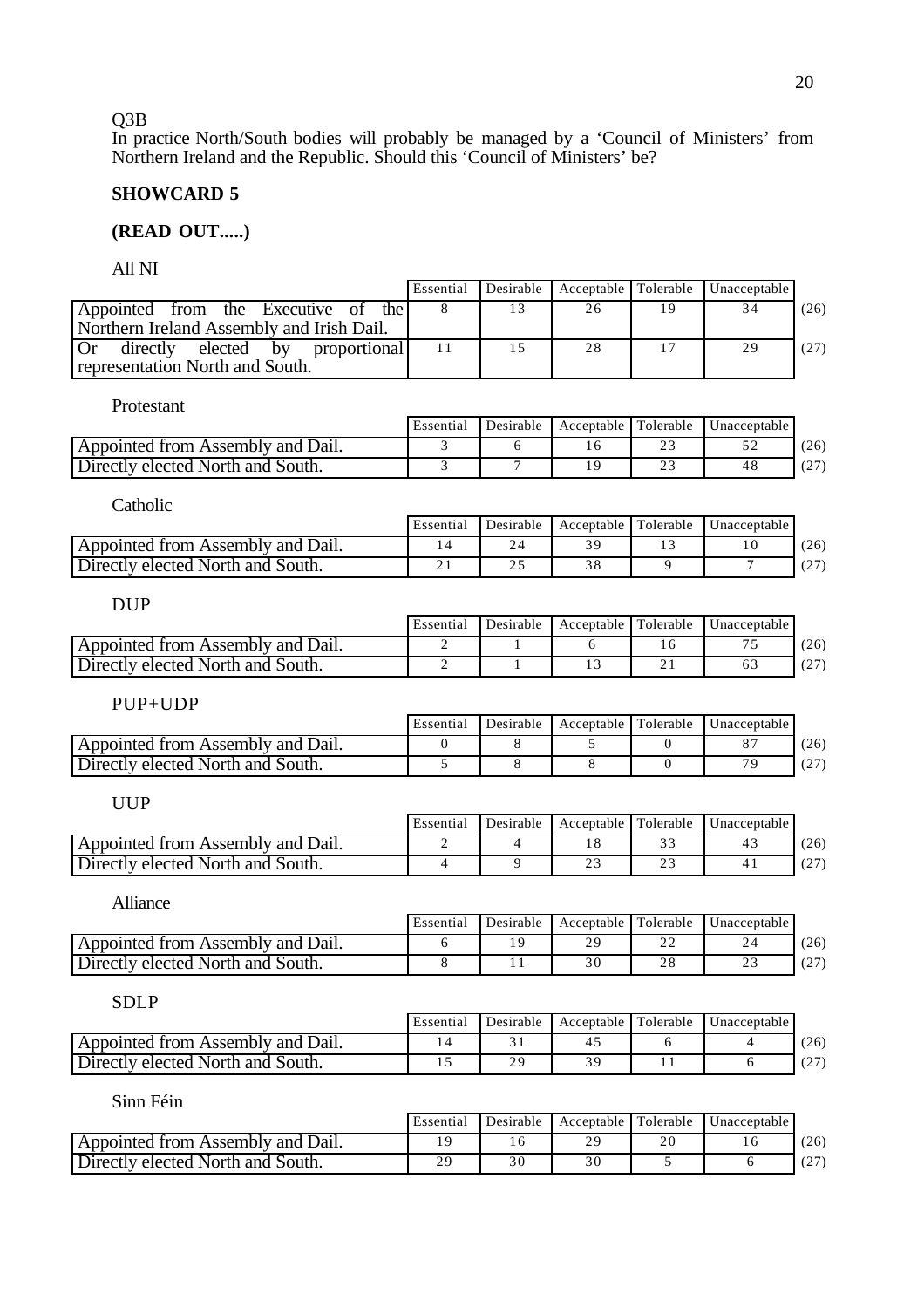# 21

#### Q3C

Who should have the final responsibility for decisions taken by North/South bodies?

# **SHOWCARD 5**

# **(READ OUT.....)**

All NI

|                                           | Essential      | Desirable | Acceptable | Tolerable | Unacceptable |      |
|-------------------------------------------|----------------|-----------|------------|-----------|--------------|------|
| The Northern Ireland Assembly.            | 11             | 14        | 31         | 16        | 28           | (28) |
| The Irish Dail.                           | $\mathfrak{D}$ |           | 1.5        | 17        | 63           | (29) |
| Both the Northern Ireland Assembly and    |                | 14        | 29         | 20        | 29           | (30) |
| Irish Dail.                               |                |           |            |           |              |      |
| The 'Council of Ministers'.               |                | 10        | 39         | 20        | 29           | (31) |
| The North/South body when they have been  |                | 1.5       | 32         | 19        | 32           | (32) |
| given permission to act independently.    |                |           |            |           |              |      |
| The North/South body acting independently |                | 14        | 26         | 19        | 36           | (33) |
| at all times.                             |                |           |            |           |              |      |
| Civil Servants from the Northern Ireland  |                |           | 2.1        | 31        | 42           | (34) |
| Office and Irish Government.              |                |           |            |           |              |      |

#### Protestant

|                                          | Essential | Desirable | Acceptable | Tolerable | Unacceptable |      |
|------------------------------------------|-----------|-----------|------------|-----------|--------------|------|
| The Northern Ireland Assembly.           | 19        | 17        | 33         | 12        | 19           | (28) |
| The Irish Dail.                          |           |           |            |           | 84           | (29) |
| Both the N.I. Assembly and Irish Dail.   |           |           | 16         | 28        | 48           | (30) |
| The 'Council of Ministers'.              |           |           | 27         | 2.5       | 42           | (31) |
| The North/South with permission.         |           |           | 24         | 22        | 49           | (32) |
| The North/South body at all times.       |           |           | 16         | 19        | 56           | (33) |
| Civil Servants from the North and South. |           |           | 12.        | 35        | 50           | (34) |

### Catholic

|                                          | Essential | Desirable | Acceptable | Tolerable | Unacceptable |      |
|------------------------------------------|-----------|-----------|------------|-----------|--------------|------|
| The Northern Ireland Assembly.           |           | 10        | 28         | 20        | 38           | (28) |
| The Irish Dail.                          |           |           | 25         | 2.5       | 41           | (29) |
| Both the N.I. Assembly and Irish Dail.   |           | 2.5       | 44         | 12        |              | (30) |
| The 'Council of Ministers'.              |           | 19        | 49         |           | 12           | (31) |
| The North/South with permission.         |           | 29        | 43         | 13        | 10           | (32) |
| The North/South body at all times.       |           | 23        | 37         | 19        | 15           | (33) |
| Civil Servants from the North and South. |           |           | 32         | 28        | 30           | (34) |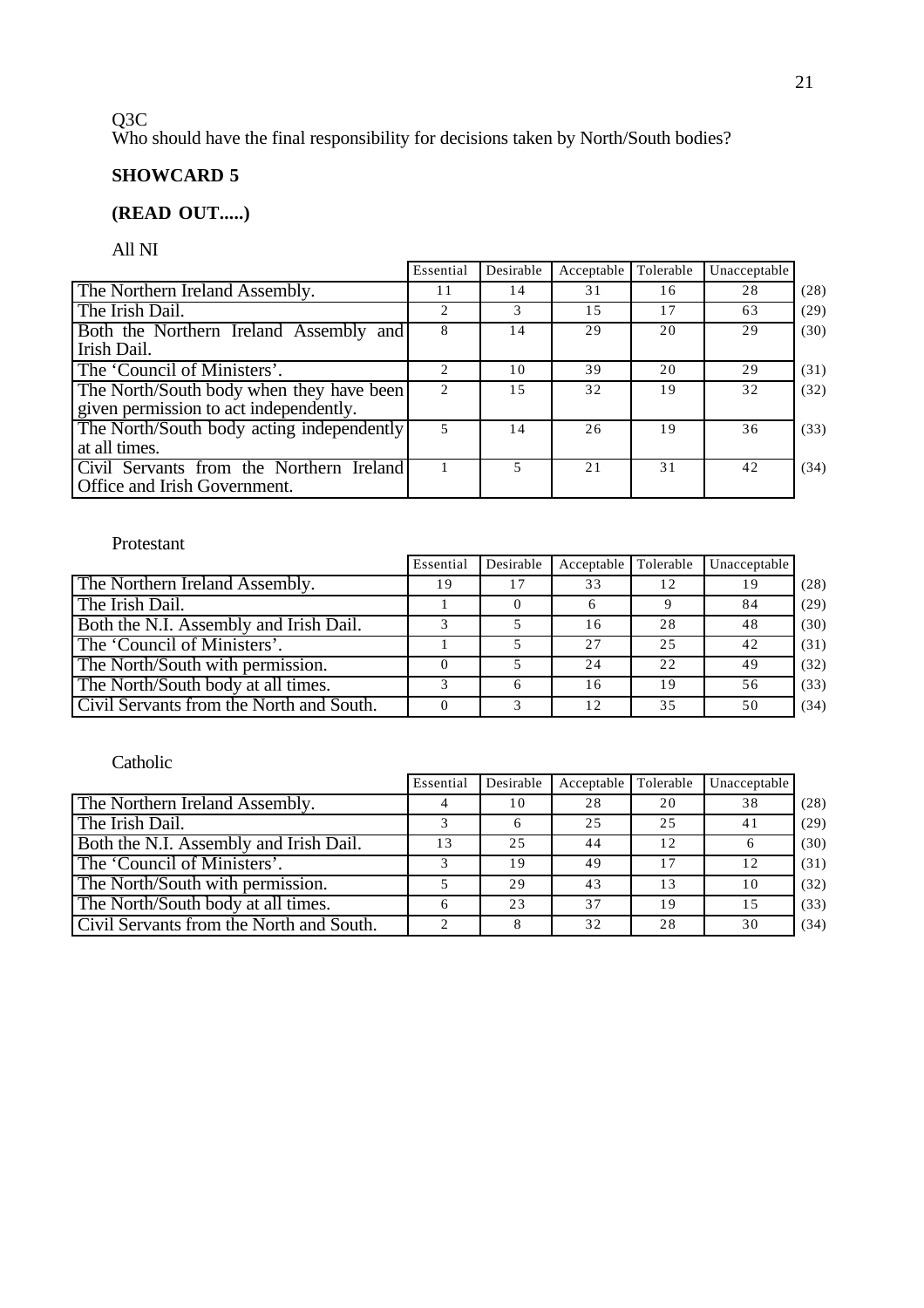| <b>DUP</b>                                                                     | Essential                  | Desirable            | Acceptable      | Tolerable       | Unacceptable                    |                                                                              |
|--------------------------------------------------------------------------------|----------------------------|----------------------|-----------------|-----------------|---------------------------------|------------------------------------------------------------------------------|
| The Northern Ireland Assembly.                                                 | 18                         | 12                   | 34              | 9               | 27                              | (28)                                                                         |
| The Irish Dail.                                                                | $\overline{0}$             | $\boldsymbol{0}$     | $\overline{4}$  | 5               | 91                              | (29)                                                                         |
| Both the N.I. Assembly and Irish Dail.                                         | $\overline{0}$             | $\overline{2}$       | $\overline{7}$  | 22              | 69                              | (30)                                                                         |
| The 'Council of Ministers'.                                                    | $\mathbf{1}$               | $\overline{4}$       | 13              | 23              | 59                              | (31)                                                                         |
| The North/South with permission.                                               | $\Omega$                   | $\overline{0}$       | 15              | $\overline{15}$ | 70                              | (32)                                                                         |
| The North/South body at all times.                                             | $\,8\,$                    | $\mathfrak{Z}$       | 8               | 14              | 67                              | (33)                                                                         |
| Civil Servants from the North and South.                                       | $\mathbf{1}$               | $\overline{0}$       | $7\phantom{.0}$ | 29              | 63                              | (34)                                                                         |
|                                                                                |                            |                      |                 |                 |                                 |                                                                              |
| $PUP+UDP$                                                                      | Essential                  | Desirable            | Acceptable      | Tolerable       | Unacceptable                    |                                                                              |
| The Northern Ireland Assembly.                                                 | 11                         | 8                    | 22              | 27              | 32                              | (28)                                                                         |
| The Irish Dail.                                                                | 3                          | 3                    | 5               | 3               | 86                              | (29)                                                                         |
| Both the N.I. Assembly and Irish Dail.                                         | $\overline{3}$             | $\overline{5}$       | $\overline{3}$  | $\overline{5}$  | 84                              | (30)                                                                         |
| The 'Council of Ministers'.                                                    | $\overline{0}$             | $\mathbf{0}$         | 11              | 18              | 71                              | (31)                                                                         |
| The North/South with permission.                                               | $\overline{3}$             | 5                    | 11              | 13              | 68                              | (32)                                                                         |
| The North/South body at all times.                                             | 11                         | 11                   | 3               | 13              | 62                              | (33)                                                                         |
| Civil Servants from the North and South.                                       | $\Omega$                   | 3                    | 3               | 24              | 70                              | (34)                                                                         |
|                                                                                |                            |                      |                 |                 |                                 |                                                                              |
| <b>UUP</b>                                                                     | Essential                  | Desirable            | Acceptable      | Tolerable       | Unacceptable                    |                                                                              |
| The Northern Ireland Assembly.                                                 | 24                         | 23                   | 31              | 9               | 13                              | (28)                                                                         |
| The Irish Dail.                                                                | $\overline{0}$             | $\boldsymbol{0}$     | $\overline{7}$  | 9               | 84                              | (29)                                                                         |
| Both the N.I. Assembly and Irish Dail.                                         | $\overline{0}$             | 5                    | 20              | 38              | 37                              | (30)                                                                         |
| The 'Council of Ministers'.                                                    | $\mathbf{0}$               | 3                    | $\overline{33}$ | 26              | 38                              | (31)                                                                         |
| The North/South with permission.                                               | $\boldsymbol{0}$           | 3                    | 25              | 28              | 44                              | (32)                                                                         |
| The North/South body at all times.                                             | $\boldsymbol{0}$           | 6                    | 21              | 21              | 52                              | (33)                                                                         |
| Civil Servants from the North and South.                                       | $\mathbf{0}$               | 3                    | 19              | 44              | 34                              | (34)                                                                         |
|                                                                                |                            |                      |                 |                 |                                 |                                                                              |
| Alliance                                                                       | Essential                  | Desirable            | Acceptable      | Tolerable       | Unacceptable                    |                                                                              |
| The Northern Ireland Assembly.                                                 | 12                         | 12                   | 33              | 20              | 23                              | (28)                                                                         |
| The Irish Dail.                                                                | $\overline{3}$             | 2                    | $\overline{4}$  | 18              | 73                              | (29)                                                                         |
| Both the N.I. Assembly and Irish Dail.                                         | 12                         | 15                   | 22              | 35              | 16                              | (30)                                                                         |
| The 'Council of Ministers'.                                                    | $\tau$                     | 10                   | 35              | $2\overline{7}$ | 21                              | (31)                                                                         |
| The North/South with permission.                                               |                            |                      |                 |                 |                                 |                                                                              |
|                                                                                |                            |                      |                 |                 |                                 |                                                                              |
|                                                                                | $\mathbf{1}$               | 13                   | 30              | 26              | 30                              |                                                                              |
| The North/South body at all times.                                             | $\overline{2}$             | 8                    | 10              | 29              | 51                              |                                                                              |
| Civil Servants from the North and South.                                       | $\overline{0}$             | 6                    | 11              | 29              | 54                              |                                                                              |
| <b>SDLP</b>                                                                    | Essential                  | Desirable            | Acceptable      | Tolerable       | Unacceptable                    |                                                                              |
| The Northern Ireland Assembly.                                                 | 3                          | 15                   | $\overline{33}$ | 19              | $\overline{30}$                 |                                                                              |
|                                                                                | 1                          | 6                    | $\overline{33}$ | $\overline{27}$ | 33                              |                                                                              |
| The Irish Dail.<br>Both the N.I. Assembly and Irish Dail.                      | $\overline{14}$            | 29                   | 50              | 6               | $\mathbf{1}$                    |                                                                              |
|                                                                                | $\mathbf{1}$               | 24                   | 59              | 13              | 3                               |                                                                              |
| The 'Council of Ministers'.                                                    |                            |                      |                 | 16              |                                 | (32)<br>(33)<br>(34)<br>(28)<br>(29)<br>(30)<br>(31)                         |
| The North/South with permission.                                               | $\overline{2}$             | 29                   | 51              |                 | $\overline{2}$                  |                                                                              |
| The North/South body at all times.                                             | $\sqrt{6}$<br>$\mathbf{1}$ | 21                   | 42              | 23              | $8\,$<br>14                     |                                                                              |
| Civil Servants from the North and South.                                       |                            | 10                   | 42              | 33              |                                 |                                                                              |
|                                                                                | Essential                  | Desirable            | Acceptable      | Tolerable       |                                 |                                                                              |
| Sinn Féin                                                                      | $\mathbf{1}$               | 3                    | 18              | 20              | Unacceptable<br>$\overline{58}$ |                                                                              |
| The Northern Ireland Assembly.                                                 |                            |                      |                 |                 |                                 |                                                                              |
| The Irish Dail.                                                                | $\overline{8}$             | $\tau$               | 15              | 25              | 45                              |                                                                              |
| Both the N.I. Assembly and Irish Dail.                                         | 11                         | $2\,7$               | 38              | 11              | 13                              |                                                                              |
| The 'Council of Ministers'.                                                    | $\overline{4}$             | 20                   | 44              | 19              | 13                              |                                                                              |
| The North/South with permission.                                               | 9                          | 35                   | 36              | $1\,1$          | 9                               |                                                                              |
| The North/South body at all times.<br>Civil Servants from the North and South. | 8<br>$\overline{2}$        | 36<br>$\overline{4}$ | 33<br>23        | 15<br>28        | 8<br>$\overline{43}$            | (32)<br>(33)<br>(34)<br>(28)<br>(29)<br>(30)<br>(31)<br>(32)<br>(33)<br>(34) |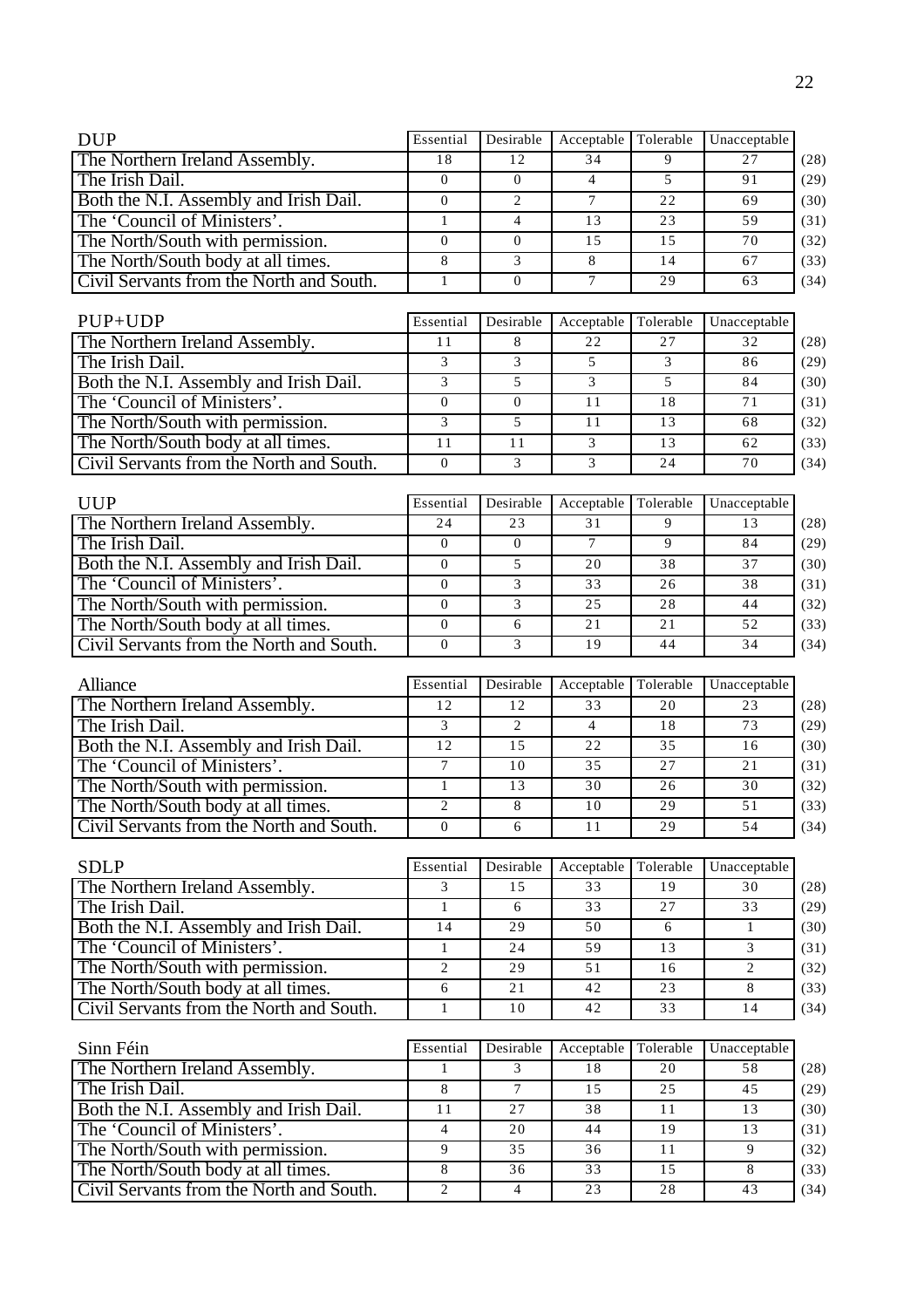### **Relations between Britain and Ireland**

#### Q4A

Please look at the statement on this card. Do you consider this part of a comprehensive settlement to be 'Essential', 'Desirable', 'Acceptable', 'Tolerable' or 'Unacceptable'?

### **SHOWCARD 8**

**\* Replace the Anglo-Irish Agreement and establish a 'Council of the Isles' to create a new relationship between London, Dublin, Cardiff, Edinburgh and Belfast appropriate to the needs of the region as a part of Europe.**

| All NI      |                |           |                                |             |                     |      |
|-------------|----------------|-----------|--------------------------------|-------------|---------------------|------|
|             | Essential      | Desirable | Acceptable                     | Tolerable   | Unacceptable        |      |
|             | 5              | 17        | 33                             | 22          | 23                  | (35) |
|             |                |           |                                |             |                     |      |
|             |                |           |                                |             |                     |      |
| Protestant  | Essential      | Desirable | Acceptable                     | Tolerable   | Unacceptable        |      |
|             | $\overline{4}$ | $20\,$    | 38                             | $2\sqrt{1}$ | $\overline{17}$     | (35) |
|             |                |           |                                |             |                     |      |
|             |                |           |                                |             |                     |      |
| Catholic    |                |           |                                |             |                     |      |
|             | Essential      | Desirable | Acceptable                     | Tolerable   | Unacceptable        |      |
|             | 6              | 12        | 30                             | 22          | $\overline{30}$     | (35) |
|             |                |           |                                |             |                     |      |
|             |                |           |                                |             |                     |      |
| <b>DUP</b>  | Essential      | Desirable |                                |             |                     |      |
|             |                |           | Acceptable                     | Tolerable   | Unacceptable<br>22  |      |
|             | $\overline{4}$ | 8         | 39                             | 27          |                     | (35) |
|             |                |           |                                |             |                     |      |
| $PUP+UDP$   |                |           |                                |             |                     |      |
|             | Essential      | Desirable | Acceptable                     | Tolerable   | Unacceptable        |      |
|             | $\mathfrak{Z}$ | 21        | 16                             | 21          | 39                  | (35) |
|             |                |           |                                |             |                     |      |
|             |                |           |                                |             |                     |      |
| <b>UUP</b>  |                |           |                                |             |                     |      |
|             | Essential      | Desirable | Acceptable                     | Tolerable   | Unacceptable        |      |
|             | 6              | 25        | 38                             | 21          | 10                  | (35) |
|             |                |           |                                |             |                     |      |
|             |                |           |                                |             |                     |      |
| Alliance    | Essential      | Desirable |                                | Tolerable   | Unacceptable        |      |
|             | 6              | 21        | Acceptable<br>35               | 20          | 18                  |      |
|             |                |           |                                |             |                     | (35) |
|             |                |           |                                |             |                     |      |
| <b>SDLP</b> |                |           |                                |             |                     |      |
|             | Essential      |           | Desirable Acceptable Tolerable |             | <b>Unacceptable</b> |      |
|             | $\sqrt{6}$     | 15        | 35                             | 28          | 16                  | (35) |
|             |                |           |                                |             |                     |      |
|             |                |           |                                |             |                     |      |
| Sinn Féin   |                |           |                                |             |                     |      |
|             | Essential      | Desirable | Acceptable                     | Tolerable   | Unacceptable        |      |
|             | $\overline{2}$ | $1\,0$    | 14                             | $2\sqrt{2}$ | 52                  | (35) |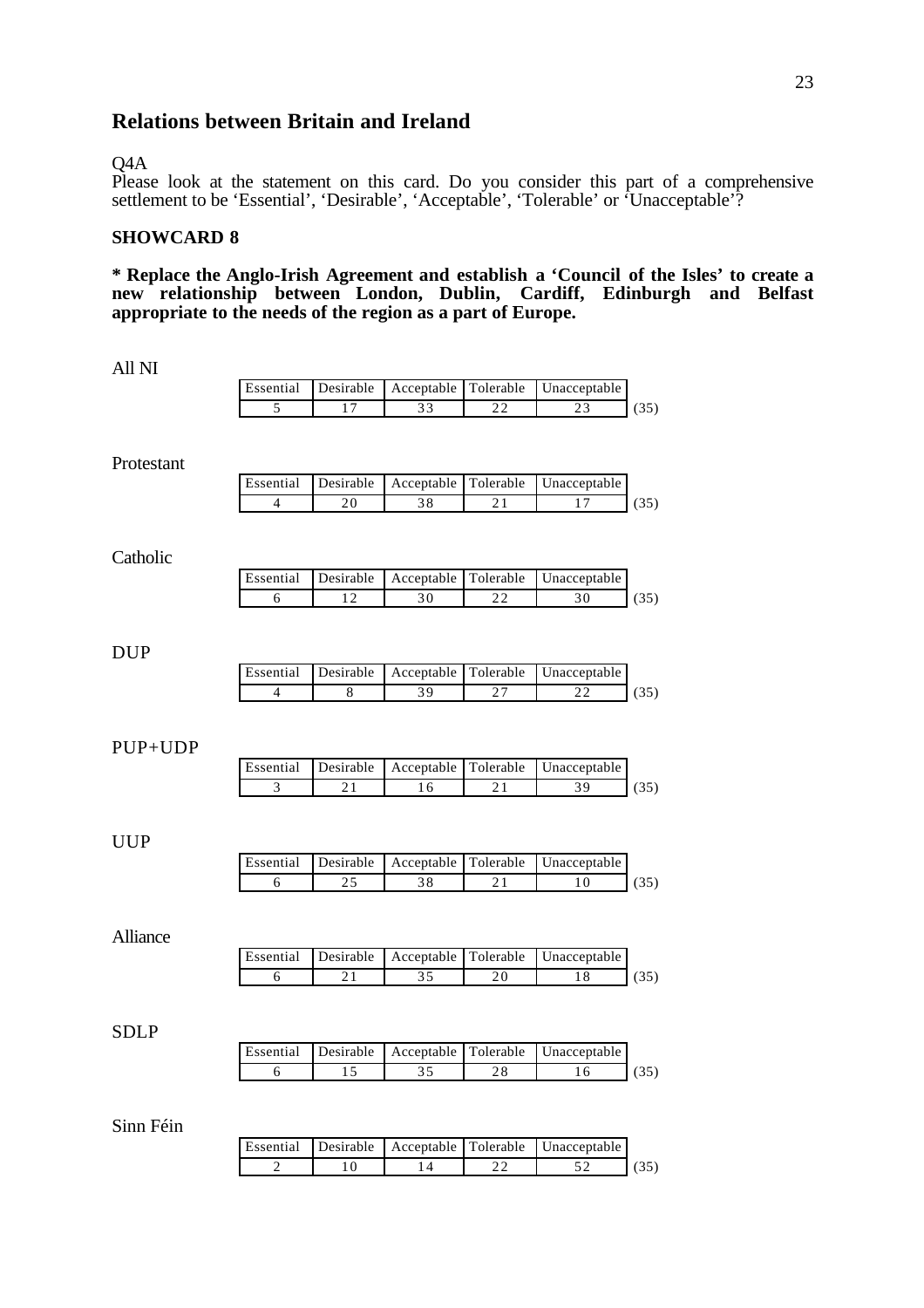#### 24

#### Q4B

What should the relationship be between North/South bodies and a 'Council of the Isles'?

# **SHOWCARD 5**

### **(READ OUT.....)**

All NI

|                                             | Essential | Desirable | Acceptable | Tolerable | Unacceptable |      |
|---------------------------------------------|-----------|-----------|------------|-----------|--------------|------|
| North/South bodies should be subordinate    | 6         | 6         | 20         | 20        | 48           | (36) |
| to the 'Council of the Isles'.              |           |           |            |           |              |      |
| North/South bodies and the 'Council of the  |           | 16        | 32         | 20        | 25           | (37) |
| Isles' should work along side each other.   |           |           |            |           |              |      |
| The 'Council of the Isles' should be        |           | 6         | 24         | 20        | 45           | (38) |
| subordinate to North/South bodies.          |           |           |            |           |              |      |
| No 'Council of the Isles' - the Anglo-Irish |           | Q         | 21         | 23        | 43           | (39) |
| parliamentary body as it now exists should  |           |           |            |           |              |      |
| assume responsibility for issues of common  |           |           |            |           |              |      |
| interest throughout the two islands.        |           |           |            |           |              |      |

#### Protestant

|                                                      | Essential | Desirable | Acceptable Tolerable |          | Unacceptable |      |
|------------------------------------------------------|-----------|-----------|----------------------|----------|--------------|------|
| North/South subordinate to 'C of Isles'.             | 10        |           | 19                   | $\gamma$ | 40           | (36) |
| North/South and 'C of Isles' along side.             |           | 12        | 30                   | 23       |              | (37) |
| <sup>1</sup> C of Isles' subordinate to North/South. |           |           | 18                   |          |              | (38) |
| No 'C of Isles' just Anglo-Irish body.               |           |           | 13                   | 27       |              | (39) |

Catholic

|                                                      | Essential | Desirable | Acceptable Tolerable | Unacceptable |      |
|------------------------------------------------------|-----------|-----------|----------------------|--------------|------|
| North/South subordinate to 'C of Isles'.             |           |           | 20                   |              | (36) |
| North/South and 'C of Isles' along side.             | 10        | 22        | 36                   |              | (37) |
| <sup>1</sup> C of Isles' subordinate to North/South. | 10        |           | 32                   | 32           | (38) |
| No 'C of Isles' just Anglo-Irish body.               |           |           | 30                   | 33           | (39) |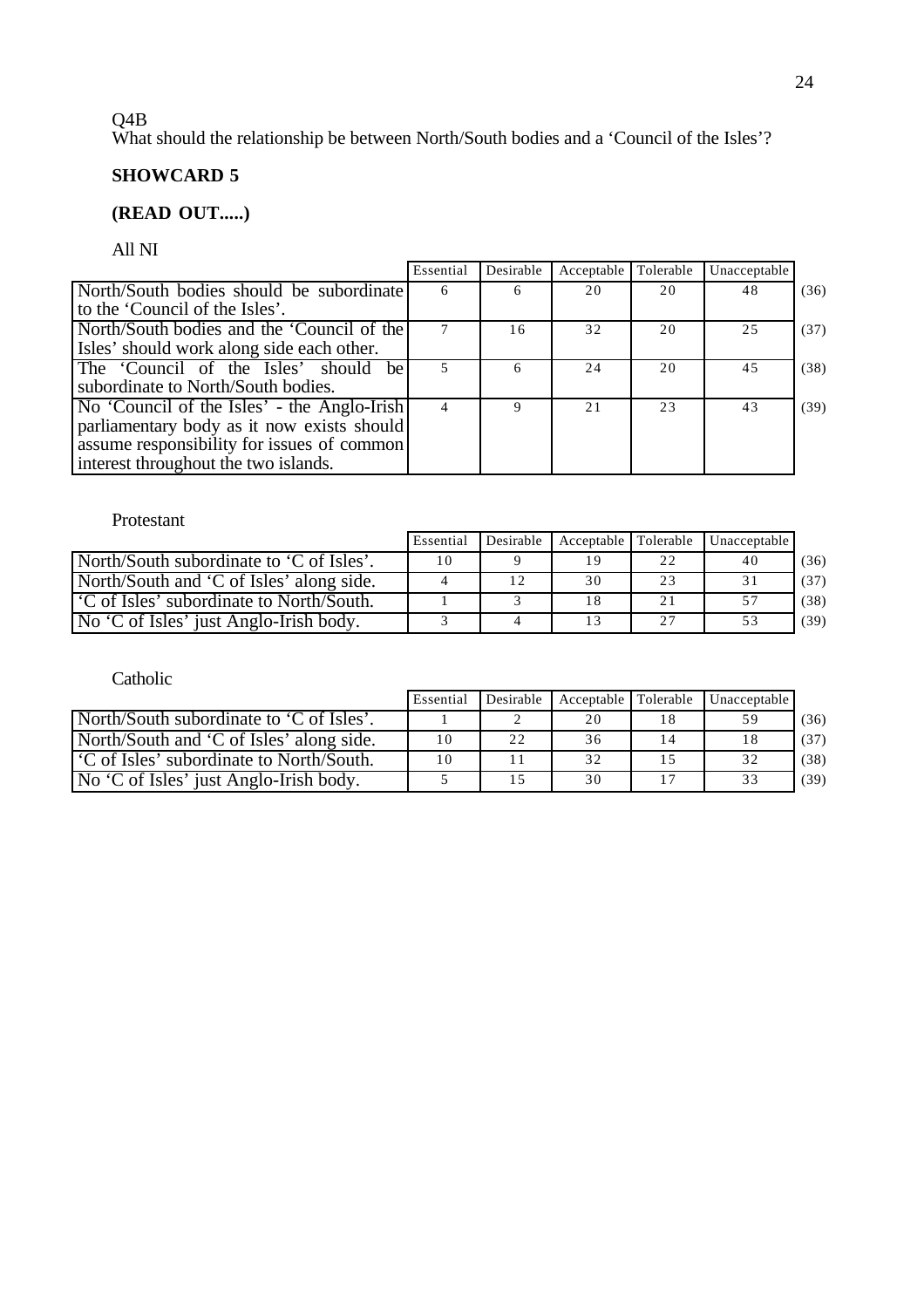# DUP

|                                                      | Essential | Desirable | Acceptable Tolerable |     | Unacceptable |      |
|------------------------------------------------------|-----------|-----------|----------------------|-----|--------------|------|
| North/South subordinate to 'C of Isles'.             |           | 10        | 18                   |     |              | (36) |
| North/South and 'C of Isles' along side.             |           |           |                      | 28  | 48           | (37) |
| <sup>1</sup> C of Isles' subordinate to North/South. |           |           |                      | 20  | -67          | (38) |
| No 'C of Isles' just Anglo-Irish body.               |           |           |                      | 2.4 | 62           | (39) |

### PUP+UDP

|                                                      | Essential | Desirable | Acceptable Tolerable | <b>Unacceptable</b> |      |
|------------------------------------------------------|-----------|-----------|----------------------|---------------------|------|
| North/South subordinate to 'C of Isles'.             |           |           |                      | 66                  | (36) |
| North/South and $\overline{C}$ of Isles' along side. |           |           |                      | 60                  | (37) |
| C of Isles' subordinate to North/South.              |           |           |                      |                     | (38) |
| No 'C of Isles' just Anglo-Irish body.               |           |           |                      | 70                  | (39) |

# UUP

|                                                      | Essential | Desirable | Acceptable Tolerable |    | Unacceptable |      |
|------------------------------------------------------|-----------|-----------|----------------------|----|--------------|------|
| North/South subordinate to 'C of Isles'.             | 14        |           | 19                   |    | 40           | (36) |
| North/South and 'C of Isles' along side.             |           | 13        | 40                   | 24 | 20           | (37) |
| <sup>1</sup> C of Isles' subordinate to North/South. |           |           | 20                   | 25 |              | (38) |
| No 'C of Isles' just Anglo-Irish body.               |           |           | 14                   | 28 |              | (39) |

# Alliance

|                                                                | Essential | Desirable |     |    | Acceptable Tolerable Unacceptable |      |
|----------------------------------------------------------------|-----------|-----------|-----|----|-----------------------------------|------|
| North/South subordinate to 'C of Isles'.                       |           |           | 1 Q |    |                                   | (36) |
| North/South and 'C of Isles' along side.                       |           | 19        |     |    |                                   | (37) |
| 'C of Isles' subordinate to North/South.                       |           |           | 19  |    |                                   | (38) |
| $\overline{N}$ $\overline{C}$ of Isles' just Anglo-Irish body. |           |           | 20  | 20 |                                   | (39) |

# SDLP

|                                                      | Essential | Desirable | Acceptable Tolerable |    | Unacceptable |      |
|------------------------------------------------------|-----------|-----------|----------------------|----|--------------|------|
| North/South subordinate to 'C of Isles'.             |           |           | 27                   | っっ |              | (36) |
| North/South and 'C of Isles' along side.             |           | 32        | 40                   |    |              | (37) |
| <sup>1</sup> C of Isles' subordinate to North/South. |           | 10        | 45                   |    |              | (38) |
| No 'C of Isles' just Anglo-Irish body.               |           | 13        | 35                   | 25 |              | (39) |

### Sinn Féin

|                                                      | Essential |    | Desirable Acceptable Tolerable |    | Unacceptable |      |
|------------------------------------------------------|-----------|----|--------------------------------|----|--------------|------|
| North/South subordinate to 'C of Isles'.             |           |    |                                |    |              | (36) |
| North/South and 'C of Isles' along side.             |           | 10 | 30                             | 23 | 33           | (37) |
| <sup>1</sup> C of Isles' subordinate to North/South. |           | 18 | 16                             |    | 42           | (38) |
| No 'C of Isles' just Anglo-Irish body.               |           | 20 | 25                             |    |              | (39) |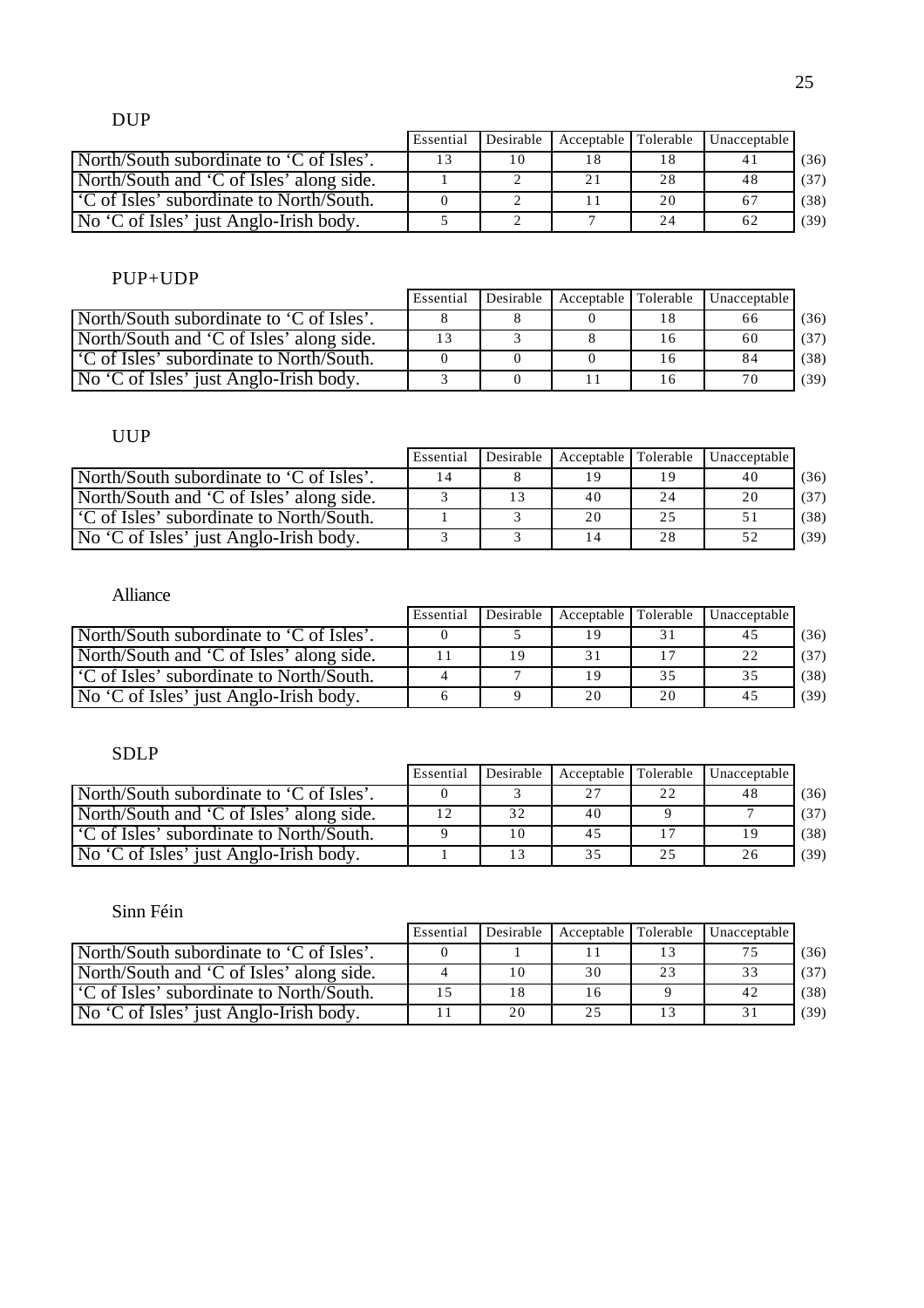### **British and Irish constitutional reform**

#### Q5A

Please look at the statement on this card. Do you consider this part of a comprehensive settlement to be 'Essential', 'Desirable', 'Acceptable', 'Tolerable' or 'Unacceptable'?

#### **SHOWCARD 9**

**\* Constitutional reform that embraces the principle of consent of a majority of the people of Northern Ireland to keep or change its status, guaranteed rights of British and/or Irish citizenship, and any other balanced changes required to implement the various agreements made at the Stormont Talks.**

| All NI      |           |                 |                      |                 |                 |      |
|-------------|-----------|-----------------|----------------------|-----------------|-----------------|------|
|             | Essential | Desirable       | Acceptable           | Tolerable       | Unacceptable    |      |
|             | 29        | $20\,$          | 31                   | 12              | $\,$ 8 $\,$     | (40) |
|             |           |                 |                      |                 |                 |      |
| Protestant  |           |                 |                      |                 |                 |      |
|             | Essential | Desirable       | Acceptable           | Tolerable       | Unacceptable    |      |
|             | 36        | 18              | 27                   | 12              | 7               | (40) |
|             |           |                 |                      |                 |                 |      |
|             |           |                 |                      |                 |                 |      |
| Catholic    |           |                 |                      |                 |                 |      |
|             | Essential | Desirable       | Acceptable           | Tolerable       | Unacceptable    |      |
|             | 20        | 25              | $\overline{33}$      | $\overline{13}$ | 9               | (40) |
|             |           |                 |                      |                 |                 |      |
| <b>DUP</b>  |           |                 |                      |                 |                 |      |
|             | Essential | Desirable       | Acceptable           | Tolerable       | Unacceptable    |      |
|             | 40        | 11              | $\overline{22}$      | 14              | $\overline{13}$ | (40) |
|             |           |                 |                      |                 |                 |      |
|             |           |                 |                      |                 |                 |      |
| PUP+UDP     |           |                 |                      |                 |                 |      |
|             | Essential | Desirable       | Acceptable           | Tolerable       | Unacceptable    |      |
|             | 34        | 11              | 24                   | 18              | 13              | (40) |
|             |           |                 |                      |                 |                 |      |
|             |           |                 |                      |                 |                 |      |
| <b>UUP</b>  |           |                 |                      |                 |                 |      |
|             | Essential | Desirable       | Acceptable           | Tolerable       | Unacceptable    |      |
|             | 41        | $\overline{21}$ | $\overline{25}$      | 10              | $\overline{3}$  | (40) |
|             |           |                 |                      |                 |                 |      |
| Aliance     |           |                 |                      |                 |                 |      |
|             | Essential | Desirable       | Acceptable           | Tolerable       | Unacceptable    |      |
|             | 38        | 22              | 33                   | 3               | $\overline{4}$  | (40) |
|             |           |                 |                      |                 |                 |      |
|             |           |                 |                      |                 |                 |      |
| <b>SDLP</b> |           |                 |                      |                 |                 |      |
|             | Essential | Desirable       | Acceptable           | Tolerable       | Unacceptable    |      |
|             | 24        | 31              | 37                   | 6               | 2               | (40) |
|             |           |                 |                      |                 |                 |      |
|             |           |                 |                      |                 |                 |      |
| Sinn Féin   |           |                 |                      |                 |                 |      |
|             | Essential | Desirable       | Acceptable Tolerable |                 | Unacceptable    |      |

18 19 19 26 18 (40)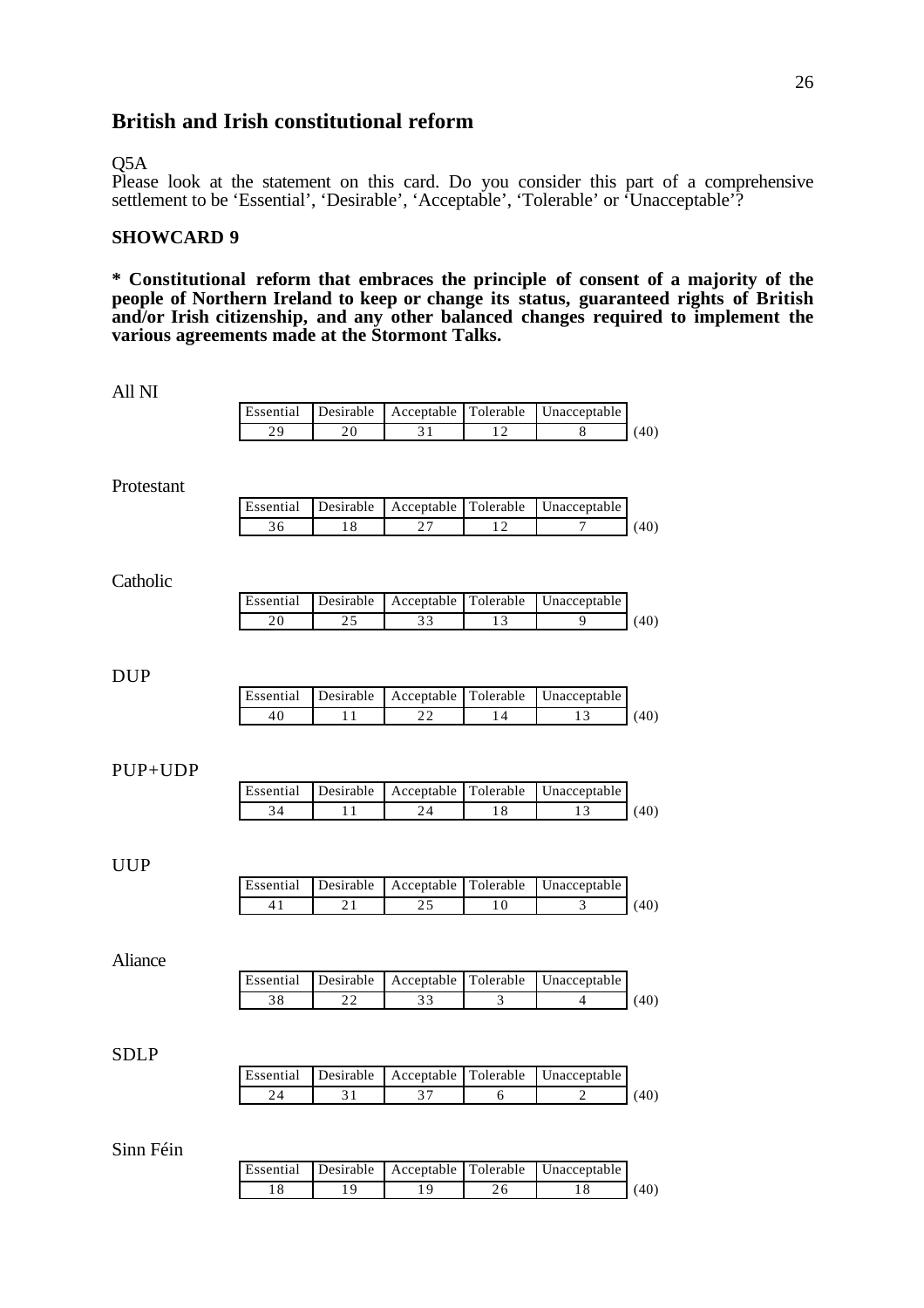Q5B

Alternatively you may think the people of the island of Ireland as a whole should decide the status of Northern Ireland?

### **SHOWCARD 5**

| All NI          |                |                |                              |                          |              |      |
|-----------------|----------------|----------------|------------------------------|--------------------------|--------------|------|
|                 | Essential      | Desirable      | Acceptable                   | Tolerable                | Unacceptable |      |
|                 | 15             | 12             | 13                           | 10                       | 50           | (41) |
| Protestant      |                |                |                              |                          |              |      |
|                 | Essential      | Desirable      | Acceptable                   | Tolerable                | Unacceptable |      |
|                 | 1              | $\overline{c}$ | 4                            | 9                        | 84           | (41) |
| Catholic        |                |                |                              |                          |              |      |
|                 | Essential      | Desirable      | Acceptable                   | Tolerable                | Unacceptable |      |
|                 | 31             | 24             | 23                           | 11                       | 11           | (41) |
| DUP             | Essential      | Desirable      |                              |                          | Unacceptable |      |
|                 |                | $\overline{2}$ | Acceptable<br>$\overline{2}$ | Tolerable                | 89           |      |
|                 | $\mathfrak{Z}$ |                |                              | $\overline{\mathcal{L}}$ |              | (41) |
| PUP+UDP         | Essential      | Desirable      | Acceptable                   | Tolerable                | Unacceptable |      |
|                 | 3              | 0              | 0                            | $\boldsymbol{0}$         | 97           | (41) |
| <b>UUP</b>      |                |                |                              |                          |              |      |
|                 | Essential      | Desirable      | Acceptable                   | Tolerable                | Unacceptable |      |
|                 | $\mathbf{0}$   | 1              | 3                            | 8                        | 88           | (41) |
| <b>Alliance</b> |                |                |                              |                          |              |      |
|                 | Essential      | Desirable      | Acceptable                   | Tolerable                | Unacceptable |      |
|                 | 1              | 6              | 13                           | 18                       | 62           | (41) |
| <b>SDLP</b>     |                |                |                              |                          |              |      |
|                 | Essential      | Desirable      | Acceptable                   | Tolerable                | Unacceptable |      |
|                 | 16             | 30             | 33                           | 15                       | $\epsilon$   | (41) |
| Sinn Féin       |                |                |                              |                          |              |      |
|                 | Essential      | Desirable      | Acceptable                   | Tolerable                | Unacceptable |      |
|                 | 61             | $2\,0$         | 11                           | 1                        | 7            | (41) |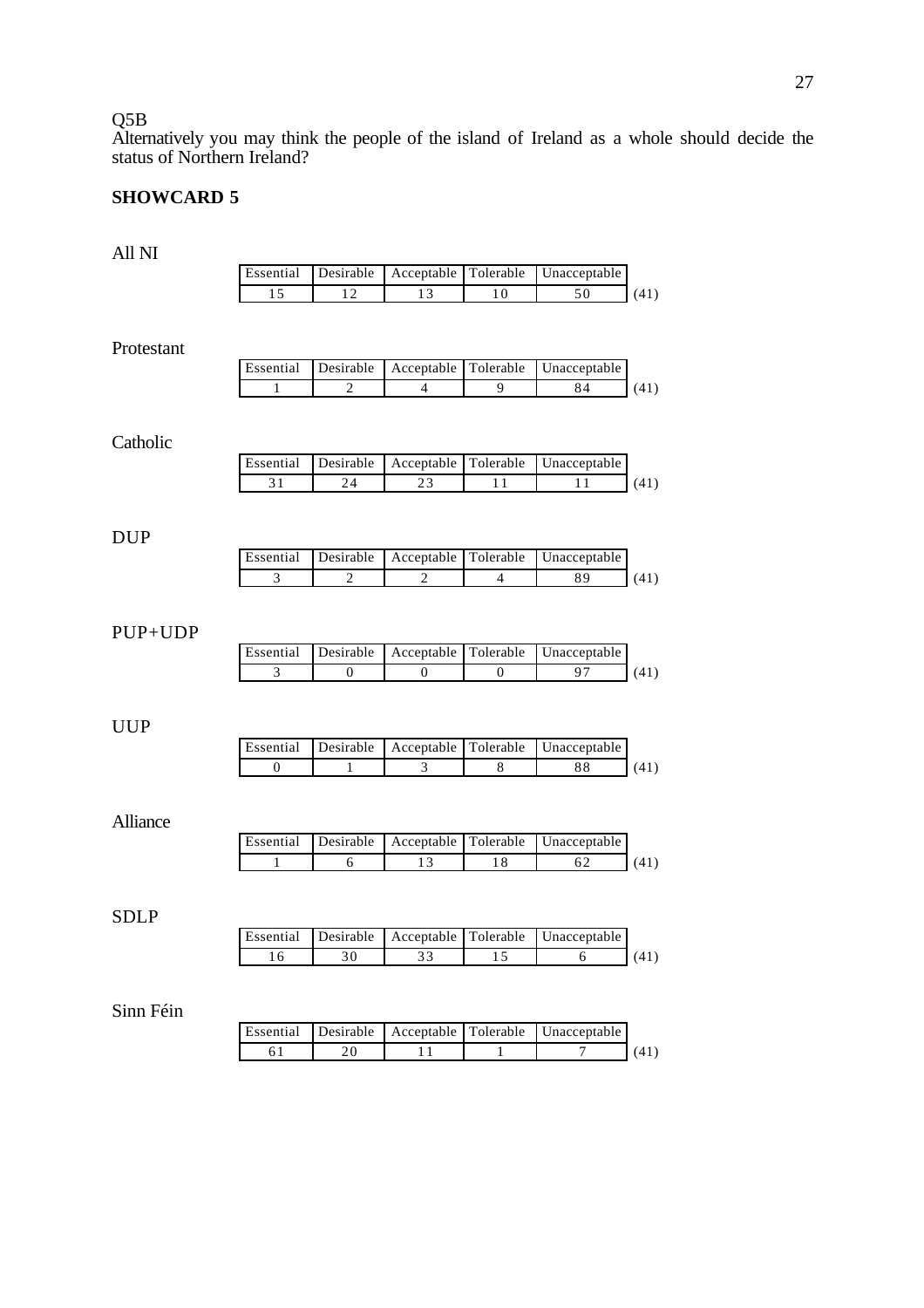# **Human rights and justice**

#### Q6

Please look at the statement on this card. Do you consider this part of a comprehensive settlement to be 'Essential', 'Desirable', 'Acceptable', 'Tolerable' or 'Unacceptable'?

### **SHOWCARD 10**

**\* A Bill of Rights that deals specifically with the political, social and cultural problems that have aggravated the conflict and a Human Rights Commission with responsibilities and powers to educate, monitor standards and bring cases to court.**

| All NI      |                 |                 |                      |                 |                |      |
|-------------|-----------------|-----------------|----------------------|-----------------|----------------|------|
|             | Essential       | Desirable       | Acceptable           | Tolerable       | Unacceptable   |      |
|             | 27              | 23              | $\overline{29}$      | $\overline{15}$ | 6              | (42) |
|             |                 |                 |                      |                 |                |      |
|             |                 |                 |                      |                 |                |      |
| Protestant  |                 |                 |                      |                 |                |      |
|             | Essential       | Desirable       | Acceptable           | Tolerable       | Unacceptable   |      |
|             | 12              | $\overline{23}$ | 36                   | 20              | 9              | (42) |
|             |                 |                 |                      |                 |                |      |
| Catholic    |                 |                 |                      |                 |                |      |
|             | Essential       | Desirable       | Acceptable           | Tolerable       | Unacceptable   |      |
|             | 48              | $\overline{23}$ | 20                   | 6               | 3              | (42) |
|             |                 |                 |                      |                 |                |      |
|             |                 |                 |                      |                 |                |      |
| <b>DUP</b>  |                 |                 |                      |                 |                |      |
|             | Essential       | Desirable       | Acceptable           | Tolerable       | Unacceptable   |      |
|             | $\overline{12}$ | $\overline{12}$ | 38                   | 24              | 14             | (42) |
|             |                 |                 |                      |                 |                |      |
|             |                 |                 |                      |                 |                |      |
| PUP+UDP     |                 |                 |                      |                 |                |      |
|             | Essential       | Desirable       | Acceptable           | Tolerable       | Unacceptable   |      |
|             | 13              | 3               | 52                   | 24              | 8              | (42) |
|             |                 |                 |                      |                 |                |      |
|             |                 |                 |                      |                 |                |      |
| <b>UUP</b>  |                 |                 |                      |                 |                |      |
|             | Essential       | Desirable       | Acceptable           | Tolerable       | Unacceptable   |      |
|             | 10              | 29              | 33                   | 19              | 9              | (42) |
|             |                 |                 |                      |                 |                |      |
| Aliance     |                 |                 |                      |                 |                |      |
|             | Essential       | Desirable       | Acceptable           | Tolerable       | Unacceptable   |      |
|             | 22              | 26              | 41                   | 9               | $\overline{2}$ | (42) |
|             |                 |                 |                      |                 |                |      |
|             |                 |                 |                      |                 |                |      |
| <b>SDLP</b> |                 |                 |                      |                 |                |      |
|             | Essential       | Desirable       | Acceptable           | Tolerable       | Unacceptable   |      |
|             | 45              | 32              | 14                   | 8               | 1              | (42) |
|             |                 |                 |                      |                 |                |      |
|             |                 |                 |                      |                 |                |      |
| Sinn Féin   |                 |                 |                      |                 |                |      |
|             | Essential       | Desirable       | Acceptable Tolerable |                 | Unacceptable   |      |

59 13 20 4 4 (42)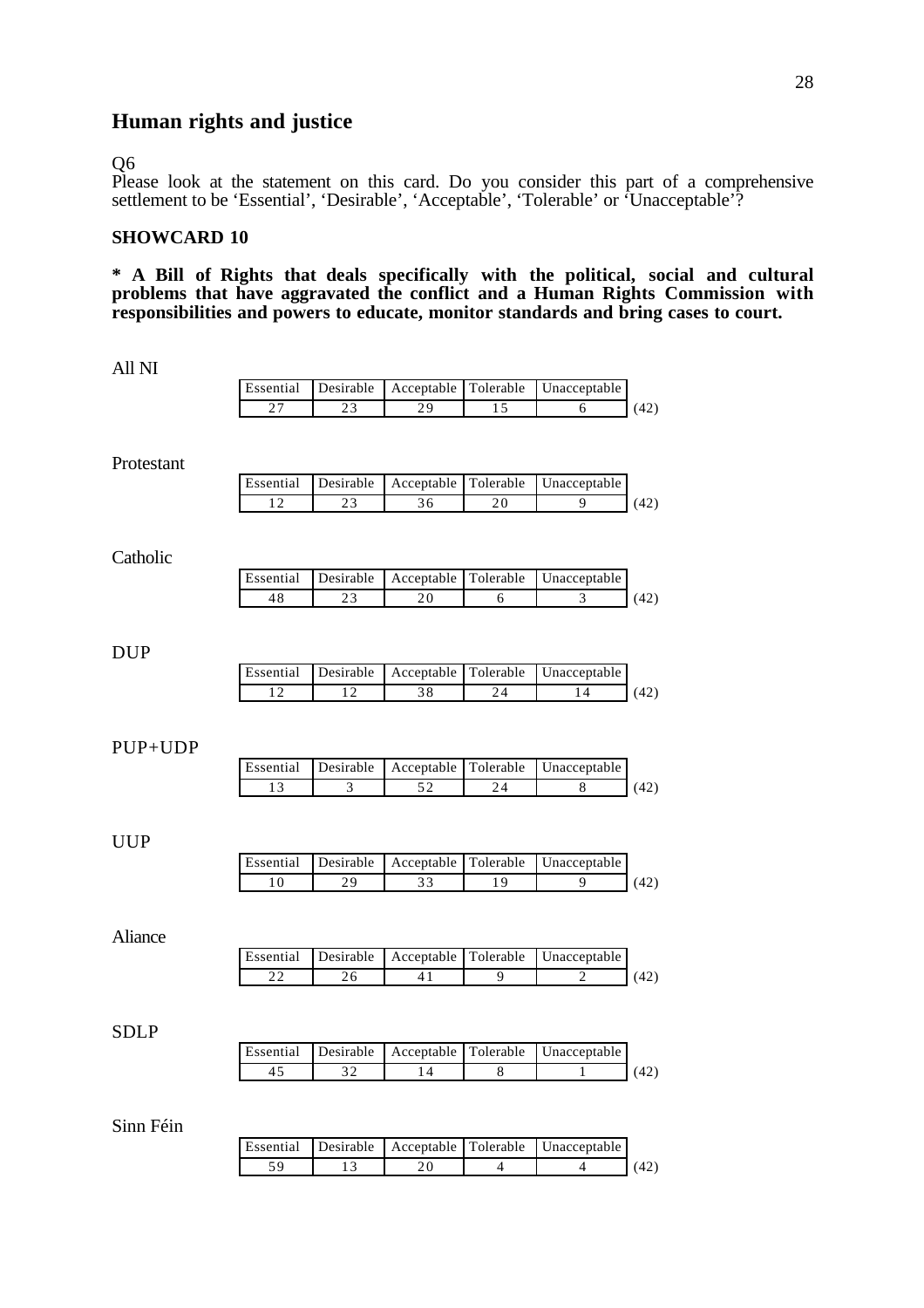### **Police reform**

#### Q7A

Please look at the statement on this card. Do you consider this part of a comprehensive settlement to be 'Essential', 'Desirable', 'Acceptable', 'Tolerable' or 'Unacceptable'?

### **SHOWCARD 11**

**\* Reform the RUC to create community policing units as part of a two tier service restructured with a view to recruiting more Catholics and improving community** relations under the authority of a new Department of Justice in a Regional Assembly.

| All NI          |                 |                               |                               |                 |                                                       |      |
|-----------------|-----------------|-------------------------------|-------------------------------|-----------------|-------------------------------------------------------|------|
|                 | Essential       | Desirable                     | Acceptable                    | Tolerable       | Unacceptable                                          |      |
|                 | 19              | 14                            | 20                            | 17              | 30                                                    | (43) |
| Protestant      |                 |                               |                               |                 |                                                       |      |
|                 | Essential       | Desirable                     | Acceptable                    | Tolerable       | Unacceptable                                          |      |
|                 | 3               | $\,$ 8 $\,$                   | 19                            | 22              | $\overline{48}$                                       | (43) |
| Catholic        |                 |                               |                               |                 |                                                       |      |
|                 | Essential       | Desirable                     | Acceptable                    | Tolerable       | Unacceptable                                          |      |
|                 | 40              | 21                            | 21                            | 9               | 9                                                     | (43) |
| DUP             |                 |                               |                               |                 |                                                       |      |
|                 | Essential       | Desirable                     | Acceptable                    | Tolerable       | Unacceptable                                          |      |
|                 | $\mathbf{0}$    | $\overline{7}$                | 14                            | 12              | 67                                                    | (43) |
| PUP+UDP         | Essential<br>13 | Desirable<br>$\boldsymbol{0}$ | Acceptable<br>8               | Tolerable<br>13 | Unacceptable<br>66                                    | (43) |
| <b>UUP</b>      |                 |                               |                               |                 |                                                       |      |
|                 | Essential       | Desirable                     | Acceptable                    | Tolerable       | Unacceptable                                          |      |
|                 | $\overline{2}$  | 7                             | 16                            | 32              | 43                                                    | (43) |
| <b>Alliance</b> | Essential       | Desirable                     |                               | Tolerable       |                                                       |      |
|                 | 13              | 12                            | Acceptable<br>$\overline{34}$ | 21              | Unacceptable<br>20                                    | (43) |
| <b>SDLP</b>     |                 |                               |                               |                 |                                                       |      |
|                 |                 |                               |                               |                 | Essential Desirable Acceptable Tolerable Unacceptable |      |
|                 | 41              | 30                            | 22                            | $\overline{6}$  | $\mathbf{1}$                                          | (43) |
| Sinn Féin       |                 |                               |                               |                 |                                                       |      |
|                 | Essential       | Desirable                     | Acceptable                    | Tolerable       | Unacceptable                                          |      |
|                 | $\overline{46}$ | $\overline{18}$               | 11                            | $1\,1$          | 14                                                    | (43) |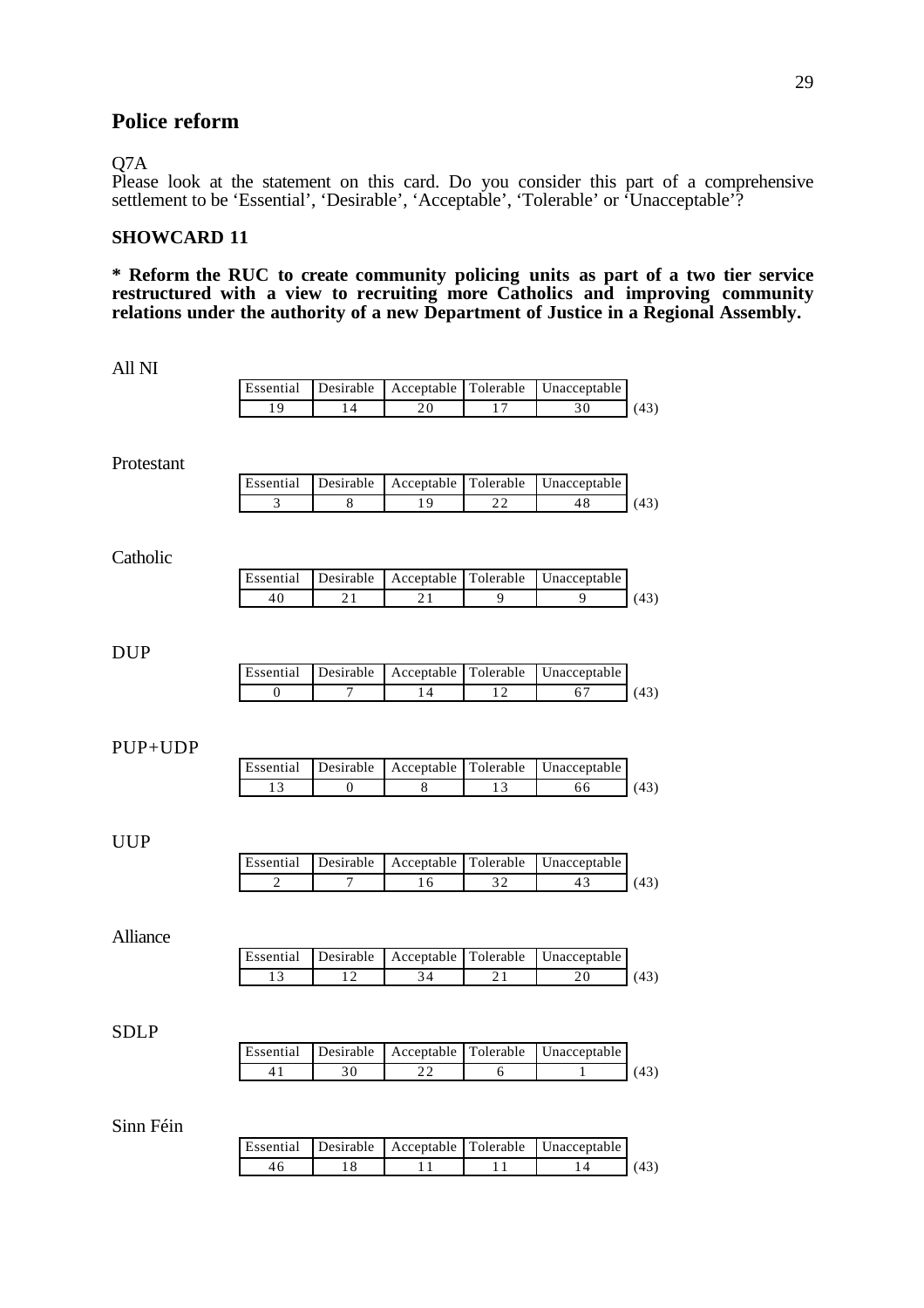### Q7B

Alternatively you may want a new policing service reflective of the community as a whole and accountable to an all island body?

# **SHOWCARD 5**

| All NI      |                             |                               |                               |                               |                                 |      |
|-------------|-----------------------------|-------------------------------|-------------------------------|-------------------------------|---------------------------------|------|
|             | Essential                   | Desirable                     | Acceptable                    | Tolerable                     | Unacceptable                    |      |
|             | 18                          | $\overline{9}$                | 17                            | 11                            | 45                              | (44) |
| Protestant  |                             |                               |                               |                               |                                 |      |
|             | Essential                   | Desirable                     | Acceptable                    | Tolerable                     | Unacceptable                    |      |
|             | 1                           | 1                             | 10                            | 11                            | 77                              | (44) |
| Catholic    | Essential                   | Desirable                     | Acceptable                    | Tolerable                     | Unacceptable                    |      |
|             | 41                          | $\overline{19}$               | 22                            | $\overline{10}$               | $\,$ 8 $\,$                     | (44) |
| <b>DUP</b>  | Essential                   | Desirable                     | Acceptable                    | Tolerable                     | Unacceptable                    |      |
|             | $\boldsymbol{0}$            | $\overline{c}$                | 6                             | $\overline{\mathcal{L}}$      | 88                              | (44) |
| PUP+UDP     | Essential<br>3              | Desirable<br>$\boldsymbol{0}$ | Acceptable<br>5               | Tolerable<br>$\boldsymbol{0}$ | Unacceptable<br>92              | (44) |
| <b>UUP</b>  | Essential                   | Desirable                     | Acceptable                    | Tolerable                     | Unacceptable                    |      |
|             | $\overline{0}$              | $\boldsymbol{0}$              | 7                             | 12                            | 81                              | (44) |
| Alliance    | Essential<br>$\overline{3}$ | Desirable<br>$\theta$         | Acceptable<br>$\overline{22}$ | Tolerable<br>20               | Unacceptable<br>$\overline{55}$ | (44) |
| <b>SDLP</b> | Essential                   | Desirable                     | Acceptable                    | Tolerable                     | Unacceptable                    |      |
|             | 24                          | $\overline{25}$               | 32                            | 15                            | $\overline{4}$                  | (44) |
|             |                             |                               |                               |                               |                                 |      |
| Sinn Féin   | Essential                   | Desirable                     | Acceptable                    | Tolerable                     | Unacceptable                    |      |
|             |                             |                               |                               |                               |                                 |      |
|             | 65                          | 17                            | 12                            | $\overline{c}$                | $\overline{4}$                  | (44) |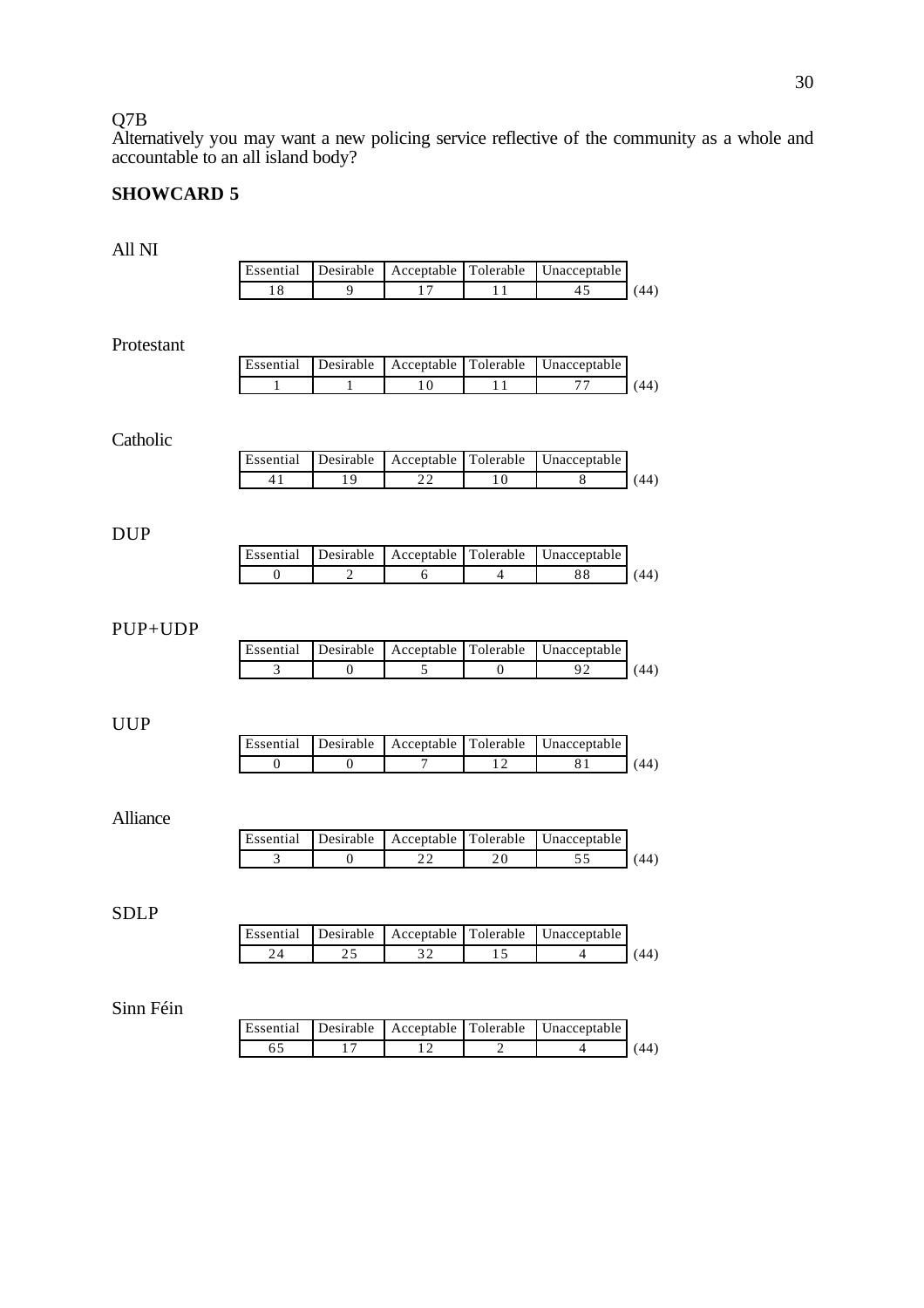# **Section C - Making change work**

#### Q8A

The political reforms reviewed in the previous questions will have to deal with many different issues and it is entirely possible that some of the new institutions created as part of a comprehensive settlement will not deliver the hoped for changes.

Here are some options for making change work.

All executive members of a Northern Ireland Assembly, 'Council of Ministers', North/South bodies or 'Council of the Isles' should agree to a 'Duty of Service' that includes:

### **SHOWCARD 5**

#### **(READ OUT.....)**

| All NI                                                                          | Essential       | Desirable | Acceptable      | Tolerable       | Unacceptable            |      |
|---------------------------------------------------------------------------------|-----------------|-----------|-----------------|-----------------|-------------------------|------|
| A commitment to undertake and fulfil the<br>responsibilities of their office.   | 39              | 25        | 23              | $\mathbf Q$     | $\overline{\mathbf{4}}$ | (45) |
| principles<br>commitment<br>the<br>of<br>to<br>A<br>democracy and non-violence. | 58              | 17        | 16              | 6               | $\overline{3}$          | (46) |
| Protestant                                                                      | Essential       | Desirable | Acceptable      | Tolerable       | Unacceptable            |      |
| A commitment to their office.                                                   | 36              | 22        | 26              | 11              | 5                       | (45) |
| A commitment to non-violence.                                                   | 56              | 14        | 19              | 8               | 3                       | (46) |
| Catholic                                                                        | Essential       | Desirable | Acceptable      | Tolerable       | Unacceptable            |      |
| A commitment to their office.                                                   | 46              | 28        | 20              | 5               | 1                       | (45) |
| A commitment to non-violence.                                                   | 63              | 21        | 12              | 3               | $\mathbf{1}$            | (46) |
| <b>DUP</b>                                                                      | Essential       | Desirable | Acceptable      | Tolerable       | Unacceptable            |      |
| A commitment to their office.                                                   | 35              | 16        | 29              | 13              | $\overline{7}$          | (45) |
| A commitment to non-violence.                                                   | 54              | 12        | 22              | 8               | $\overline{4}$          | (46) |
|                                                                                 |                 |           |                 |                 |                         |      |
| $PUP+UDP$                                                                       | Essential       | Desirable | Acceptable      | Tolerable       | Unacceptable            |      |
| A commitment to their office.                                                   | 16              | 13        | 52              | 8               | 11                      | (45) |
| A commitment to non-violence.                                                   | 24              | 13        | 49              | 11              | $\overline{3}$          | (46) |
| <b>UUP</b>                                                                      | Essential       | Desirable | Acceptable      | Tolerable       | Unacceptable            |      |
| A commitment to their office.                                                   | $\overline{39}$ | 24        | $\overline{21}$ | $\overline{11}$ | 5                       | (45) |
| A commitment to non-violence.                                                   | 58              | 16        | 15              | $\overline{7}$  | $\overline{4}$          | (46) |
| Alliance                                                                        | Essential       | Desirable | Acceptable      | Tolerable       | Unacceptable            |      |
| A commitment to their office.                                                   | 51              | 17        | 22              | 9               | $\mathbf{1}$            | (45) |
| A commitment to non-violence.                                                   | 71              | 10        | 13              | 6               | $\Omega$                | (46) |
| <b>SDLP</b>                                                                     | Essential       | Desirable | Acceptable      | Tolerable       | Unacceptable            |      |
| A commitment to their office.                                                   | 48              | 30        | 20              | $\overline{c}$  | $\Omega$                | (45) |
| A commitment to non-violence.                                                   | 67              | 21        | 10              | $\overline{2}$  | $\Omega$                | (46) |
|                                                                                 |                 |           |                 |                 |                         |      |
| Sinn Féin                                                                       | Essential       | Desirable | Acceptable      | Tolerable       | Unacceptable            |      |
| A commitment to their office.                                                   | 36              | 32        | 18              | 11              | 3                       | (45) |
| A commitment to non-violence.                                                   | 55              | 25        | 12              | $\overline{5}$  | $\overline{3}$          | (46) |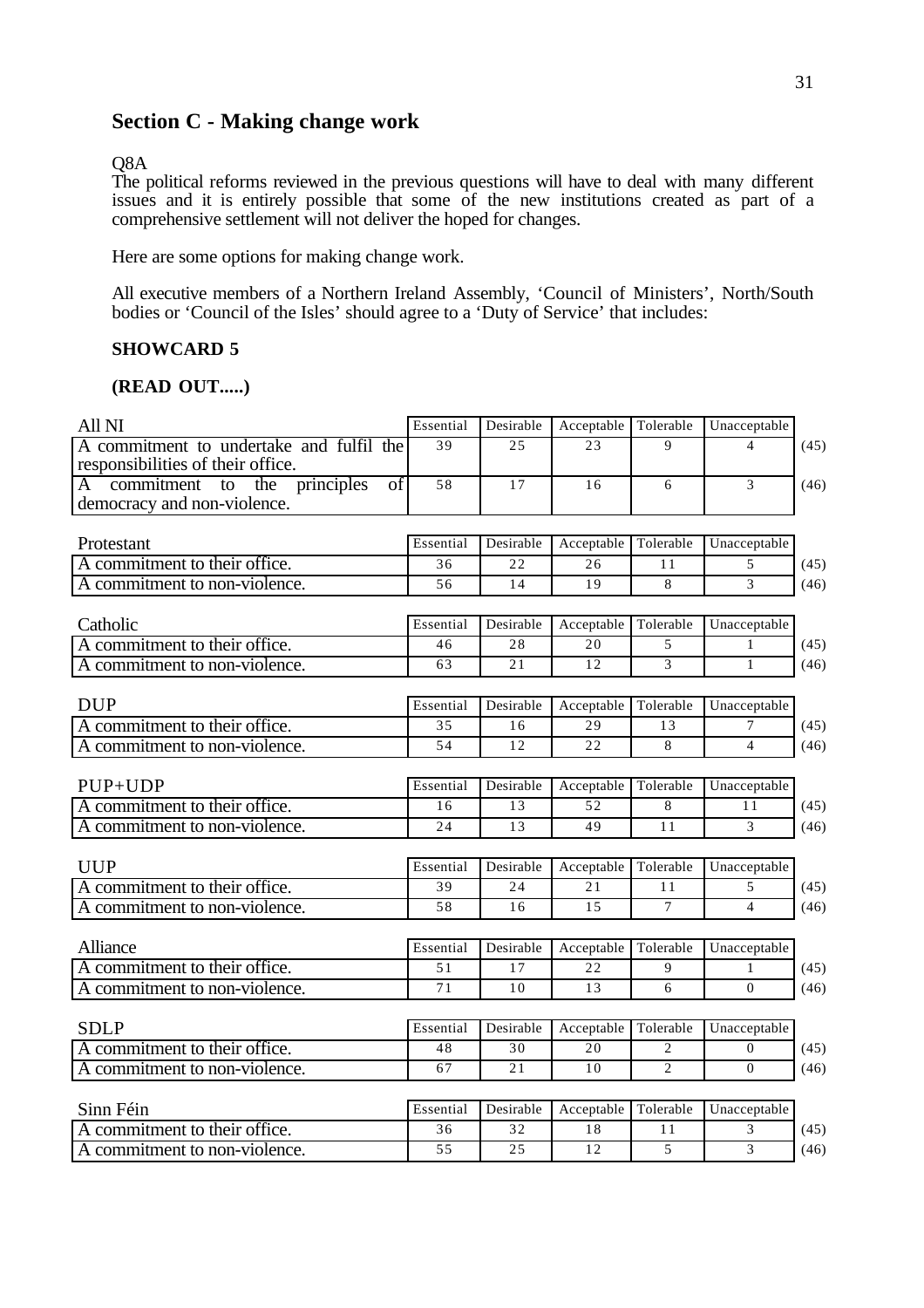#### Q8B

With regard to any failure to comply with this 'Duty of Service' both complaints and appeals should be dealt with by:

# **SHOWCARD 5**

### **(READ OUT.....)**

| Essential                                      | Desirable | Acceptable | Tolerable | Unacceptable |      |
|------------------------------------------------|-----------|------------|-----------|--------------|------|
| An Ethics Committee of a Northern Ireland<br>9 | 16        | 33         | 18        | 24           | (47) |
|                                                |           |            |           |              |      |
| 2                                              | 8         | 29         | 27        | 34           | (48) |
| 5                                              | 12        | 32         | 26        | 25           | (49) |
| 3                                              | 14        | 29         | 19        | 35           | (50) |
| 2                                              | 9         | 32         | 23        | 34           | (51) |
| 8                                              | 16        | 37         | 20        | 19           | (52) |
| 12                                             | 12        | 33         | 23        | 20           | (53) |
| 11                                             | 14        | 30         | 23        | 22           | (54) |
| 15                                             | 19        | 30         | 20        | 16           | (55) |
|                                                |           |            |           |              |      |
| Essential                                      | Desirable | Acceptable | Tolerable | Unacceptable |      |
|                                                |           |            |           |              |      |

| T TURNATIL                              | рээспиан | DUSHAUIU | Treepland | TORROR | <b>Unaccepiane</b> |      |
|-----------------------------------------|----------|----------|-----------|--------|--------------------|------|
| An Ethics Committee of a N.I. Assembly. |          | 20       | 33        | 18     | 18                 | (47) |
| The Secretary of State.                 |          |          | 31        | 2.7    | 27                 | (48) |
| The British and Irish Governments.      |          |          | 20        | 33     | 37                 | (49) |
| An all Ireland 'Council of Ministers'.  |          |          | 14        | 25     | 57                 | (50) |
| The 'Council of the Isles'.             |          |          | 32        | 27     | 28                 | (51) |
| A Court of Law.                         |          | 18       | 41        | 20     |                    | (52) |
| A Special Constitutional Court.         |          |          | 34        | 26     | 18                 | (53) |
| A Special International Court.          |          | о        | 25        | 31     | 31                 | (54) |
| The voters at an election.              | 16       | 19       | 31        | 19     |                    | (55) |

| Catholic                                | Essential | Desirable | Acceptable Tolerable |     | Unacceptable |      |
|-----------------------------------------|-----------|-----------|----------------------|-----|--------------|------|
| An Ethics Committee of a N.I. Assembly. |           | 12        | 34                   | 20  | 28           | (47) |
| The Secretary of State.                 |           |           | 26                   | 28  | 40           | (48) |
| The British and Irish Governments.      |           | 17        | 45                   | 2.1 | 10           | (49) |
| An all Ireland 'Council of Ministers'.  |           | 26        | 48                   |     | 8            | (50) |
| The 'Council of the Isles'.             |           |           | 32                   | 19  | 40           | (51) |
| A Court of Law.                         |           | 14        | 37                   | 19  | 22           | (52) |
| A Special Constitutional Court.         | 14        | 10        | 36                   | 20  | 20           | (53) |
| A Special International Court.          | 20        | 19        | 35                   | 1.5 | 11           | (54) |
| The voters at an election.              | 13        | 19        | 29                   | 22  |              | (55) |

| <b>DUP</b>                              | Essential | Desirable      | Acceptable Tolerable |    | Unacceptable |      |
|-----------------------------------------|-----------|----------------|----------------------|----|--------------|------|
| An Ethics Committee of a N.I. Assembly. | 13        | 15             | 34                   | 18 | 20           | (47) |
| The Secretary of State.                 |           |                | 18                   | 26 | 45           | (48) |
| The British and Irish Governments.      |           | 2              | 6                    | 22 | 68           | (49) |
| An all Ireland 'Council of Ministers'.  |           | $\mathfrak{D}$ |                      |    | 81           | (50) |
| The 'Council of the Isles'.             |           |                | 25                   | 29 | 39           | (51) |
| A Court of Law.                         | 10        | 15             | 30                   | 25 | 20           | (52) |
| A Special Constitutional Court.         |           | 11             | 24                   | 24 | 30           | (53) |
| A Special International Court.          |           | 4              | 18                   | 27 | 44           | (54) |
| The voters at an election.              | 22.       | 23             | 34                   | 12 |              | (55) |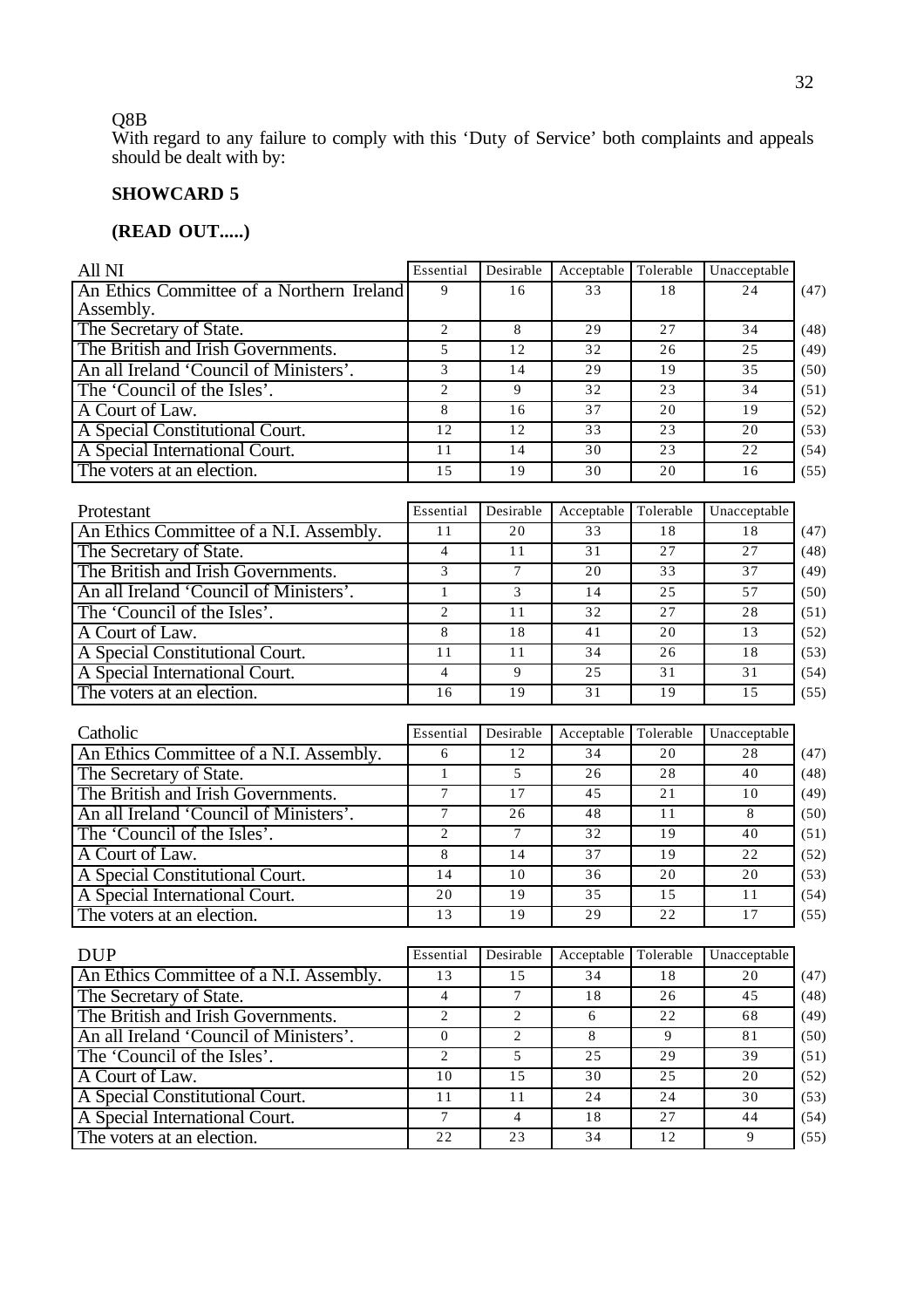| 35<br>16<br>16<br>11 | 18<br>27<br>16 | 42<br>49<br>68<br>68 | (47)<br>(48)<br>(49)<br>(50) |
|----------------------|----------------|----------------------|------------------------------|
|                      |                |                      |                              |
|                      |                |                      |                              |
|                      |                |                      |                              |
|                      |                |                      |                              |
| 21                   | 13             | 58                   | (51)                         |
| 35                   | 27             | 33                   | (52)                         |
| 24                   | 38             | 35                   | (53)                         |
| 30                   | 25             | 42                   | (54)                         |
| 41                   | 13             |                      | (55)                         |
|                      |                |                      |                              |

| <b>UUP</b>                              | Essential | Desirable                     | Acceptable | Tolerable | Unacceptable |      |
|-----------------------------------------|-----------|-------------------------------|------------|-----------|--------------|------|
| An Ethics Committee of a N.I. Assembly. | 16        | 25                            | 29         |           | 13           | (47) |
| The Secretary of State.                 |           | 12                            | 38         | 25        | 22           | (48) |
| The British and Irish Governments.      |           | 6                             | 26         | 42        | 25           | (49) |
| An all Ireland 'Council of Ministers'.  |           | $\mathfrak{D}_{\mathfrak{p}}$ | 13         | 33        | 52           | (50) |
| The 'Council of the Isles'.             |           | 14                            | 35         | 29        | 22           | (51) |
| A Court of Law.                         | 8         | 25                            | 45         | 1.5       |              | (52) |
| A Special Constitutional Court.         | 1.5       | 13                            | 33         | 25        | 14           | (53) |
| A Special International Court.          |           | 12                            | 26         | 33        | 26           | (54) |
| The voters at an election.              |           | 17                            | 31         | 22        | 19           | (55) |

| Alliance                                | Essential | Desirable | Acceptable Tolerable |    | Unacceptable |      |
|-----------------------------------------|-----------|-----------|----------------------|----|--------------|------|
| An Ethics Committee of a N.I. Assembly. |           | 22        | 46                   | 16 | 10           | (47) |
| The Secretary of State.                 |           | 1.5       | 38                   | 36 |              | (48) |
| The British and Irish Governments.      |           | 19        | 26                   | 32 | 15           | (49) |
| An all Ireland 'Council of Ministers'.  |           | 14        | 29                   | 29 | 27           | (50) |
| The 'Council of the Isles'.             |           | 13        | 31                   | 26 | 26           | (51) |
| A Court of Law.                         |           | 8         | 47                   | 26 | 11           | (52) |
| A Special Constitutional Court.         |           |           | 51                   | 32 |              | (53) |
| A Special International Court.          | 6         | 4         | 33                   | 35 | 22           | (54) |
| The voters at an election.              |           | 1.5       | 31                   | 22 | 1.5          | (55) |

| <b>SDLP</b>                             | Essential | Desirable | Acceptable | Tolerable | Unacceptable |      |
|-----------------------------------------|-----------|-----------|------------|-----------|--------------|------|
| An Ethics Committee of a N.I. Assembly. |           |           | 38         | 25        | 13           | (47) |
| The Secretary of State.                 |           |           | 38         | 35        | 19           | (48) |
| The British and Irish Governments.      |           | 25        | 51         | 17        |              | (49) |
| An all Ireland 'Council of Ministers'.  |           | 27        | 48         | 12        | 6            | (50) |
| The 'Council of the Isles'.             |           | 11        | 36         | 24        | 27           | (51) |
| A Court of Law.                         | 5         | 23        | 44         | 18        | 10           | (52) |
| A Special Constitutional Court.         | l 6       | 14        | 38         | 2.1       | 11           | (53) |
| A Special International Court.          | 17        | 14        | 48         | 14        |              | (54) |
| The voters at an election.              | 13        | 23        | 29         | 23        | 12           | (55) |

| Sinn Féin                               | Essential | Desirable | Acceptable | Tolerable | Unacceptable |      |
|-----------------------------------------|-----------|-----------|------------|-----------|--------------|------|
| An Ethics Committee of a N.I. Assembly. |           | 8         | 17         | 20        | 52           | (47) |
| The Secretary of State.                 |           |           |            | 2.1       | 69           | (48) |
| The British and Irish Governments.      | 6         | 13        | 37         | 23        | 21           | (49) |
| An all Ireland 'Council of Ministers'.  |           | 37        | 36         | 8         | 10           | (50) |
| The 'Council of the Isles'.             |           | 6         | 14         | 15        | 64           | (51) |
| A Court of Law.                         | 11        | 11        | 20         | 18        | 40           | (52) |
| A Special Constitutional Court.         | 21        | 11        | 23         | 13        | 32           | (53) |
| A Special International Court.          | 29        | 31        | 16         |           | 15           | (54) |
| The voters at an election.              | 13        | 21        | 16         | 26        | 24           | (55) |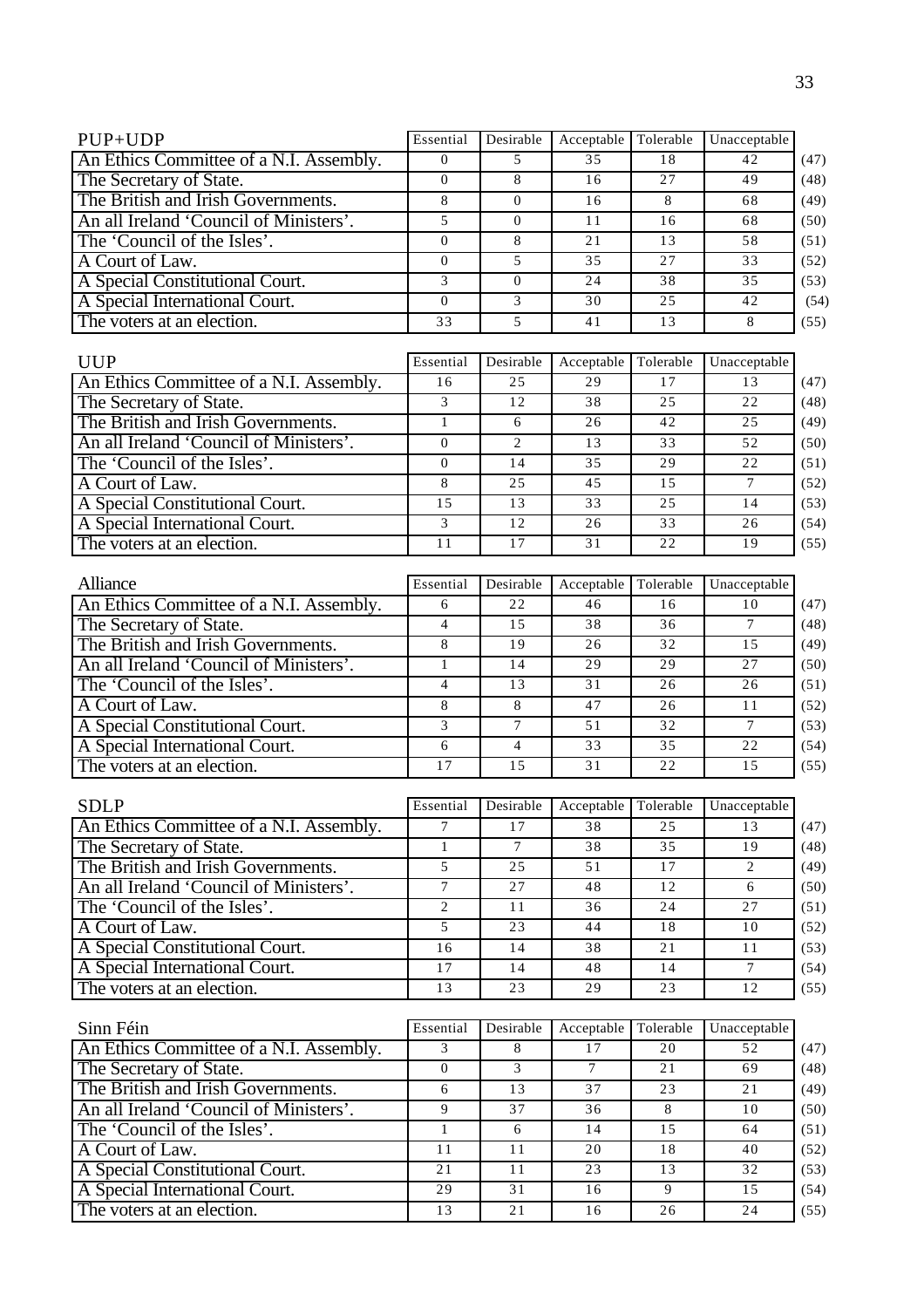# **Section D - Additional questions**

### 9A

Do you want Northern Ireland to be part of the United Kingdom?

# All NI

| * *** * **  |                              |                             |      |
|-------------|------------------------------|-----------------------------|------|
|             | <b>Yes</b>                   | 69                          | (56) |
|             | N <sub>0</sub>               | 31                          |      |
|             |                              |                             |      |
| Protestant  |                              |                             |      |
|             | <b>Yes</b>                   | 97                          | (56) |
|             | N <sub>0</sub>               | $\ensuremath{\mathfrak{Z}}$ |      |
|             |                              |                             |      |
| Catholic    |                              |                             |      |
|             | <b>Yes</b>                   | 33                          | (56) |
|             | $\overline{\text{No}}$       | 67                          |      |
|             |                              |                             |      |
|             |                              |                             |      |
| <b>DUP</b>  | <b>Yes</b>                   | 99                          | (56) |
|             | N <sub>0</sub>               | $\,1\,$                     |      |
|             |                              |                             |      |
|             |                              |                             |      |
| PUP+UDP     | Yes                          | 100                         | (56) |
|             | N <sub>0</sub>               | $\boldsymbol{0}$            |      |
|             |                              |                             |      |
|             |                              |                             |      |
| <b>UUP</b>  | Yes                          | 98                          | (56) |
|             | N <sub>0</sub>               | $\boldsymbol{2}$            |      |
|             |                              |                             |      |
|             |                              |                             |      |
| Alliance    | Yes                          | 93                          |      |
|             | N <sub>0</sub>               | $\boldsymbol{7}$            | (56) |
|             |                              |                             |      |
|             |                              |                             |      |
| <b>SDLP</b> |                              |                             |      |
|             | <b>Yes</b><br>N <sub>0</sub> | 41<br>59                    | (56) |
|             |                              |                             |      |
|             |                              |                             |      |
| Sinn Féin   |                              |                             |      |

| Yes |    | (56) |
|-----|----|------|
| No  | 93 |      |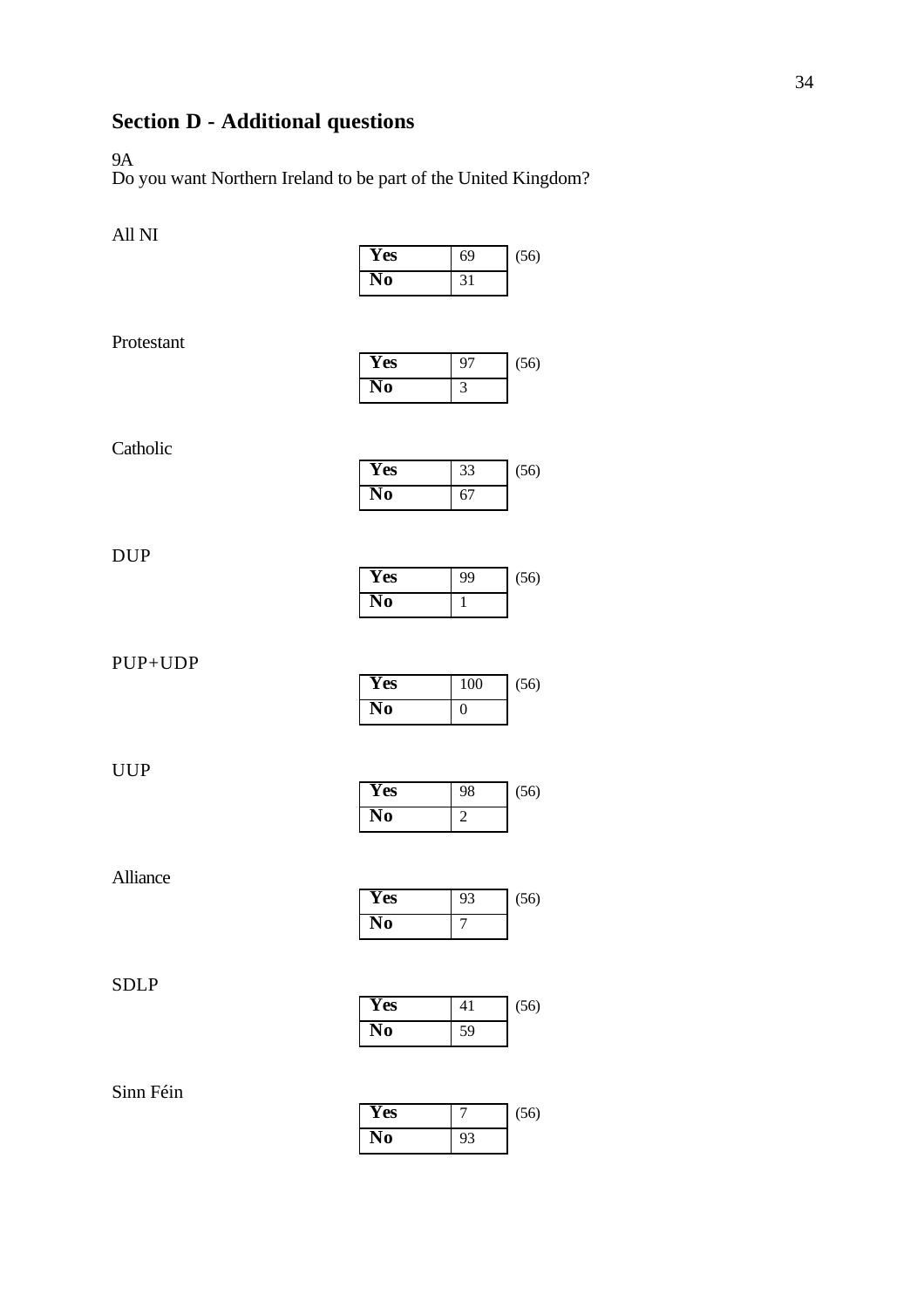#### 9B Do you want Northern Ireland to be part of the Republic of Ireland?

| All NI      |                        |                  |      |
|-------------|------------------------|------------------|------|
|             | <b>Yes</b>             | 32               | (57) |
|             | N <sub>0</sub>         | 68               |      |
| Protestant  |                        |                  |      |
|             | <b>Yes</b>             | $\sqrt{2}$       | (57) |
|             | N <sub>0</sub>         | 98               |      |
| Catholic    |                        |                  |      |
|             | Yes                    | $70\,$           | (57) |
|             | N <sub>0</sub>         | 30               |      |
| <b>DUP</b>  |                        |                  |      |
|             | <b>Yes</b>             | $\boldsymbol{0}$ | (57) |
|             | N <sub>0</sub>         | 100              |      |
| PUP+UDP     |                        |                  |      |
|             | Yes                    | $\boldsymbol{0}$ | (57) |
|             | N <sub>0</sub>         | 100              |      |
| <b>UUP</b>  | <b>Yes</b>             | $\mathbf{1}$     | (57) |
|             | N <sub>0</sub>         | 99               |      |
| Alliance    |                        |                  |      |
|             | Yes                    | 11               | (57) |
|             | N <sub>0</sub>         | 89               |      |
| <b>SDLP</b> |                        |                  |      |
|             | Yes                    | 63               | (57) |
|             | $\overline{\text{No}}$ | 37               |      |

| Sinn Féin |  |
|-----------|--|
|           |  |

| <b>Yes</b> | 90 | (57) |
|------------|----|------|
| No.        | 10 |      |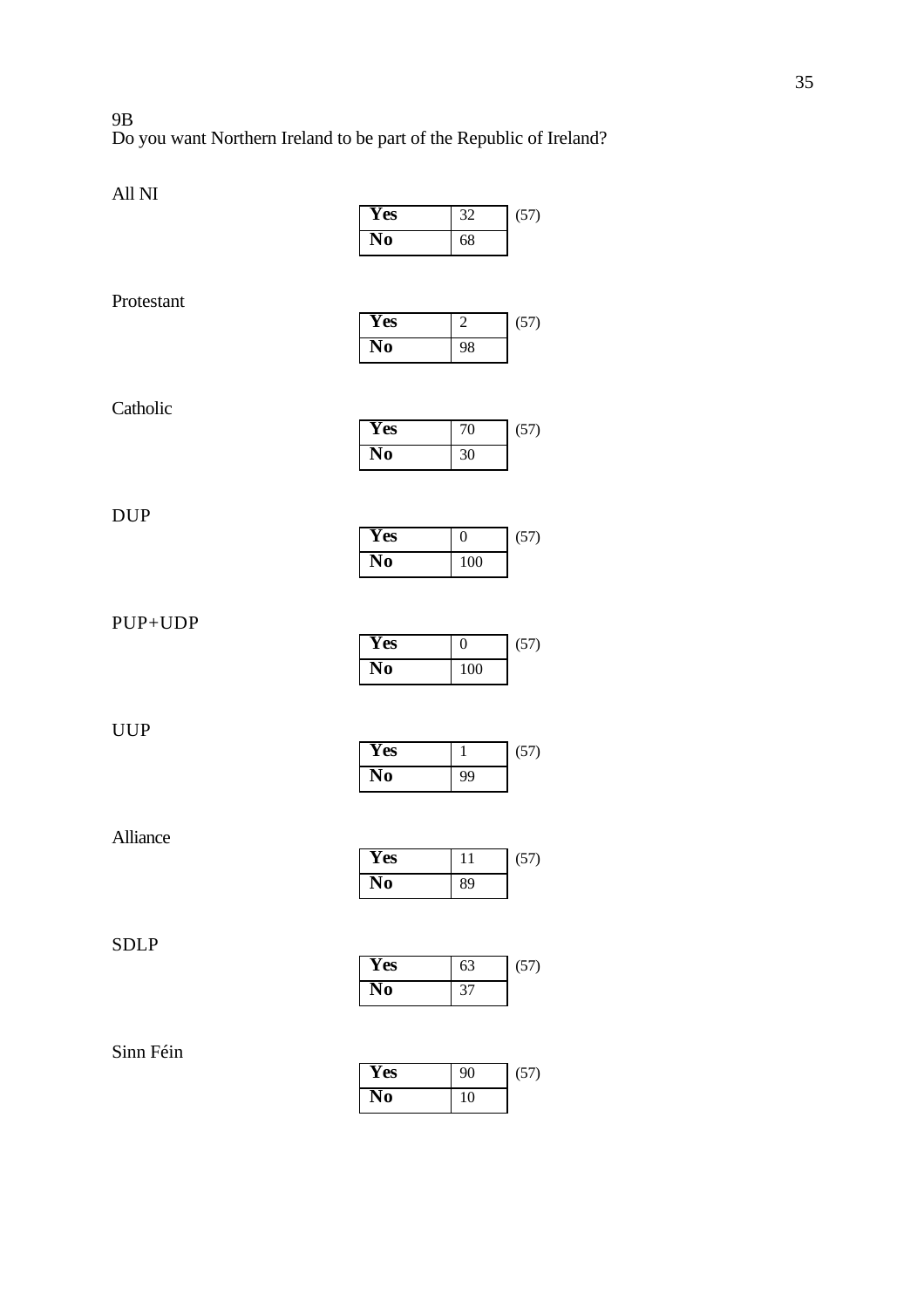10A

Do you want Northern Ireland to have a devolved parliament similar to those planned for Scotland and Wales?

All NI **Yes** 58 (58) **No** 42 Protestant **Yes** 74 (58) **No** 26 Catholic **Yes** 41 (58) **No** 59 DUP **Yes** 66 (58) **No** 34 PUP+UDP **Yes** 61 (58) **No** 39 UUP **Yes** 78 (58) **No** 22 Alliance **Yes** 76 (58) **No** 24 SDLP **Yes** 51 (58) **No** 49

Sinn Féin

| Yes | (58) |
|-----|------|
| D   |      |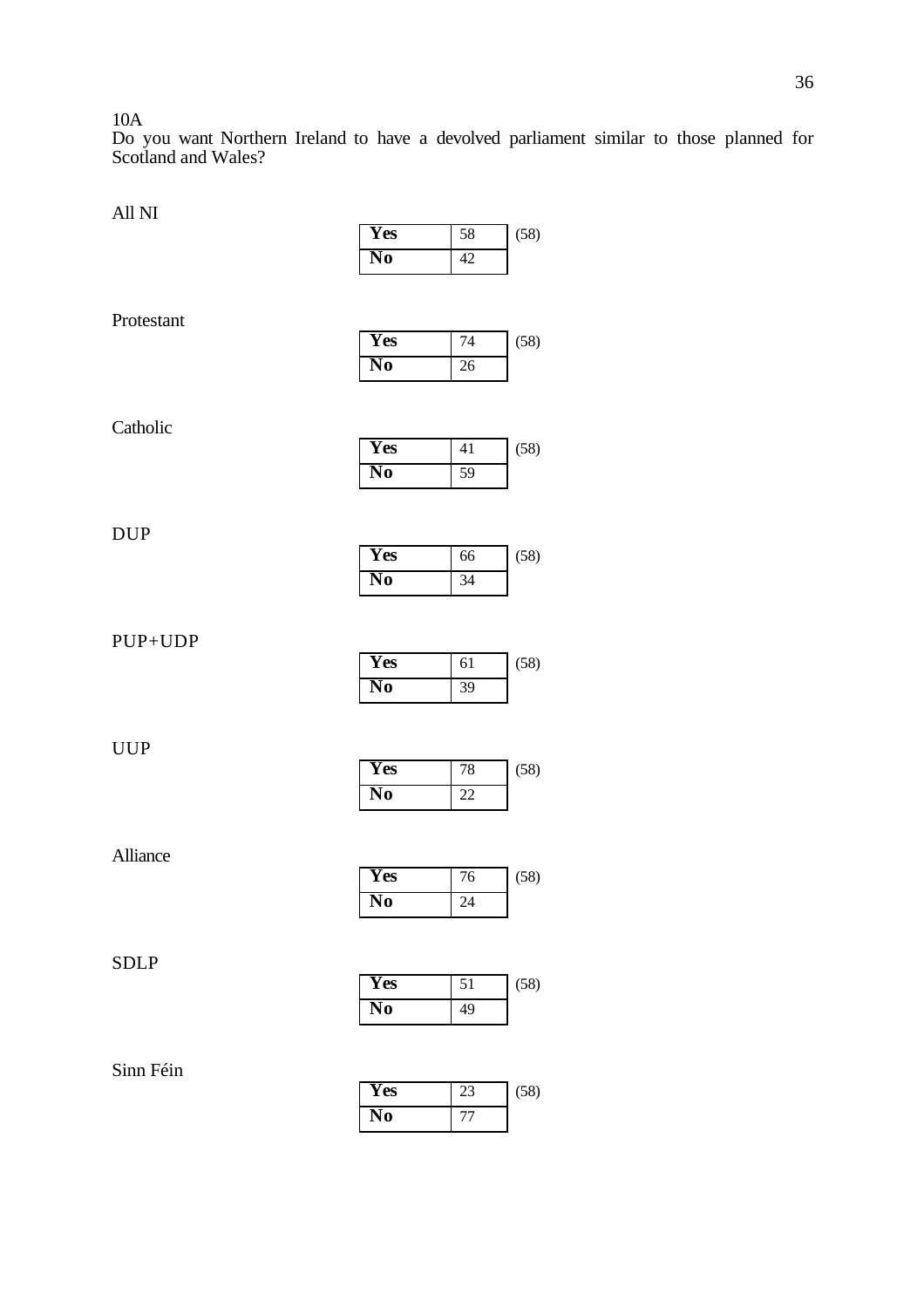10B (If yes) Do you want a Northern Ireland parliament to have powers to alter taxes?

| All NI      |                              |          |      |
|-------------|------------------------------|----------|------|
|             | Yes                          | 66       | (59) |
|             | N <sub>0</sub>               | 34       |      |
|             |                              |          |      |
| Protestant  |                              |          |      |
|             | <b>Yes</b>                   | 62       | (59) |
|             | N <sub>0</sub>               | 38       |      |
|             |                              |          |      |
| Catholic    |                              |          |      |
|             | <b>Yes</b>                   | 75       | (59) |
|             | $\overline{\text{No}}$       | $25\,$   |      |
|             |                              |          |      |
| <b>DUP</b>  |                              |          |      |
|             | <b>Yes</b>                   | 63       | (59) |
|             | N <sub>0</sub>               | 37       |      |
|             |                              |          |      |
| PUP+UDP     |                              |          |      |
|             | <b>Yes</b>                   | 74       | (59) |
|             | N <sub>0</sub>               | 26       |      |
|             |                              |          |      |
| <b>UUP</b>  |                              |          |      |
|             | <b>Yes</b>                   | 58       | (59) |
|             | N <sub>0</sub>               | 42       |      |
|             |                              |          |      |
| Alliance    |                              |          |      |
|             | Yes                          | 68       | (59) |
|             | N <sub>0</sub>               | 32       |      |
|             |                              |          |      |
|             |                              |          |      |
|             |                              |          |      |
| <b>SDLP</b> |                              |          |      |
|             | <b>Yes</b><br>N <sub>0</sub> | 79<br>21 | (59) |

Sinn Féin

| Yes | 64 | (59) |
|-----|----|------|
| No  | 36 |      |

NET RESULT - 'Yes' percentage of those who said 'Yes'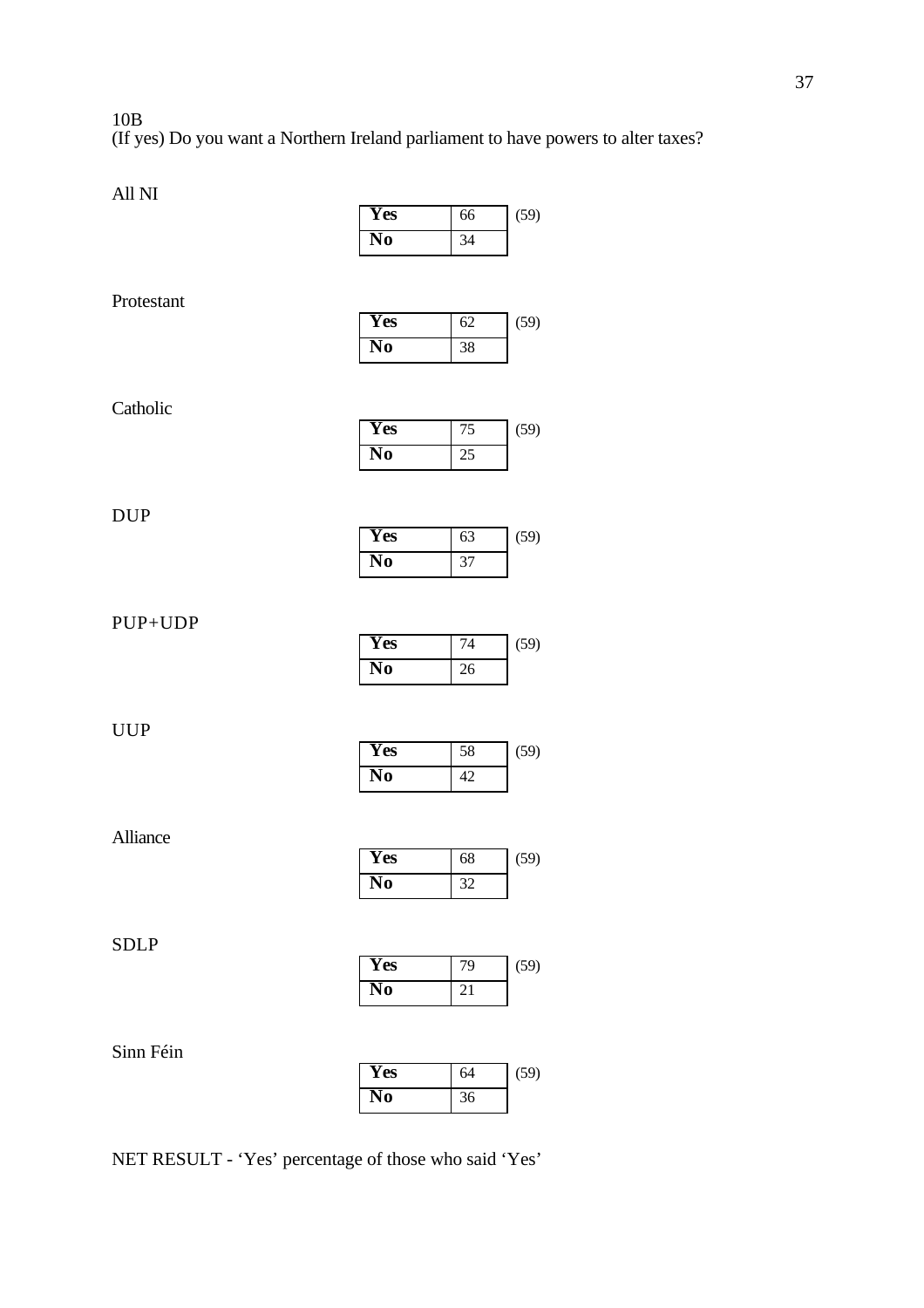10B (If yes) Do you want a Northern Ireland parliament to have powers to alter taxes?

| All NI      |                        |                 |      |
|-------------|------------------------|-----------------|------|
|             | Yes                    | 38              | (59) |
|             | N <sub>0</sub>         | 62              |      |
|             |                        |                 |      |
| Protestant  |                        |                 |      |
|             | Yes                    | 49              | (59) |
|             | N <sub>0</sub>         | $\overline{51}$ |      |
|             |                        |                 |      |
| Catholic    |                        |                 |      |
|             | <b>Yes</b>             | $27\,$          | (59) |
|             | N <sub>0</sub>         | 73              |      |
|             |                        |                 |      |
|             |                        |                 |      |
| <b>DUP</b>  | <b>Yes</b>             | 44              | (59) |
|             | N <sub>0</sub>         | 56              |      |
|             |                        |                 |      |
|             |                        |                 |      |
| PUP+UDP     | <b>Yes</b>             | $40\,$          | (59) |
|             | N <sub>0</sub>         | 60              |      |
|             |                        |                 |      |
|             |                        |                 |      |
| <b>UUP</b>  | Yes                    |                 |      |
|             | N <sub>0</sub>         | 51<br>49        | (59) |
|             |                        |                 |      |
|             |                        |                 |      |
| Alliance    |                        |                 |      |
|             | <b>Yes</b>             | 50              | (59) |
|             | N <sub>0</sub>         | $\overline{50}$ |      |
|             |                        |                 |      |
| <b>SDLP</b> |                        |                 |      |
|             | Yes                    | 34              | (59) |
|             | $\overline{\text{No}}$ | 66              |      |
|             |                        |                 |      |
| Sinn Féin   |                        |                 |      |

GROSS RESULT - 'Yes - Yes' percentage of those who said 'Yes' or 'No'

**Yes** 15 (59)

**No** 85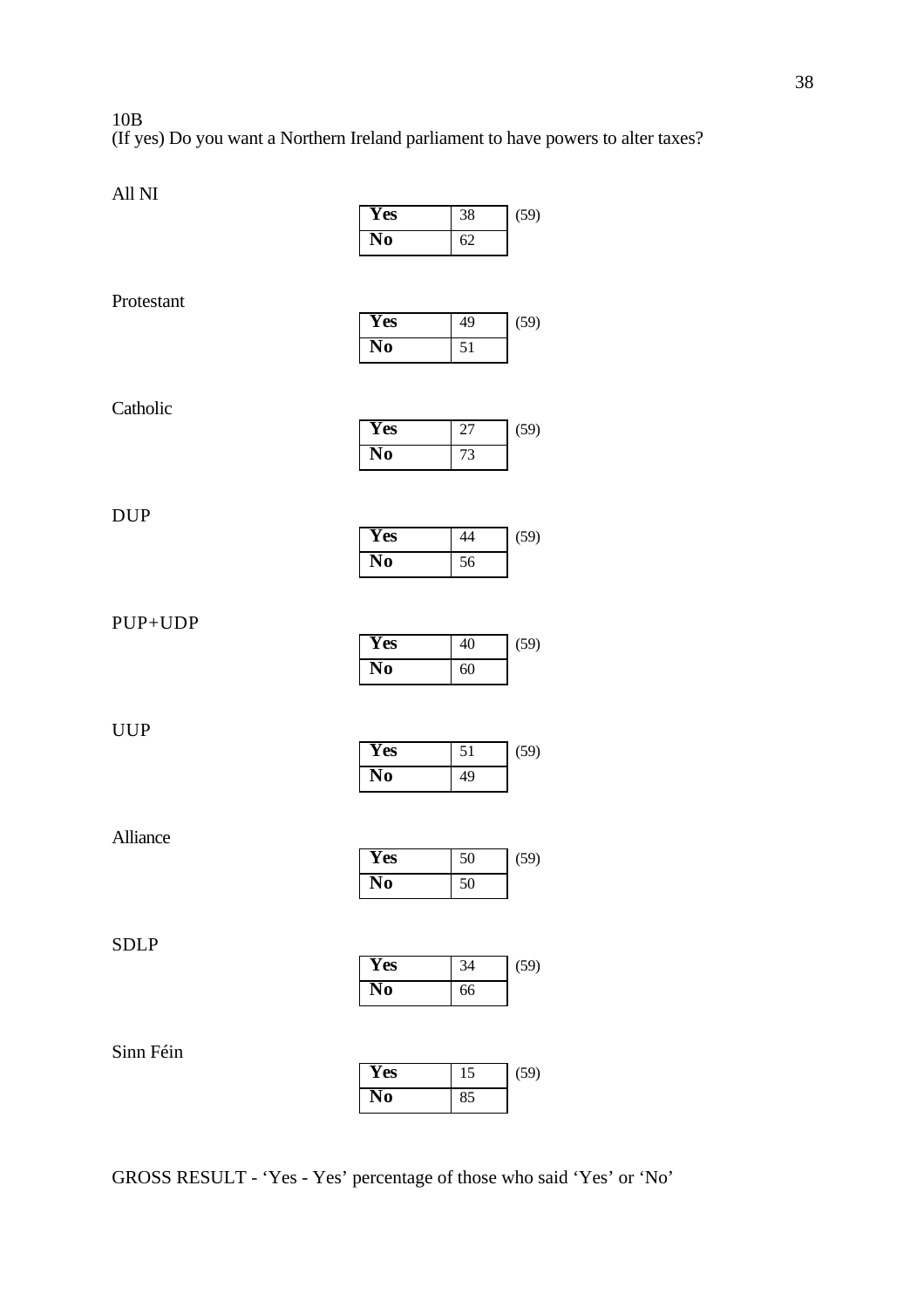11

### Should the political future of Northern Ireland be decided by: (Read Out A+B only)

All NI

|                                                                                                                 | (60 |
|-----------------------------------------------------------------------------------------------------------------|-----|
| A simple majority - $50\% + 1$ of those who                                                                     | 36  |
| vote in a referendum?                                                                                           |     |
| A larger percentage that would guarantee a<br>majority had been attained from each<br>section of the community? | 49  |
| Neither of these.                                                                                               |     |

# Protestant

(60)

|  | A simple majority - 50% + 1 of those who<br>vote in a referendum?                                               | 50 |
|--|-----------------------------------------------------------------------------------------------------------------|----|
|  | A larger percentage that would guarantee a<br>majority had been attained from each<br>section of the community? | 37 |
|  | Neither of these.                                                                                               | 13 |

# Catholic

(60)

| A simple majority - $50\% + 1$ of those who<br>vote in a referendum?                                            | 19  |
|-----------------------------------------------------------------------------------------------------------------|-----|
| A larger percentage that would guarantee a<br>majority had been attained from each<br>section of the community? | -66 |
| Neither of these.                                                                                               | 15  |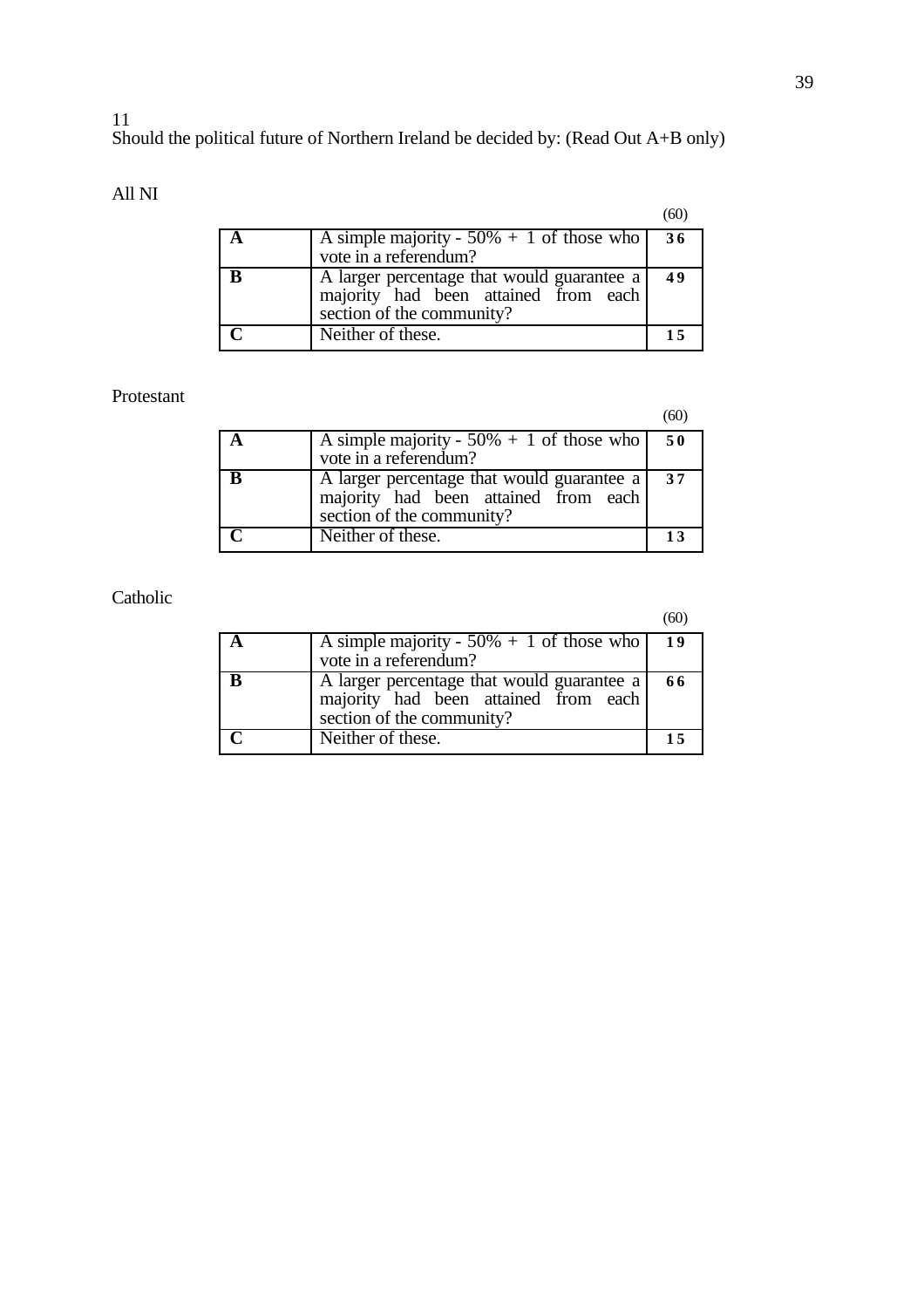| A                       | A simple majority - $50\% + 1$ of those who<br>vote in a referendum?                                            | 55 |
|-------------------------|-----------------------------------------------------------------------------------------------------------------|----|
| B                       | A larger percentage that would guarantee a<br>majority had been attained from each<br>section of the community? | 23 |
| $\overline{\mathbf{C}}$ | Neither of these.                                                                                               | 22 |

# PUP+UDP

(60)

(60)

| A simple majority - $50\% + 1$ of those who<br>vote in a referendum?                                            | 39 |
|-----------------------------------------------------------------------------------------------------------------|----|
| A larger percentage that would guarantee a<br>majority had been attained from each<br>section of the community? | 37 |
| Neither of these.                                                                                               | 24 |

# UUP

(60)

| A simple majority - $50\% + 1$ of those who   54<br>vote in a referendum?                                       |    |
|-----------------------------------------------------------------------------------------------------------------|----|
| A larger percentage that would guarantee a<br>majority had been attained from each<br>section of the community? | 39 |
| Neither of these.                                                                                               |    |

# Alliance

(60)

| A simple majority - $50\% + 1$ of those who   45<br>vote in a referendum?                                       |    |
|-----------------------------------------------------------------------------------------------------------------|----|
| A larger percentage that would guarantee a<br>majority had been attained from each<br>section of the community? | 48 |
| Neither of these.                                                                                               |    |

# SDLP

(60)

| A simple majority - $50\% + 1$ of those who   20<br>vote in a referendum?                                       |    |
|-----------------------------------------------------------------------------------------------------------------|----|
| A larger percentage that would guarantee a<br>majority had been attained from each<br>section of the community? | 74 |
| Neither of these.                                                                                               |    |

# Sinn Féin

(60)

| A | A simple majority - $50\% + 1$ of those who   11<br>vote in a referendum?                                       |     |
|---|-----------------------------------------------------------------------------------------------------------------|-----|
| B | A larger percentage that would guarantee a<br>majority had been attained from each<br>section of the community? | 64  |
|   | Neither of these.                                                                                               | 2.5 |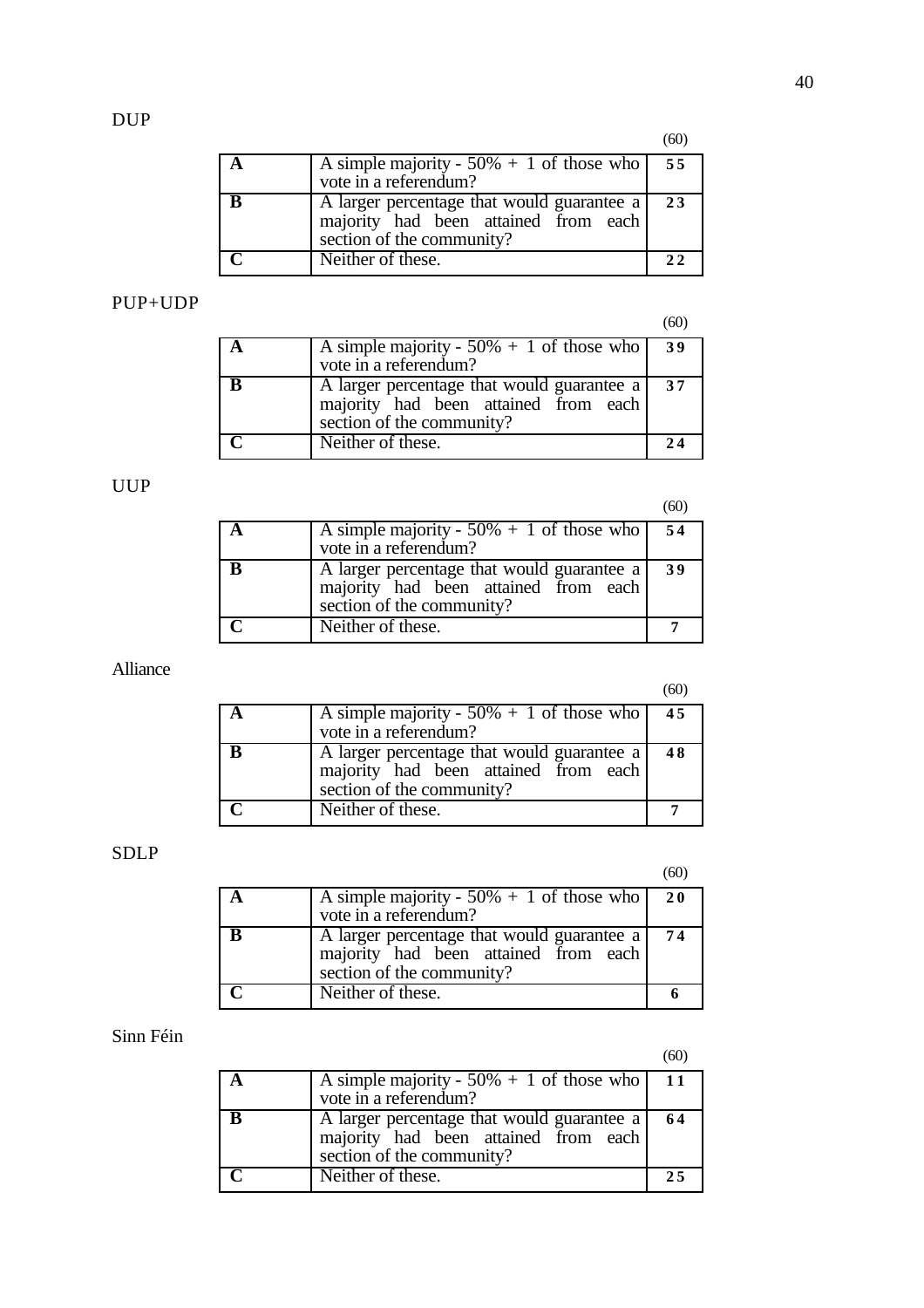12

Do you believe that a comprehensive settlement agreeable to all the main parties and all the main paramilitary organisations is possible?

| AII INI     |                |        |      |
|-------------|----------------|--------|------|
|             | Yes            | 31     | (61) |
|             | N <sub>0</sub> | 69     |      |
|             |                |        |      |
| Protestant  |                |        |      |
|             | <b>Yes</b>     | $24\,$ | (61) |
|             | N <sub>0</sub> | 76     |      |
|             |                |        |      |
|             |                |        |      |
| Catholic    |                |        |      |
|             | Yes            | $40\,$ | (61) |
|             | N <sub>0</sub> | 60     |      |
|             |                |        |      |
| <b>DUP</b>  |                |        |      |
|             | <b>Yes</b>     | 12     | (61) |
|             | N <sub>0</sub> | 88     |      |
|             |                |        |      |
|             |                |        |      |
| PUP+UDP     |                |        |      |
|             | <b>Yes</b>     | 16     | (61) |
|             | N <sub>0</sub> | 84     |      |
|             |                |        |      |
| <b>UUP</b>  |                |        |      |
|             | <b>Yes</b>     | $27\,$ | (61) |
|             | N <sub>0</sub> | 73     |      |
|             |                |        |      |
|             |                |        |      |
| Alliance    | Yes            |        |      |
|             |                | 42     | (61) |
|             | N <sub>0</sub> | 58     |      |
|             |                |        |      |
| <b>SDLP</b> |                |        |      |
|             | Yes            | $47\,$ | (61) |
|             | N <sub>0</sub> | 53     |      |
|             |                |        |      |

| Yes | 29 | (61) |
|-----|----|------|
| No  | 71 |      |